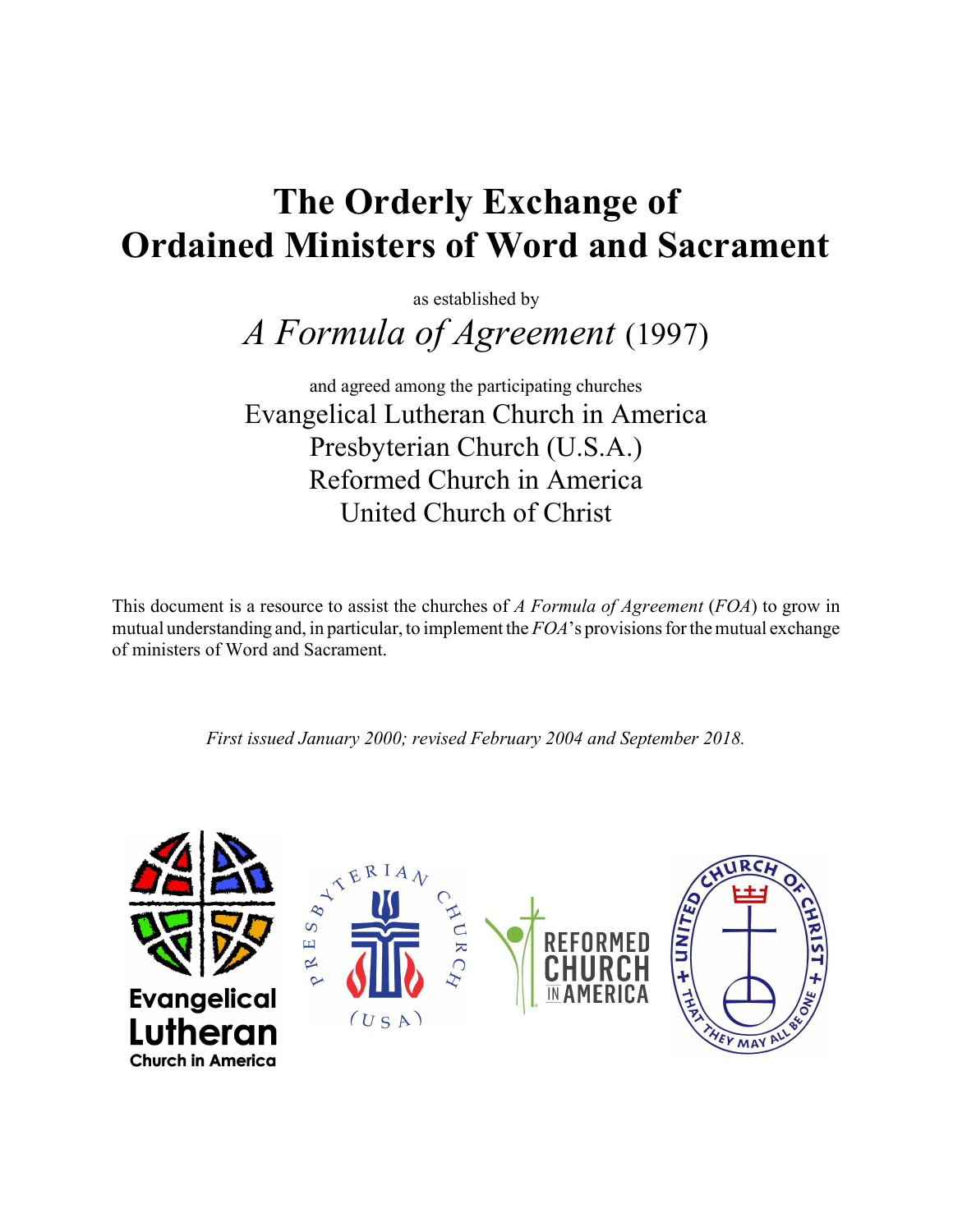### Table of Contents

| Practices of Each Church Body                                                           |  |
|-----------------------------------------------------------------------------------------|--|
| Evangelical Lutheran Church in America (ELCA)                                           |  |
|                                                                                         |  |
| Cooperation with other church bodies in Word and Sacrament ministry  Page 9             |  |
|                                                                                         |  |
| Presbyterian Church (U.S.A.)                                                            |  |
| Processes and resources for exchange of ministries with participating churches  Page 17 |  |
|                                                                                         |  |
|                                                                                         |  |
| Reformed Church in America                                                              |  |
| The Orderly Exchange of Minister of Word and Sacrament Policy Paper  Page 27            |  |
|                                                                                         |  |
|                                                                                         |  |
| United Church of Christ                                                                 |  |
|                                                                                         |  |
|                                                                                         |  |
|                                                                                         |  |
|                                                                                         |  |

Copyright © 2000 by the Office of the General Assembly, Presbyterian Church (U.S.A.), and 2018 by the Evangelical Lutheran Church in America, the Presbyterian Church (U.S.A.), the Reformed Church in America and the United Church of Christ. This material is made available under the terms of the Attribution-ShareAlike 4.0 International (CC BY-SA 4.0) creative commons license. You are free to share (copy and redistribute the material in any medium or format) and adapt (remix, transform and build upon the material for any purpose, even commercial) under the following terms: Attribution – You must give appropriate credit, provide a link to the license and indicate whether changes were made. You may do so in any reasonable manner, but not in any way that suggests the licensor endorses you or your use. ShareAlike – If you remix, transform or build upon the material, you must distribute your contributions under the same license as the original. No additional restrictions – You may not apply legal terms or technological measures that legally restrict others from doing anything the license permits.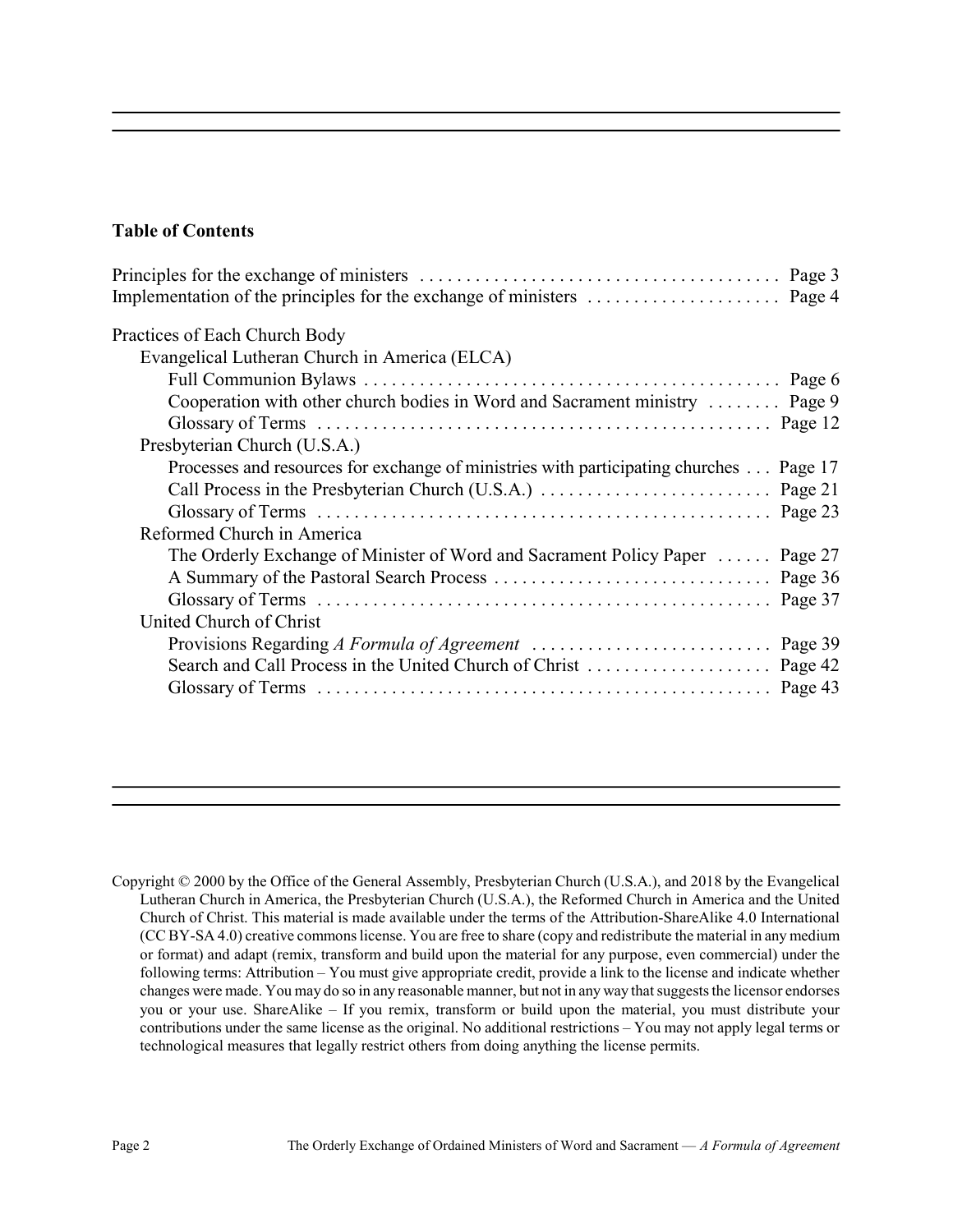### Introduction

Through adoption of A Formula of Agreement (FOA), the Evangelical Lutheran Church in America, the Presbyterian Church (U.S.A.), the Reformed Church in America and the United Church of Christ entered into a relationship of full communion with one another. Among other things, full communion means that the four churches "recognize each other's various ministries and make provision for the orderly exchange of ordained ministers of Word and Sacrament."

This resource seeks to help the church bodies grow in their wise implementation of this provision. It includes both principles identified from the beginning and fruits of subsequent experience. This opening statement, common to the four  $FOA$  churches, is followed by sections prepared by each church to help the others understand its procedures, commitments and distinctive terms.

Together, these materials support rather than replace direct conversations and personal relationships among those in our church offices who oversee particular instances of exchange of ministers. It is essential that there be proactive, open and continuing communication among these offices; no document can convey the complexity of ways that the procedures of each church are lived out, and a commitment to help one another in honoring the diversities of each tradition is part of the meaning of living in communion.

"Minister" in this document refers to ministers of Word and Sacrament in the four churches.

### Principles for the exchange of ministers

- 1. This orderly exchange of ministers is for the sake of participation in the mission of God and can be an important sign of our unity in Christ. Thus, the needs of mission are always paramount. Ministers in one church *may be invited* to serve in another church; they do not have a *right* to serve in the other church.
- 2. Exchangeability, as part of common ecumenical commitment to collaborate as members of the one body of Christ, can enhance shared ministry and mission by encouraging more flexible, responsive and effective placement of ministers. Thus, orderly exchange encourages those in our churches responsible for ministerial placement to invite the service of ministers available in other churches and make use of their gifts; it encourages ministers in each church to respond to such invitations or, where appropriate, to express their openness to serve in another church.
- 3. While we are members of the one body of Christ Jesus, there is also diversity in the body. Therefore, the means of implementing orderly exchange need not be identical in each participating church. The existing polity of each church continues to be respected. It is important, however, that provisions parallel each other as much as possible and that each church be conversant with the provisions of the others.
- 4. One of the ways diversity is expressed is in the various ways the churches are organized, live communally, and allow for the care and discipline of their congregations and ministers. While ministers retain their ministerial membership in their own churches, the orderly exchange of ministers is understood to be at the invitation of the receiving church and subject to that church's placement procedures and polity. It is within this context that responsibilities of both care and discipline are exercised.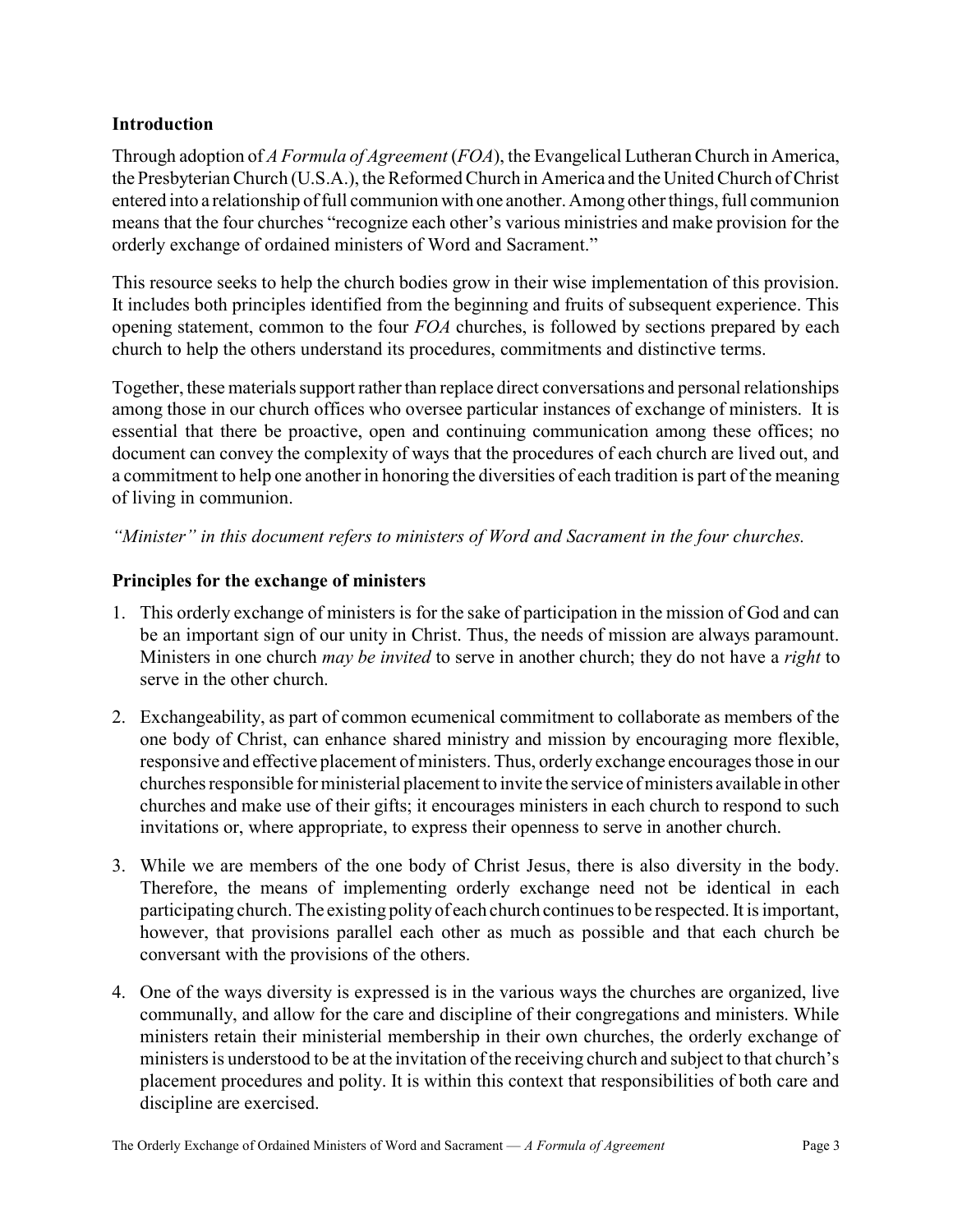5. A Formula of Agreement is a commitment to ongoing relationship among the four churches, which is undergirded by ongoing conversation and mutuality in the FOA spirit of "mutual affirmation and admonition." Good practice in the exchange of ministers requires both the establishment of proper boundaries and the complete and mutual disclosure between church bodies of information concerning past and present ministry of these ministers, including discipline related matters, both during initial consideration and throughout any period of service under orderly exchange. Good practice will also require continued conversation to share both the celebrations and the challenges of implementation.

### Implementation of the principles for the exchange of ministers

- 1. A minister of a full communion church may be eligible to engage in extended service in any position open to a minister in another participating church except as noted otherwise in the polity of either church. These provisions for exchangeability under the FOA do not directly affect these continuing practices:
	- Ministers' occasional service in participating churches, while it may be further encouraged by full communion, continues to be authorized according to the polities of each of the churches.
	- Service in another church under the provisions of full communion does not accomplish or intend transfer of ministerial membership. When such transfer does seem appropriate, it will be authorized according to the polities of the two churches.
- 2. In evaluating the availability of ministers of Word and Sacrament, regional bodies of each participating church will do so in accordance with the stated intentions in A Formula of Agreement.
	- a. Judicatories should:
		- Be in conversation with FOA counterparts in their geographic regions about general mission objectives which could be supported through orderly exchange of ministers.
		- Explore with their congregations where there may be appropriate opportunities for orderly exchange of ministers.
		- Consult with their own ministers and those of the  $FOA$  partners concerning the gifts and commitments necessary for carrying out orderly exchange within the spirit and intentions of the FOA.
	- b. Ministers open to service in another church body should:
		- Consult, as appropriate, with their own judicatory leadership concerning availability and suitability for service in another full communion church body.
		- Use the ministerial profile or mobility forms of the sending church body and provide other documentation as requested.
		- Contact (either directly or consultatively with one's own judicatory office, as appropriate) a regional staff person of the full communion church in the region or area one wishes to serve and follow that church's procedure, and refrain from contacting a congregation directly unless instructed by the appropriate regional or judicatory official of that congregation's church body.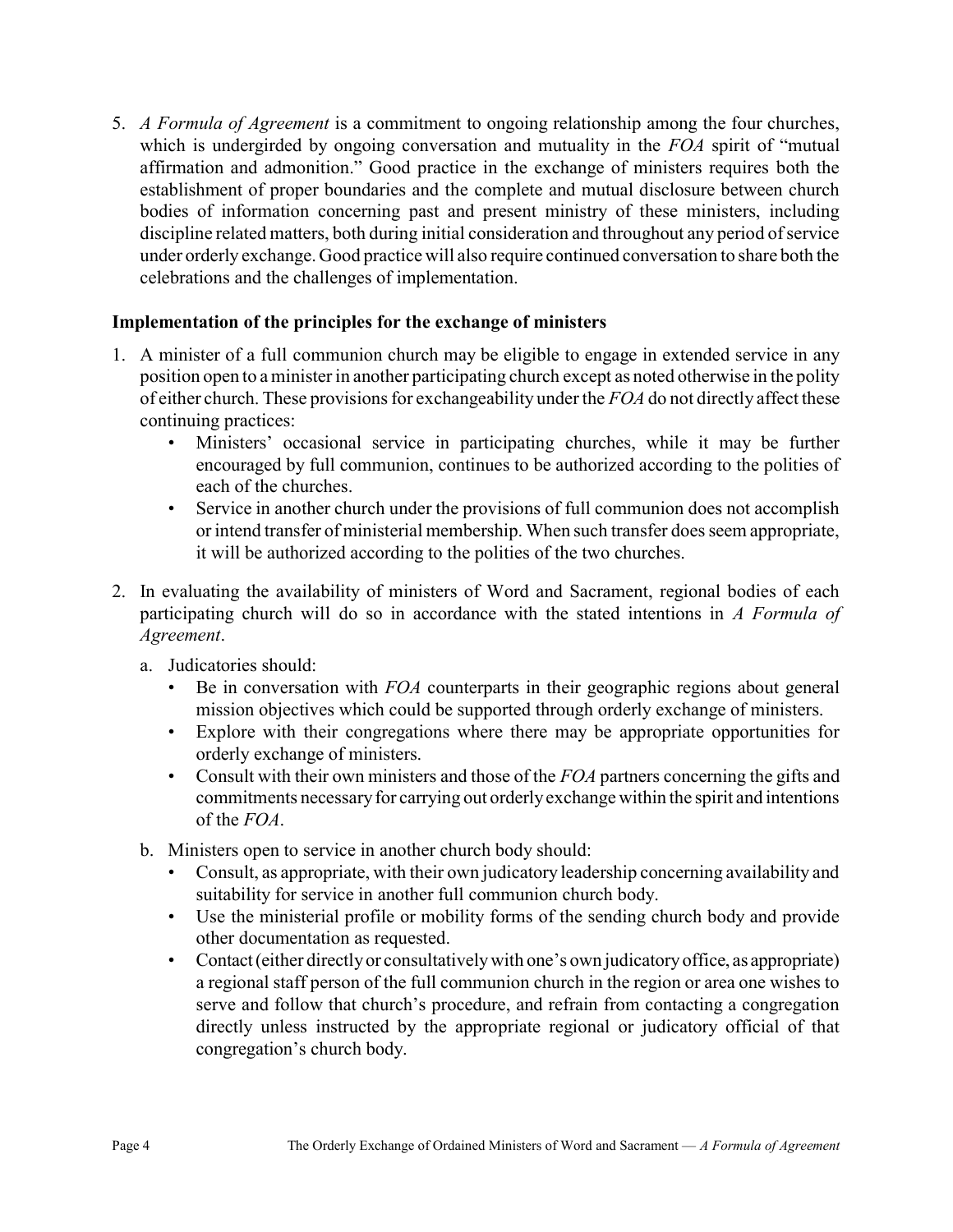- 3. Placement and oversight procedures of the inviting church shall be observed. Those responsible for placement will consider both ministers' faithful formation in their own tradition and their familiarity with that of the inviting church.
	- The churches expect that those who would serve in a congregation of another church will be formed and grounded for ministry in their own tradition. Therefore, such service is not intended for a first call.
	- To be invited for service in another church, a minister will demonstrate to that church's appropriate regional body both knowledge of and appreciation for the history, polity, theological and liturgical identity, practices of ministry, and discipline of that church. The minister will then be expected to preach, teach, administer the sacraments, and participate in the governance of that church in a manner consistent with that knowledge and appreciation.
- 4. Approval for extended service shall occur only in consultation with, and the concurrence of, the sending body.
	- When granting concurrence for a minister to serve in another church, the sending body will do so in accordance with the stated intentions in A Formula of Agreement.
	- Each church will develop a provision whereby a minister may be granted full participation in the appropriate regional body of the church in which the minister is serving, which may include privilege of voice and vote.
- 5. The minister is responsible for maintaining continued ministerial standing with and remains accountable to the sending body. Therefore, exchange of information concerning a specific disciplinary matter is initiated when an allegation of misconduct is first made, and appropriate next steps are agreed upon by representatives of the churches involved.
	- In a disciplinary review or judicial process, the minister remains under the jurisdiction of the sending body, and the inviting body may be asked to participate as appropriate.
	- The inviting body retains the right to rescind the invitation to service, even in situations where a formal disciplinary process may not be initiated by the sending body.
- 6. Since ministers remain members of their sending body, they continue to participate in the pension and benefits program of the sending church. The inviting church should therefore be expected to contribute to the minister's pension and benefits program in keeping with the practices of the sending church.
- 7. Responsibility for pastoral care of ministers is shared by both churches: in the ELCA, the synod; in the Presbyterian Church (U.S.A.), the presbytery; in the Reformed Church in America, the classis; and in the United Church of Christ, the conference or association.
- 8. The four churches will continue conversations among their ecumenical relations and ministry staff persons to share experiences, address difficulties, and clarify procedures in order to enhance the orderly exchange of ministers and to find ways to celebrate more visibly our full communion relationship and its opportunities for expanded mission.

The national staff offices welcome and encourage the sharing of questions, concerns and experiences from local and regional settings.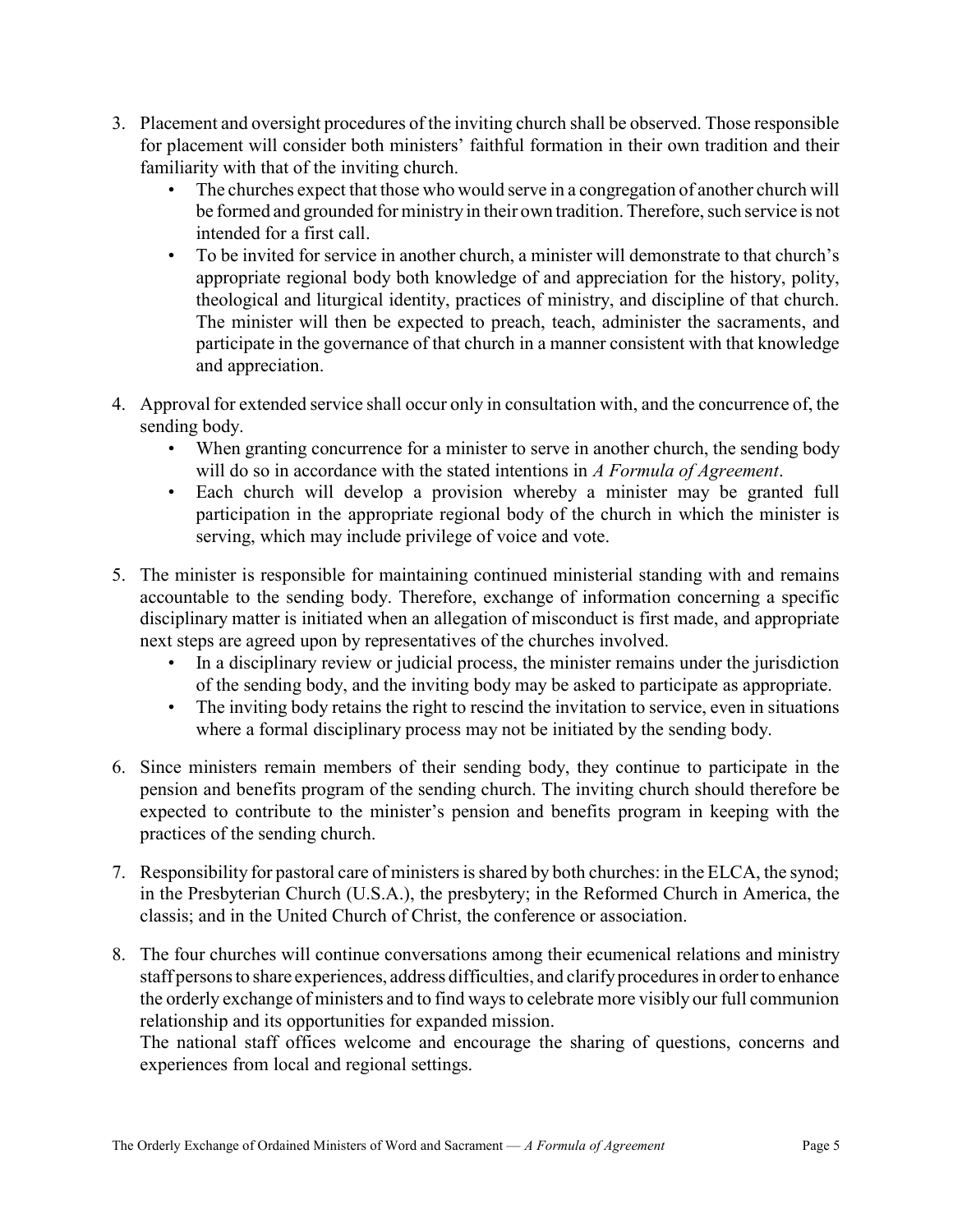# EVANGELICAL LUTHERAN CHURCH IN AMERICA

### Full Communion bylaws

For the implementation of church-to-church relationships of full communion, the following bylaws in the Constitution, Bylaws, and Continuing Resolutions of the Evangelical Lutheran Church in America apply.

- 7.31.08. Invitation to Service. In accord with bylaw 8.62.11. and following, a minister of Word and Sacrament of a church body with which a relationship of full communion has been established by the Churchwide Assembly of the Evangelical Lutheran Church in America may serve contractually in a ministry setting of this church under a "Letter of Invitation to Service" upon the authorization of the bishop of the synod in which such service occurs.
- 8.62.11. A minister of Word and Sacrament of this church, serving temporarily in a church body with which a relationship of full communion has been declared and established by a Churchwide Assembly of the Evangelical Lutheran Church in America, may be retained on the roster of Ministers of Word and Sacrament—upon endorsement by the synodical bishop and by action of the Synod Council in the synod in which the minister of Word and Sacrament is listed on the roster—under policies developed at the direction of the presiding bishop and secretary, reviewed by the Conference of Bishops, and adopted by the Church Council. A minister of Word and Service of this church serving temporarily in a church body with which a relationship of full communion has been declared and established by a Churchwide Assembly of the Evangelical Lutheran Church in America, may be retained on the roster—upon endorsement by the synodical bishops and by action of the Synod Council in the synod in which the minister of Word and Service is listed on the roster—under policies developed at the direction of the presiding bishop and secretary, reviewed by the Conference of Bishops, and adopted by the Church Council.
	- a. A letter of call may be issued to a minister of Word and Sacrament of this church, serving temporarily in such a church body, by the Church Council of the Evangelical Lutheran Church in America or a Synod Council, in accord with the Table of Sources of Calls (ELCA churchwide continuing resolution 7.44.A16.b.).
	- b. A letter of call may be issued to a minister of Word and Service of this church, serving temporarily in such a church body, by the Church Council of the Evangelical Lutheran Church in America or a Synod Council, in accord with the Table of Sources of Calls (ELCA churchwide continuing resolution 7.74.A16.b.).
	- c. A letter of call issued by the Church Council or a Synod Council for service in a church body with which a relationship of full communion has been established by the Churchwide Assembly shall be governed by churchwide constitutional provision 7.43. and churchwide bylaw 7.43.01.
- 8.62.12. A minister of Word and Sacrament of a church body with which a relationship of full communion has been declared and established by a Churchwide Assembly of the Evangelical Lutheran Church in America may be authorized by the synodical bishop to serve in a congregation or employing entity of this church. Such service shall be rendered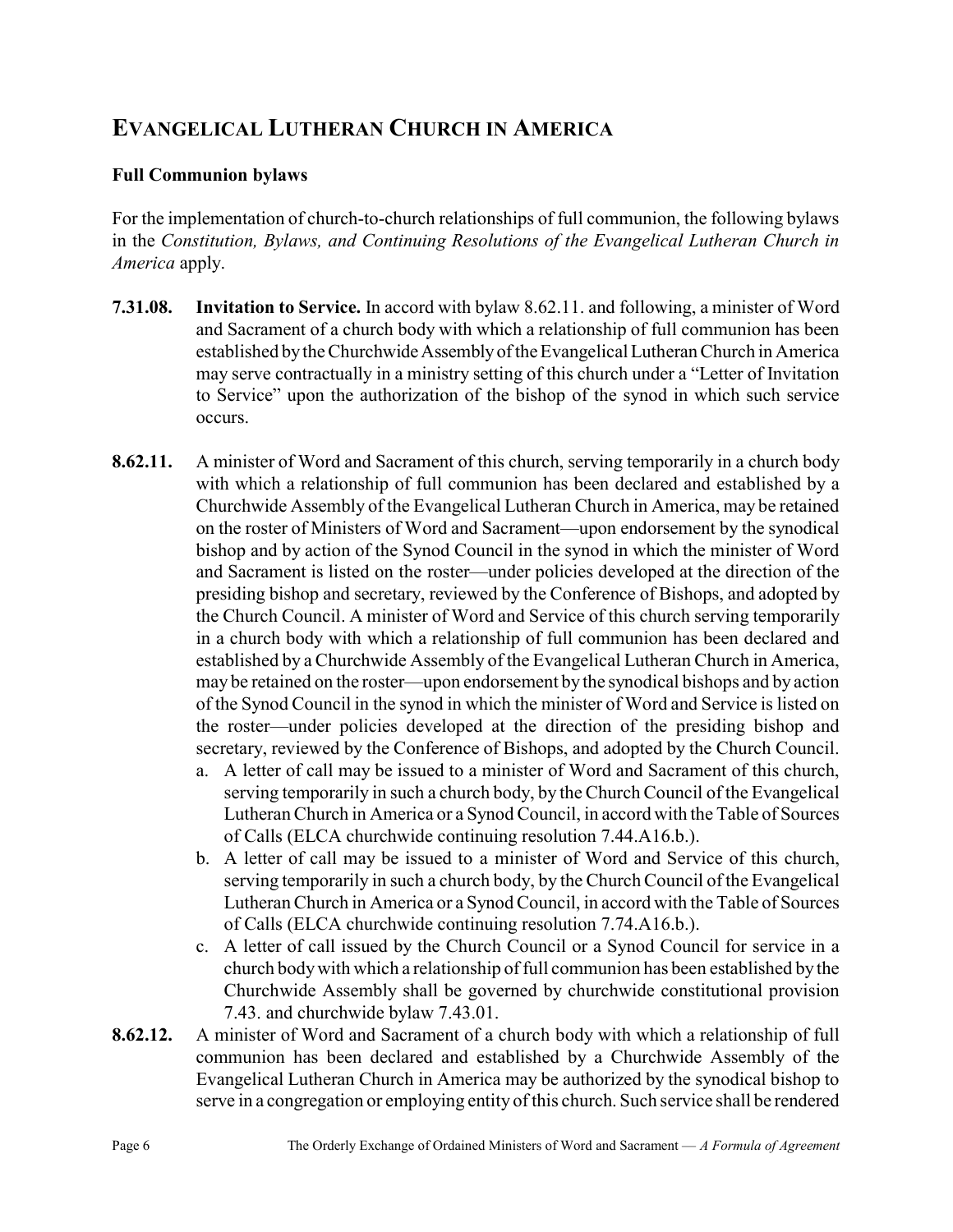under a contract between the congregation or employing entity and the minister of Word and Sacrament in a form proposed by the synodical bishop and approved by the congregation or employing entity. Any such service shall be in accord with churchwide policies developed at the direction of the presiding bishop and secretary, reviewed by the Conference of Bishops, and adopted by the Church Council of the Evangelical Lutheran Church in America.

- 8.62.13. Whenever a rostered minister of the Evangelical Lutheran Church in America is to serve or is serving in a church body with which a relationship of full communion has been declared and established by the Churchwide Assembly, or whenever a minister of Word and Sacrament of a church body with which a relationship of full communion has been so declared and established is to serve or is serving in this church, a full sharing of relevant information concerning such rostered minister's experience and fitness for ministry is expected between the synodical bishop (or other appropriate office or entity) of this church and the appropriate person, office, or entity in the other church. Relevant information related to fitness for ministry shall include, but is not limited to, any information concerning disciplinary proceedings or allegations that could result, or could have resulted, in disciplinary proceedings.
- 8.62.14. A minister of Word and Sacrament from a church body with which a relationship of full communion has been declared and established by a Churchwide Assembly of the Evangelical Lutheran Church in America may be granted the privilege of both voice and vote in the Synod Assembly during the period of that minister's service in a congregation of this church, in accord with ELCA churchwide bylaw 8.62.12.
- 8.62.15. The availability of a minister of Word and Sacrament from a church body with which a relationship of full communion has been declared and established by a Churchwide Assembly of the Evangelical Lutheran Church in America shall be understood normally in three categories: availability to serve in an occasional situation; availability to meet an extended need, including service in "yoked parish" settings; and availability for a transfer of roster status.
	- a. Occasional service: An occasional situation is defined as one in which a minister of Word and Sacrament of a church body with which a relationship of full communion exists may be asked to preach or administer the sacraments in an ELCA congregation on an occasional basis with the authorization of the synodical bishop.
	- b. Extended service: A minister of Word and Sacrament of a church body with which a relationship of full communion exists may be invited to serve as the pastor of an ELCA congregation for an extended period of time, yet remain a minister of Word and Sacrament of his or her present church body. Such a person would be expected to preach, teach, and administer the sacraments in an ELCA congregation in a manner that is consistent with the Confession of Faith of the Evangelical Lutheran Church in America and to live in a manner consistent with the ministerial policy of this church. Such service shall be rendered only as authorized by the synodical bishop in order to serve the ministry and mission needs of the ELCA in a given situation.
	- c. Transfer: A minister of Word and Sacrament of a church body with which a relationship of full communion exists who seeks to serve indefinitely within the ministry of Word and Sacrament of the Evangelical Lutheran Church in America may apply for admission to the roster of Ministers of Word and Sacrament of the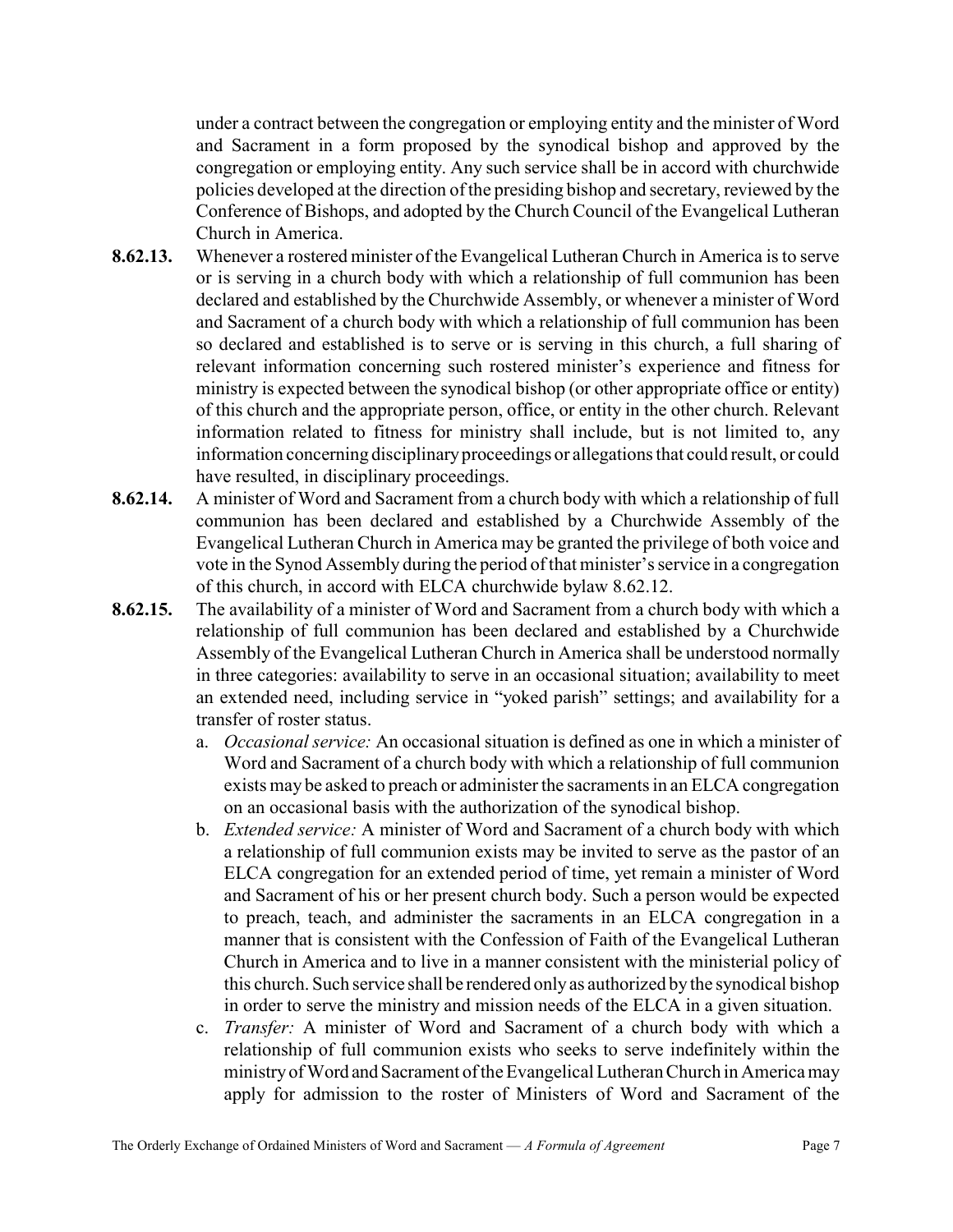Evangelical Lutheran Church in America and be approved through the candidacy process for admission to the roster. Such a minister would then become an ELCA pastor upon receipt and acceptance of a regular call and installation in an ELCA congregation or other setting.

- d. Roster status in more than one church body is precluded in the Evangelical Lutheran Church in America. As required by ELCA churchwide constitutional provision 7.22. and bylaw 7.31.01., ministers on the Word and Sacrament roster of the Evangelical Lutheran Church in America must accept and adhere to this church's Confession of Faith, as well as abide by this church's standards and policies for ministers of Word and Sacrament.
- 8.62.16. Rostered ministers of the Evangelical Lutheran Church in America, while serving in an ecumenical setting, remain subject to the standards, policies, and discipline of the Evangelical Lutheran Church in America. A minister of Word and Sacrament of a church body with which a relationship of full communion exists is understood by the Evangelical Lutheran Church in America as subject to the standards, policies, and discipline of the church body in which the minister is rostered or holds ministerial membership. Such a minister, while serving in an ELCA congregation or other ministry, is expected to abide by the standards and policies of this church related to ministers of Word and Sacrament.
- 8.62.17. When a minister of Word and Sacrament from a church body with which a relationship of full communion has been declared and established by a Churchwide Assembly of the Evangelical Lutheran Church in America completes a contract for extended service, the synodical file on that minister shall be sent to and retained by the Office of the Secretary.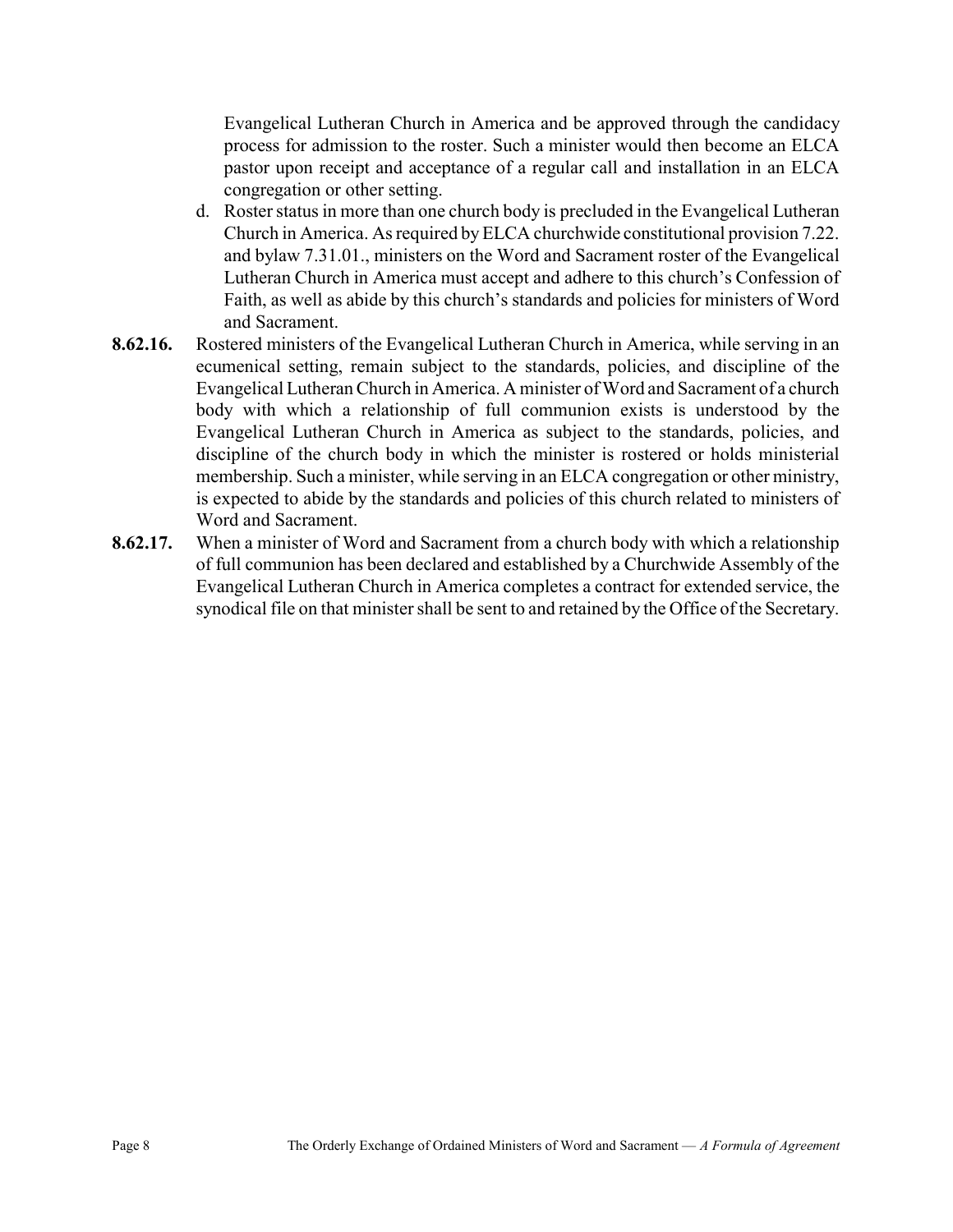### Evangelical Lutheran Church in America Cooperation with other church bodies in the exercise of Word and Sacrament ministry

The Lutheran-Reformed proposal for full communion adopted by the 1997 ELCA Churchwide Assembly, A Formula of Agreement, declared, "that they [the Evangelical Lutheran Church in America, the Presbyterian Church (U.S.A.), the Reformed Church in America (RCA) and the United Church of Christ (UCC)] recognize each other's various ministries and make provision for the orderly exchange of ordained ministers of Word and Sacrament."

In accord with the governing documents of the Evangelical Lutheran Church in America, policy related to the orderly exchange of ministers between the participating church bodies is developed by the appropriate churchwide unit, reviewed by the Conference of Bishops, and adopted by the Church Council. Such policy would apply to ministers of Word and Sacrament of this church who, while being retained on the roster of the ELCA, would serve temporarily in a church body with which a relationship of full communion has been established, and to ministers of Word and Sacrament of a church body with which a relationship of full communion has been established who would serve temporarily in a congregation or other ministry setting of this church.

The Manual of Policies and Procedures for Management of the Rosters of the Evangelical Lutheran Church in America, adopted by the Church Council in March 2017, outlines the following practices related to the availability of ministers of Word and Sacrament between the ELCA and church bodies with which a relationship of full communion has been established. "Resources for familiarization with the life and practice of the ELCA" is an appendix on page 88.

http://download.ELCA.org/ELCA%20Resource%20Repository/Policies\_Procedures\_Roster\_Mgmt.pdf

**Background:** In accordance with the governing documents of the ELCA, policy related to the orderly exchange of ministers of Word and Sacrament between the participating church bodies is developed by the appropriate churchwide unit, reviewed by the Conference of Bishops, and adopted by the Church Council. Such policy would apply to ministers of Word and Sacrament in this church who, while being retained on the roster of the ELCA, would serve temporarily in a church body with which a relationship of full communion has been established, and to ministers of Word and Sacrament in a church body with which a relationship of full communion has been established who would serve temporarily in a congregation or other ministry setting of this church without being admitted to the roster of the ELCA.

See "Admission to the Roster of Ministers of Word and Sacrament of Persons Ordained in Another Christian Tradition" [page 11 of the roster manual] for the process by which a minister of Word and Sacrament in a full communion partner church body, intending to serve indefinitely in the ELCA, may apply for admission to the ELCA roster of Ministers of Word and Sacrament. Such a person would then become an ELCA pastor upon receipt and acceptance of a regular call and installation in an ELCA congregation or other approved setting.

Roster status in more than one church body at a time is precluded in the ELCA.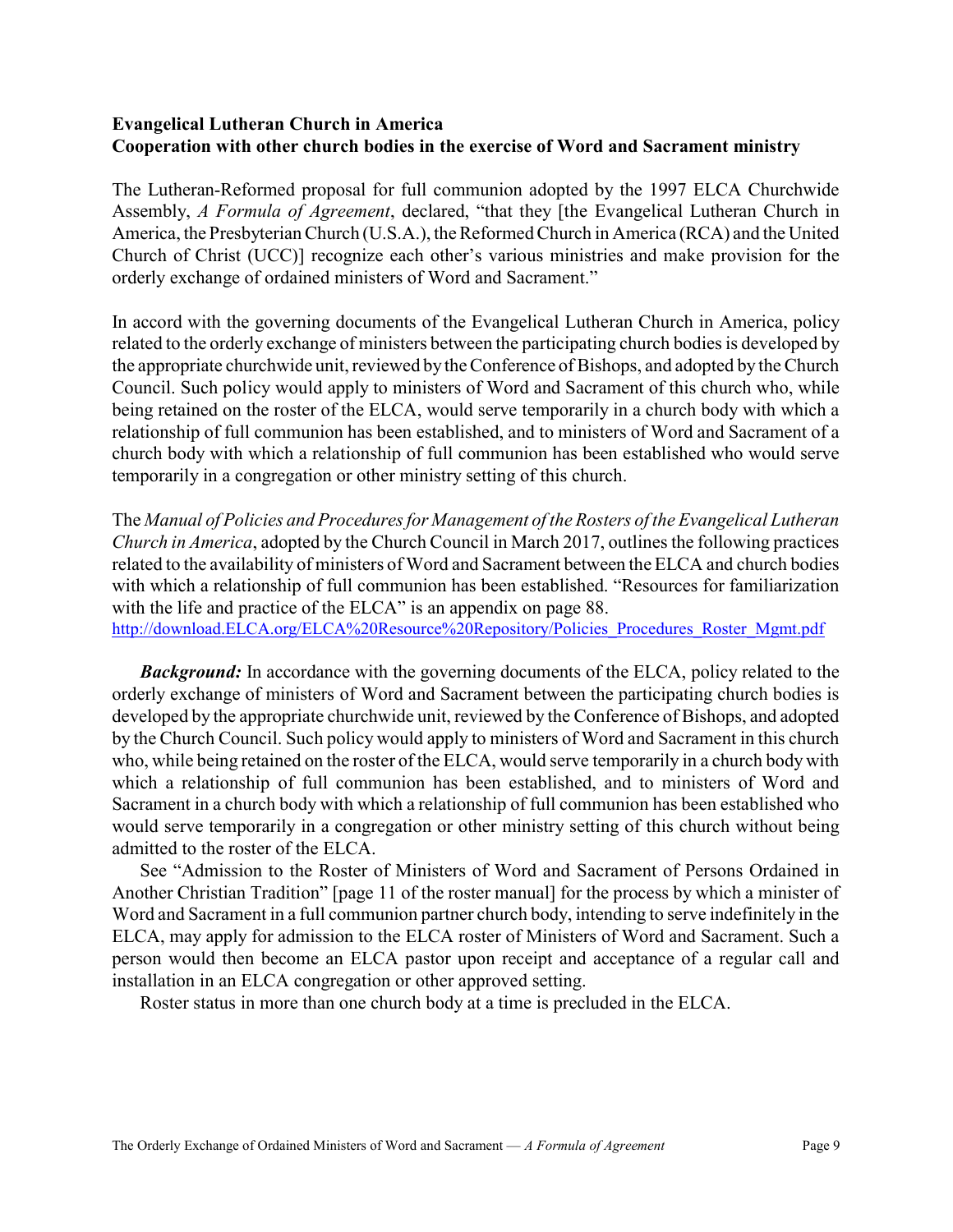### I. Ministers of Word and Sacrament of another church body serving in the ELCA

NOTE: A minister of Word and Sacrament of a full communion partner church serves in an ELCA congregation UNDER CONTRACT, NOT UNDER CALL by the congregation.

- A. Occasional service. A minister of Word and Sacrament in a church body with which a relationship of full communion exists may be asked to preach or administer the sacraments in an ELCA congregation on an occasional basis with the authorization of the synod bishop.
- **B.** *Extended service.* A minister of Word and Sacrament in a church body with which a relationship of full communion exists may be invited by the synod bishop to serve as the pastor of an ELCA congregation for an extended period of time, yet remain an ordained minister of that church body. Such a person will be expected to preach, teach, and administer the sacraments in an ELCA congregation in a manner that is consistent with the "Confession of Faith" of the ELCA, and to live in a manner consistent with the expectations of this church as stated in "Vision and Expectations." Such service shall be rendered only as authorized by the synod bishop in order to serve the ministry and mission needs of the ELCA or its ecumenical partners in a given situation.

Service in a congregation of this church or employing entity shall be rendered under a contract between the congregation or employing entity and the minister of Word and Sacrament, for a stated period of time in a form proposed by the synod bishop and approved by the congregation. Extended service is reviewed annually by the Synod Council or Church Council.

Upon the recommendation of the synod bishop and approval by the Synod Council, the synod bishop authorizes an extended service ministry.

1. Upon such authorization the minister of Word and Sacrament enters service in the ELCA through the entry rite, "Invitation to Extended Service," which acknowledges the service of the minister of Word and Sacrament as pastor in a congregation or other setting of ministry in this church.

The Rite of Installation is  $NOT$  used as that rite is for use only for a regularly called minister of Word and Sacrament of the ELCA.

2. A minister of Word and Sacrament who is approved to serve in an extended service ministry in the ELCA may be granted voice and vote in a synod assembly.

At any time for the sake of the ongoing ministry, the synod bishop may withdraw authorization for service (or the congregation, employing agency or the minister may terminate a contract for extended service) after consultation with the other parties to the contract.

Ministers of Word and Sacrament who have ceased to be "rostered" or the equivalent by a full communion partner church body are not considered eligible for such service unless or until they are received on the roster of the ELCA or of another full communion church.

### II. ELCA ministers of Word and Sacrament serving in another church body

A minister of Word and Sacrament of this church, serving for an extended period of time in a church body with which a relationship of full communion exists, may be retained on the roster of Ministers of Word and Sacrament upon the recommendation of the synod bishop and by action of the Synod Council in the synod in which the minister is listed on the roster.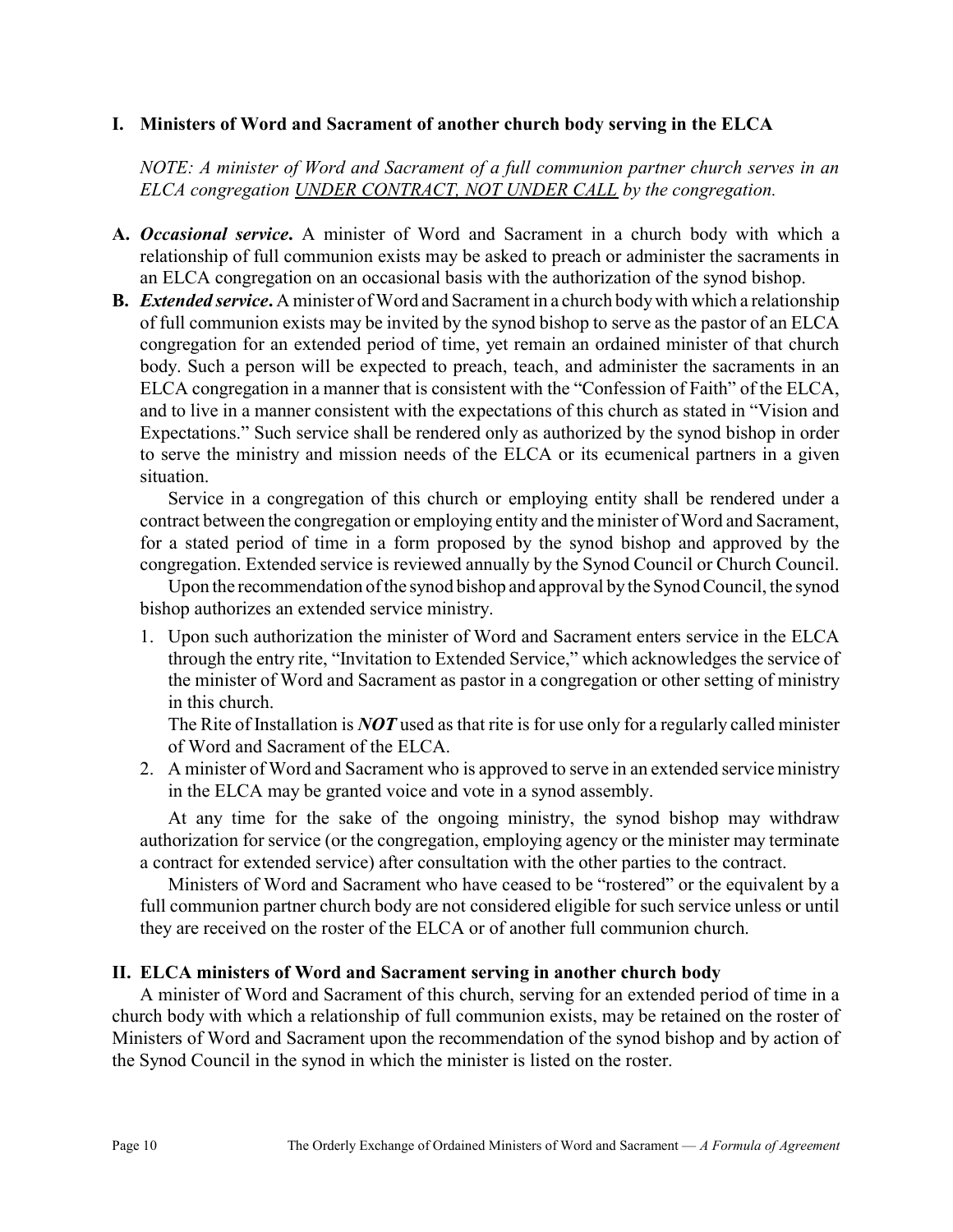Congregations that cease to be rostered by a full communion partner church body are not eligible for service by a pastor of the ELCA until the congregation is received by the ELCA or another church body with which a relationship of full communion has been established.

### III. Procedures

- A. Assessment. Authorization for extended service is given by the Synod Council, on the basis of the synod bishop's assessment of the suitability for service of the minister of Word and Sacrament. The bishop may wish to appoint a panel to assist in this determination. The appropriate churchwide unit recommends that this not be a responsibility of the full synod Candidacy Committee, although members of the committee may serve on the panel.
- B. Pension and medical insurance. A determination of the medical and disability insurance for the minister of Word and Sacrament will be made. The guiding principle has become that a minister of Word and Sacrament serving under provisions of a full communion agreement remains in his or her parent church body's pension and benefits plan, and the congregation or other ministry setting contributes to that plan.

It is anticipated that a congregation of this church will be able to contribute to the plan of another church body in order to provide appropriate medical coverage and a pension plan. Similarly, a minister of Word and Sacrament of this church serving in another church body will need to determine that Portico Benefit Services (or another comparable plan) coverage is provided by the employing body.

- C. Accountability and pastoral care. A minister of Word and Sacrament in another church body is accountable to the jurisdiction or judicatory in which that person is "rostered" or in other ways a member. Similarly, a minister of Word and Sacrament of this church serving in another church body remains on the roster of this church and is accountable to the bishop of the synod in which rostered. The synod bishop is responsible for appropriate pastoral care and leadership for all ELCA congregations, including those served by ministers of Word and Sacrament of other church bodies (ELCA constitutional provision 10.31.a.3.).
- D. Exchange of information. The assessments, authorizations, and reviews necessary to the "orderly exchange of ordained ministers" between church bodies with which a relationship of full communion exists require the complete and continuing disclosure to the synod of all information concerning the past and present ministry of these ministers serving in the ELCA, or of ELCA ministers of Word and Sacrament serving under call from a synod council or the Church Council. Such disclosure must include any disciplinary proceedings, including discipline related to conduct during service in the ELCA by a minister of another church body.
- E. Source of call. A minister of Word and Sacrament of this church serving in a congregation, local, or regional ministry setting of another church body serves under a letter of call from the Synod Council in which that minister is rostered. An ELCA minister of Word and Sacrament serving in a national ministry setting of another church body serves under a letter of call from the ELCA Church Council. This call is subject to annual review by the Synod Council or Church Council.
- F. Titles. The usual title "pastor of (insert name of congregation)" would be used for ministers of Word and Sacrament serving in an ELCA congregation. The recognized professional title of "The Rev." for an ordained minister also would be applicable, in view of the officially recognized status of that minister of Word and Sacrament in a church body with which the ELCA has a relationship of full communion.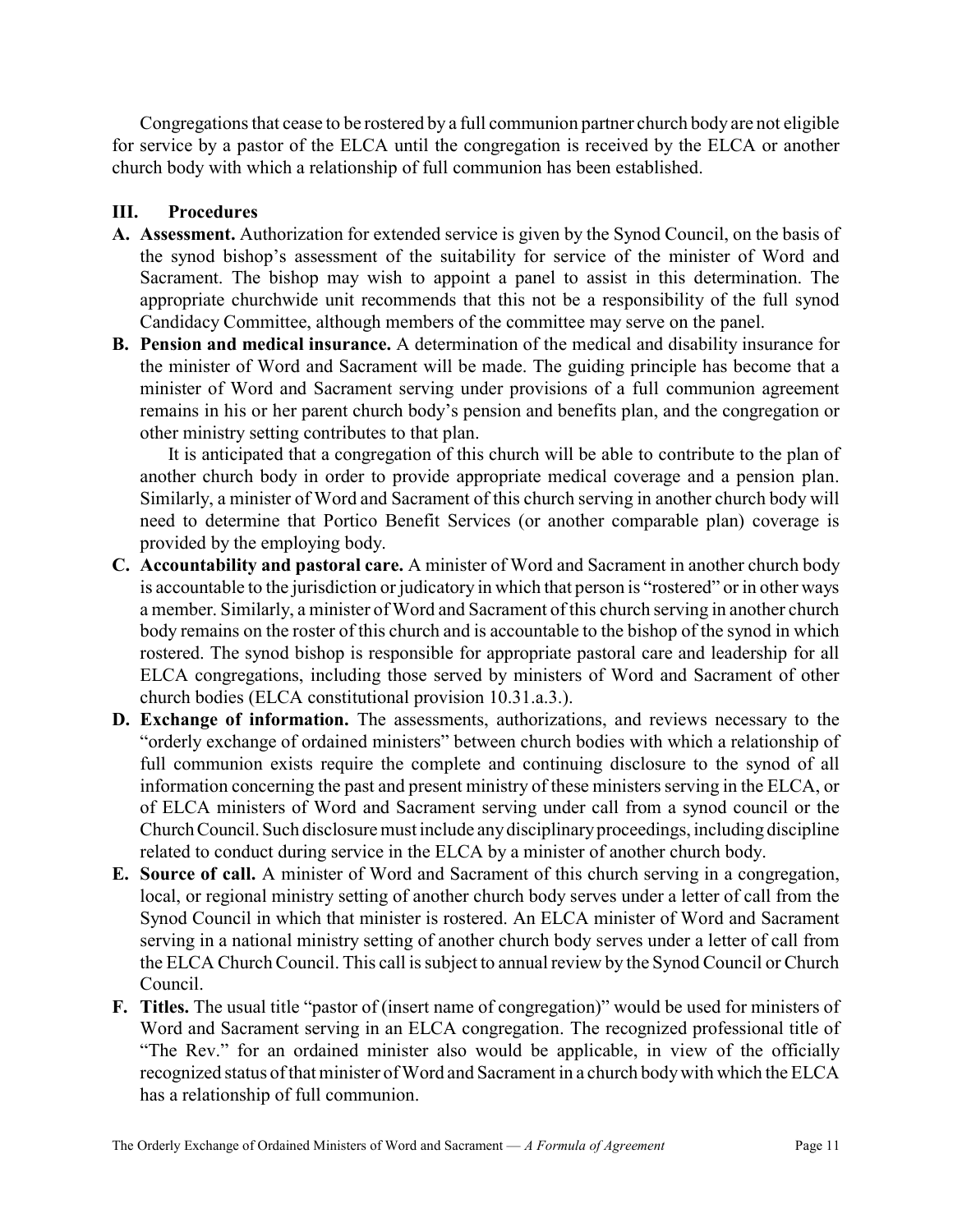### Glossary of Terms — Evangelical Lutheran Church in America

### Bishop

In the ELCA, a bishop is a minister of Word and Sacrament given responsibility to provide pastoral care, teaching and leadership in a synod and its congregations. The bishop is chief executive officer of the synod, as well as its chief ecumenical and inter-religious officer, and is to strengthen the unity of the Church. Bishops exercise solely this church's power to ordain (or provide for the ordination by another synod bishop of) approved candidates for ministry of Word and Sacrament; and they consecrate (or provide for the consecration of) approved candidates for ministry of Word and Service. Bishops are elected by synod assemblies to six-year terms and may be re-elected.

### Bishop's Assistant or Associate

A member of the synod staff, either a rostered minister or a layperson, who assists the bishop in carrying out the responsibilities of that office, including matters regarding placement and rostering.

### Bishop, Presiding

A minister of Word and Sacrament who is a teacher of the faith of this church and provides leadership for the life and witness of this church. The presiding bishop is the chief executive officer of the churchwide organization and is the chief ecumenical and inter-religious officer of the ELCA. The presiding bishop is elected to a six-year term and may be re-elected.

### Book of Concord

The Book of Concord (1580; current English translation 2000) is a collection of 10 foundational documents for Lutheran theology: the three ecumenical creeds, Augsburg Confession, Apology, Smalcald Articles, Treatise on the Power and Primacy of the Pope, Small Catechism, Large Catechism and Formula of Concord. It became the official standard of doctrine for most Lutheran Churches; the ELCA constitution accepts the Augsburg Confession as a "true witness to the Gospel" and the other confessional writings as "further valid interpretations of the faith of the Church." Most familiar of the Reformation-era texts is Martin Luther's *Small Catechism*, which continues in common use as a formative presentation of Christian affirmations. Its teachings and even phrases are instantly recognizable to many Lutherans.

### Church Council

The Church Council of the ELCA is the board of directors of the churchwide organization, serving as the interim legislative authority between meetings of the Churchwide Assembly. The Church Council meets at least two times each year, and is composed of the four churchwide officers (presiding bishop, vice president, secretary and treasurer), the chair of the Conference of Bishops, and at least 32 and not more than 45 other persons elected to six-year terms by the Churchwide Assembly.

An ELCA minister of Word and Sacrament serving in a national ministry setting of another church body serves under a letter of call from the Church Council.

### Churchwide Assembly

The Churchwide Assembly is the highest legislative authority of the churchwide organization. It reviews the work of the churchwide officers and churchwide units. It establishes churchwide policy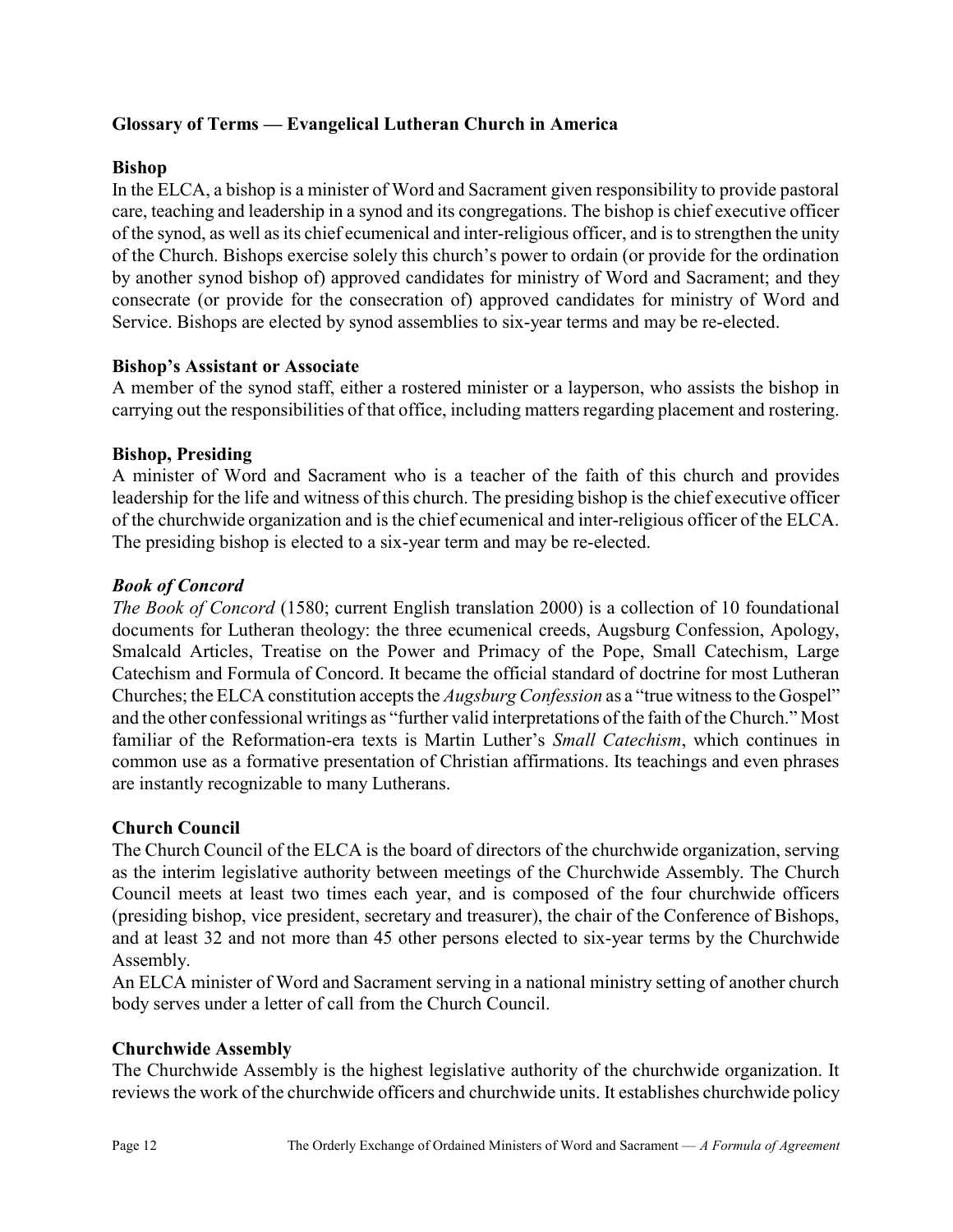and adopts the budget for the churchwide organization. It has the sole authority to amend the constitution and bylaws of the ELCA. The Churchwide Assembly meets triennially in regular session.

### Churchwide Organization

The churchwide organization functions interdependently with the congregations and synods of the ELCA. It is responsible for developing churchwide policy, standards for leadership, including rostered ministries, and the coordination of the work of the ELCA both globally and throughout the territory of the ELCA.

### Conference of Bishops

The Conference of Bishops is composed of the bishops of the 65 synods, the presiding bishop and the secretary of the ELCA. The conference meets at least two times each year and is a forum in which goals, objectives and strategies may be developed and shared concerning pastoral leadership, care and counsel for the synods. The Conference of Bishops reviews recommendations from the appropriate churchwide units pertaining to policies and programs, and in particular participates in the development and study of ecumenical and inter-religious documents and assists bishops in their ecumenical and inter-religious roles.

### Congregation

Congregations, together with synods and the churchwide organization, are one of the three interdependent expressions of the ELCA. They act through their Congregation Meetings and typically delegate authority to an elected Congregation Council.

### Congregation Council (see also Church Council and Synod Council)

Like synods and the churchwide expression, an ELCA congregation has a council. Typically the congregation delegates many matters of governance to its council, which it elects from its members. Each congregation's constitution specifies the pastor's role on its council.

### Constitutions, Bylaws, and Continuing Resolutions

The basic commitments of the Evangelical Lutheran Church in America as well as its organizational outline, structural patterns, and rubrics of governance are expressed by its constitutions, bylaws and continuing resolutions. These documents govern the life of the ELCA as congregations, synods and the churchwide organization.

### Deacon

Since 2016, ministers of Word and Service are known as deacons. Some deacons are members of the Deaconess Community of the ELCA and are known as Sisters.

### Evangelical

"Evangelical" was an original designation for the reformers, from the Greek word for "gospel" or "good news." Still used this way in German-speaking areas to designate Christians who are not Roman Catholic or Orthodox, the term is also used currently by The Lutheran World Federation to characterize Lutheran tradition. While in the United States the word has distinctively taken on additional connotations from other historical developments, its use in the name of the ELCA honors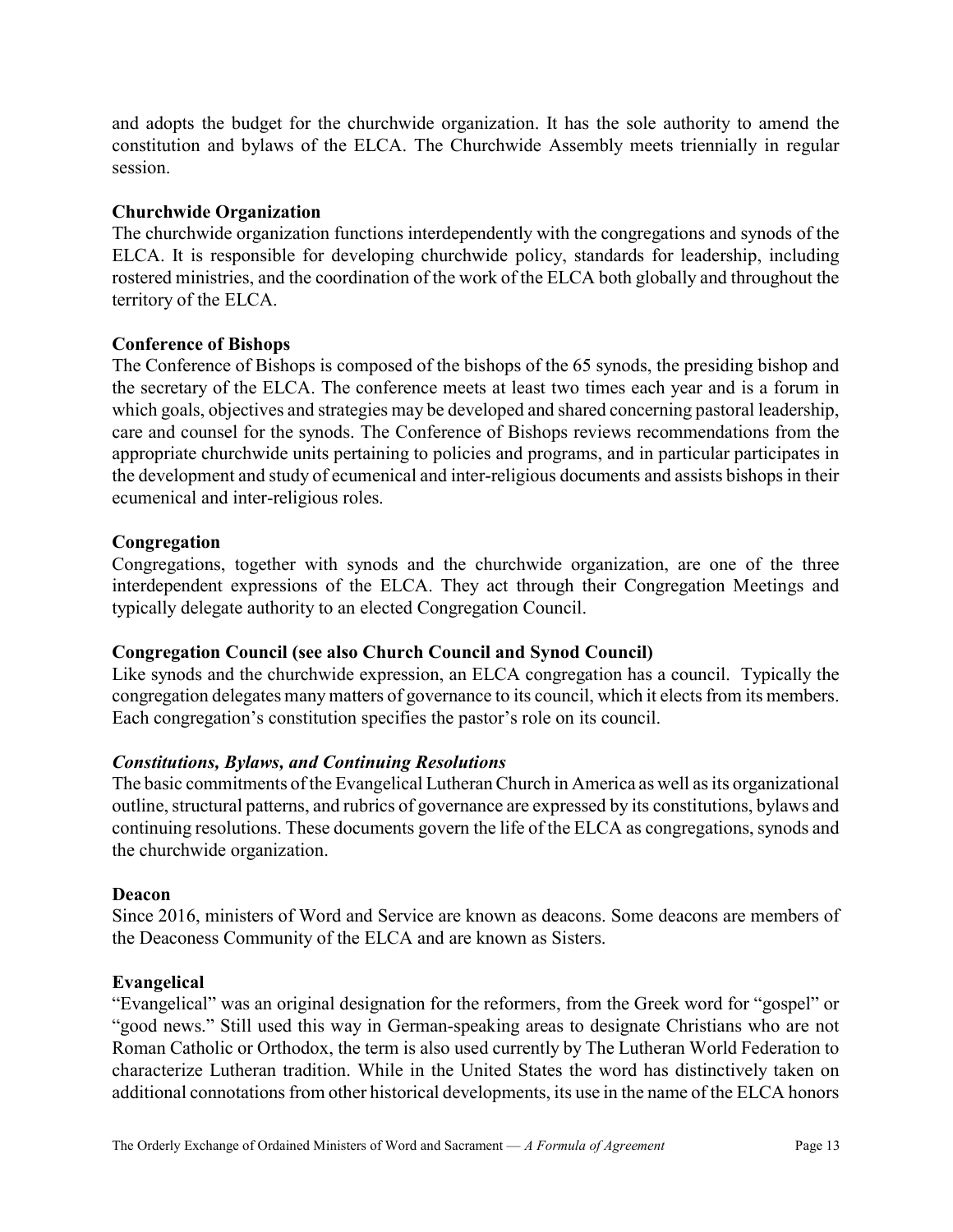and reclaims the heritage of witnessing to the "good news" of God's grace and living as "gospel people," sharing God's love for the world.

### Evangelical Lutheran Church in America (ELCA)

The ELCA came into being on January 1, 1988, by the uniting of three church bodies. Lutheran roots on this continent are deep. In the mid-17th century early Lutherans came from Europe, settling in the Virgin Islands and the area that is now known as New York. The Ministerium of Pennsylvania, the first Lutheran church body, was established in 1748. The ELCA is currently the largest of the Lutheran bodies in the United States.

### Evangelical Lutheran Worship (ELW)

(See Worship Resources)

### Full Communion

"Communion" comes from the biblical *koinonia* — to share, act together, live in fellowship. It describes a relationship of churches where each maintains its autonomy but fully recognizes the other as church.

The Preface to A Formula of Agreement includes a definition full communion for this ecumenical relationship, closely related to the ELCA's explanation of "full communion" in Ecumenism: A Vision of the ELCA (1991). Among the characteristics is that the churches "recognize each others' various ministries and make provision for the orderly exchange of ordained ministers of Word and Sacrament."

### Letter of Call

A call is an action through which a person is asked to serve in a specified ministry. Such an action is attested in a "letter of call." A letter of call is issued by that ELCA expression (congregation, synod or churchwide organization) most directly involved in accountability for the specified ministry.

### The Lutheran World Federation

The ELCA belongs to The Lutheran World Federation, a Communion of Churches. This is a global body of churches in the Lutheran tradition which unites its members in "pulpit and altar fellowship" and describes Lutheran identity as evangelical, sacramental, diaconal, confessional and ecumenical.

### Membership

ELCA members are the baptized members of its congregations. Baptized members are those persons who have been received by the Sacrament of Holy Baptism in ELCA congregations, or, having been previously baptized in the name of the Triune God, have been received by certificate of transfer from other Lutheran congregations or by affirmation of faith.

### Pastor

Ministers of Word and Sacrament are known as pastors, especially those who serve in congregational settings. The term "pastor" may describe a minister of Word and Sacrament serving in a non-congregational setting as well.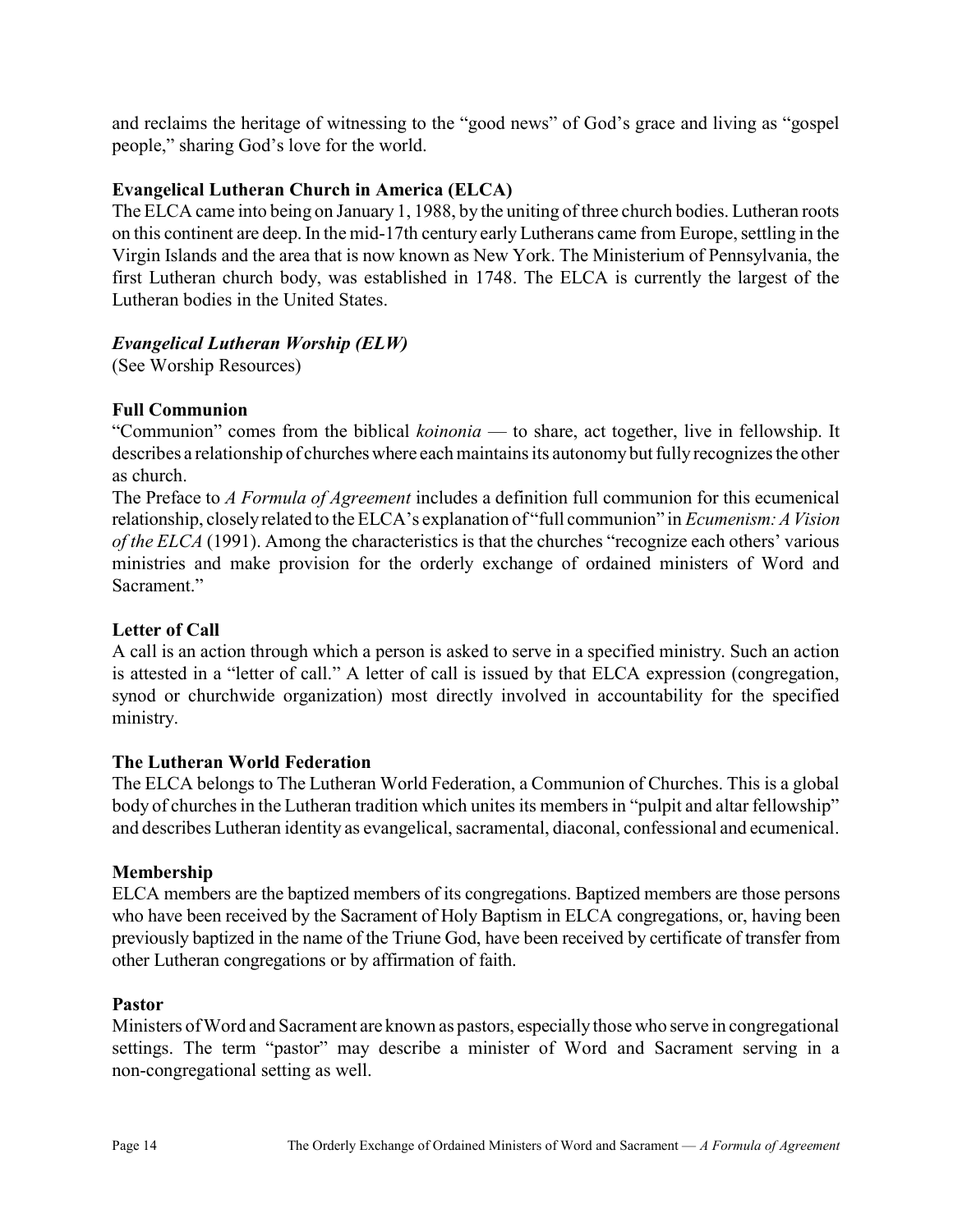### Representational Principles

Among the principles of organization, the ELCA currently provides that at least 60 percent of the members of assemblies, councils, committees, boards and other organizations shall be laypersons; that, as nearly as possible, the lay members shall be 50 percent female and 50 percent male, and that, where possible, the representation of rostered ministers shall be both female and male. It is also determined that a minimum goal of 10 percent of the membership of its assemblies, councils, committees, boards or other organizational units be persons of color and/or persons whose primary language is other than English. It is also a goal of the ELCA that at least 10 percent of the voting members of the Churchwide Assembly, Church Council, and churchwide boards and committees be youth and young adults.

#### Region

There are nine geographic regions within the Evangelical Lutheran Church in America, recognized as a partnership among groups of synods within the region and the churchwide organization.

#### Roster

The ELCA has two rosters: the roster of Ministers of Word and Sacrament and the roster of Ministers of Word and Service. For each roster there are four mutually exclusive categories: under call, on leave from call, on disability status or on retired status.

#### Rostered Ministers

Those listed on the roster of Ministers of Word and Sacrament or on the roster of Ministers of Word and Service are collectively known as rostered ministers. Every rostered minister must be a member of an ELCA congregation. (For those granted retired or disability status, rare exceptions are made.)

### Rostered Minister Profile (RMP)

The RMP is a 16-step document designed to stimulate reflection, to summarize a rostered minister's interests and ministry, and to be used as a professional résumé. It is used by ELCA rostered ministers and candidates for rostered ministry to express their interest in and availability for a call.

#### Synod

There are 65 synods in the ELCA. Each synod, together with the churchwide organization, bears primary responsibility for the oversight of the life and mission of the ELCA in its territory.

#### Synod Council

The Synod Council is the board of directors of the synod and serves as its interim legislative authority between meetings of the Synod Assembly. For the ELCA, a minister of Word and Sacrament serving in a congregation, local or regional setting of another church body serves under a letter of call from the council of the synod in which that minister is rostered.

#### Synod-authorized ministries

When need exists to render Word and Sacrament ministry for a congregation or ministry of this church where it is not possible to provide appropriate pastoral leadership, the synod bishop — acting with the consent of the congregation or ministry, in consultation with the Synod Council, and in accord with standards and qualifications developed by the appropriate churchwide unit, reviewed by the Conference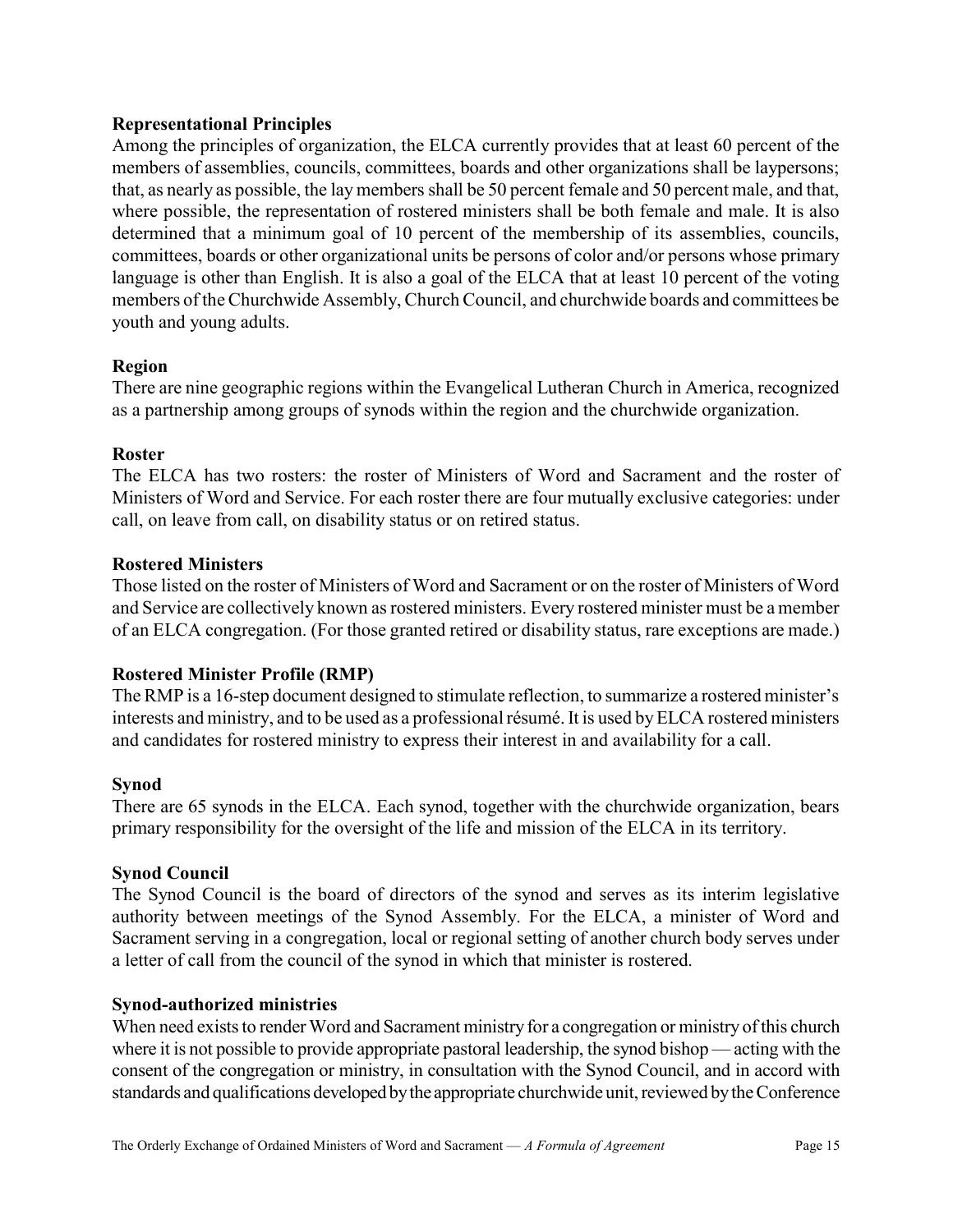of Bishops, and approved by the Church Council — may authorize a person who is a member of a congregation of the Evangelical Lutheran Church in America to offer this ministry. Such an individual shall be supervised by a minister of Word and Sacrament appointed by the synod bishop; such service shall be rendered during its duration under the sacramental authority of the bishop as the synod's pastor. Such an individual will be trained to fulfill this ministry for a specified period of time and in a given location only. Authorization, remuneration, direct supervision, and accountability are to be determined by the appropriate synod leadership according to churchwide standards and qualifications for this type of ministry. Authorization for such service shall be reviewed annually and renewed only when a demonstrated need remains for its continuation. (ELCA bylaw 7.31.09.)

Synod-authorized ministers are not available for exchange through full communion agreements.

### Synod Assembly

The Synod Assembly is the highest legislative authority of the synod, with a regular meeting held at least triennially (with most synod assemblies meeting annually). All rostered ministers are voting members, as are representative lay members from every congregation within the synod.

### Worship Resources

Evangelical Lutheran Worship (2006) is "commended" for use in the Evangelical Lutheran Church in America. This is a core rather than a comprehensive resource; it reflects a body of prayer and song that our churches consider worthy to hold in common. The book contains notable representatives of a wide variety of liturgical texts and musical forms that point to larger repertoires outside this volume — expressions desired in every context by an increasingly diverse church.

Examples of this widening circle of resources include Libro De Liturgia Y Cantico (1998) and This Far by Faith: An African American Resource for Worship (1999); Evangelical Lutheran Worship Occasional Services for the Assembly (2009); supplemental resources on marriage, http://www.ELCA.org/Resources/Worship#Liturgy and many more in diverse media.

The Use of the Means of Grace was adopted for "guidance and practice" by the 1997 Churchwide Assembly as "a statement on the practice of Word and Sacrament."

http://download.ELCA.org/ELCA%20Resource%20Repository/The Use Of The Means Of Grace.pdf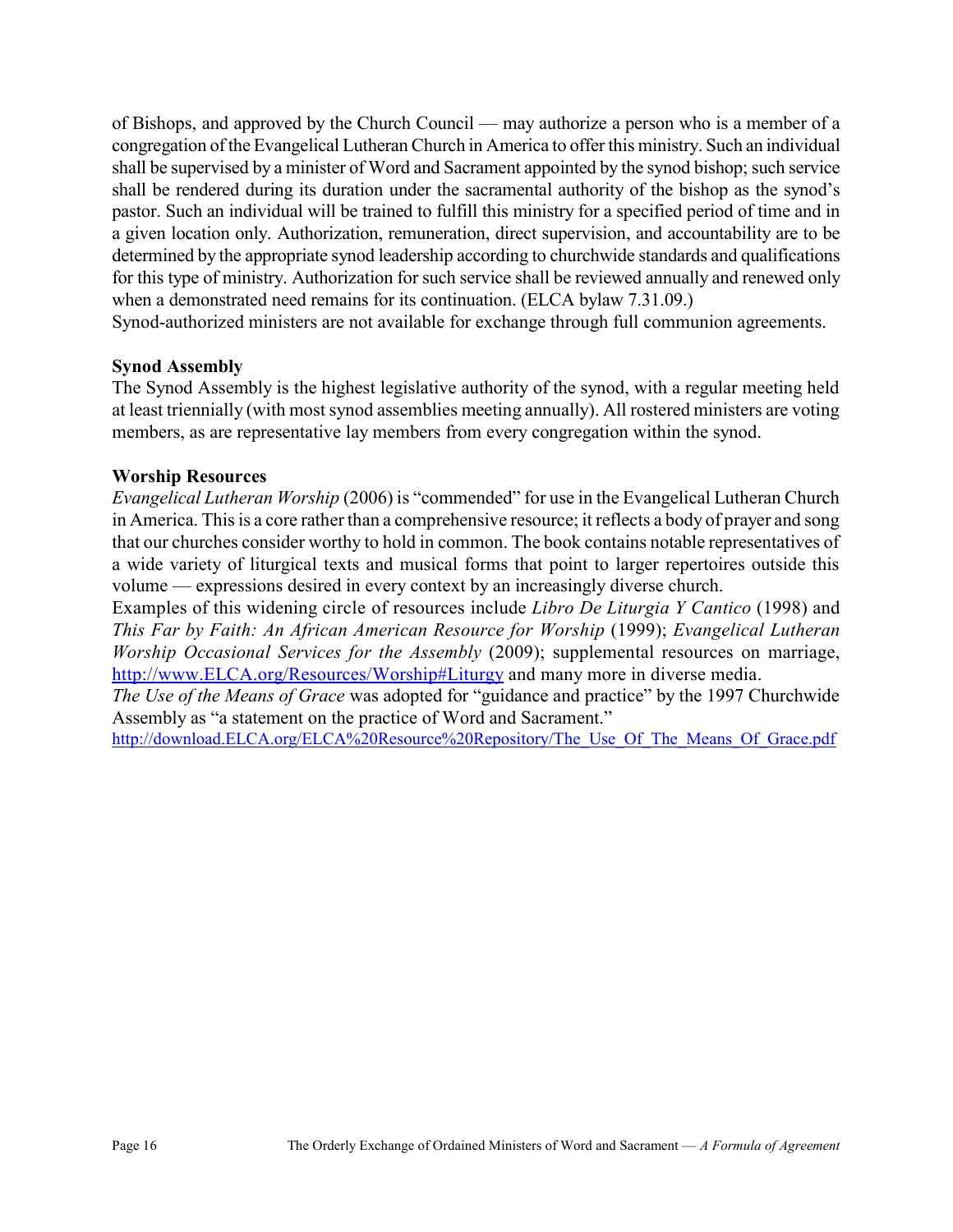# PRESBYTERIAN CHURCH (U.S.A.)

### Processes and resources for exchange of ministries with participating churches in A Formula Of Agreement

The orderly exchange of ministers is intended for those who are already ordained as Ministers of Word and Sacrament in one of the Formula churches. As stated in the principles of orderly exchange, it is "not intended for first calls." The 2008 General Assembly approved the following Authoritative Interpretation (2008, 48, 51, 279, Item 04-24): The words "not intended" in the Orderly Exchange document closes the door to ordination to a first call in another denomination. This interpretation within the PC(USA) applies to both those Formula church candidates who might want to serve PC(USA) churches and PC(USA) candidates who might want to serve Formula of Agreement churches.

### I. Provisions for ministry by ministers of Formula churches in the Presbyterian Church (U.S.A.)

The following provisions are governed by the general principle of Presbyterian polity that the Presbytery decides who shall be members and approves calls for service in churches.

### A. Service of a joint congregational witness, as well as with ecumenical parishes, cooperative ministries, and new worshiping communities.

- 1. Covered by G-5.05 (section of the Form of Government of the Book of Order).
	- a. Presbytery approves call of union or federated church to a minister to serve as pastor or associate pastor, or appoints a minister to serve in a temporary ministerial capacity in a Presbyterian church, or approves the invitation of a cooperative specialized ministry to a minister to serve in that ministry.
	- b. The minister may be enrolled as a temporary member of a presbytery with the rights and privileges of membership (voice, vote, serve on committees, hold office) during that service. (G-2.0506)
- 2. The minister may not be called to an installed ministry in a Presbyterian church by virtue of this membership in a presbytery.
- 3. The minister must be in good standing with a governing body of jurisdiction in the church of which he/she is a member.
- 4. The governing body with jurisdiction over the minister approves the ministry according to its applicable procedures.

### B. Installed ministry and temporary service in a Presbyterian congregation

- 1. Extended service, which is the only category to which the orderly exchange of ministers under the Formula of Agreement applies, is defined within the Presbyterian Church (U.S.A.) as either installed ministry or temporary service in a Presbyterian congregation.
- 2. Installed ministry within the Presbyterian Church (U.S.A.) can either be for an indefinite term or a for a designated term up to 3 years. Temporary service is for a specified period not to exceed twelve-months, but may be renewed.  $(G-2.0504 a, b)$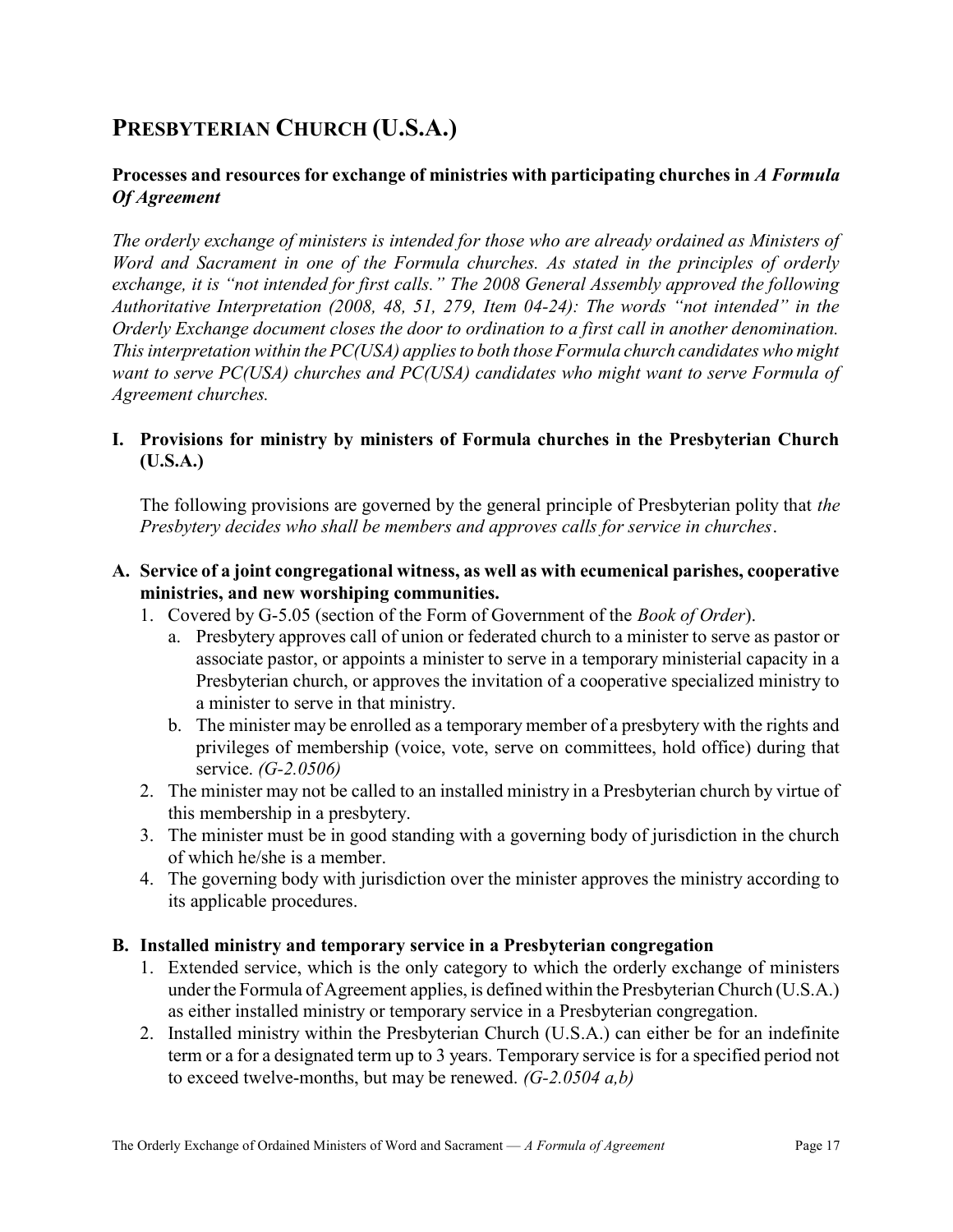- 3. G-2.0506 provides an exception, for ministers from Formula churches, to the general rule that only ministers of the Presbyterian Church (U.S.A.) may be called and installed as pastors, co-pastors, and associate pastors in Presbyterian congregations (except those covered in A above).
	- a. Presbytery approves the call of the congregation using the procedures of the presbytery.  $(G-2.0803)$
	- b. The minister is installed as pastor, co-pastor, designated pastor, or associate pastor.  $(G-2.0805)$
	- c. The minister may be enrolled during this service as a member of presbytery with all rights and privileges. (G-2.0506)
- 4. The minister must be in good standing with a governing body of jurisdiction in the church of which he/she is a member.
- 5. The governing body of jurisdiction approves the ministry according to its applicable procedures.
- 6. The minister remains a member of her /his church, subject to the discipline of that church, and continues under the benefits plan of that church.

### C. Reception of a minister of a Formula church as a minister member of the Presbyterian Church (U.S.A.)

- 1. Ministers seeking to transfer church membership from another church will be considered under the applicable provisions in G-2.0505.
	- a. Ministers of the Evangelical Lutheran Church in America will have to "submit satisfactory evidence of possessing the qualifications of character and scholarship required of candidates of this church."  $(G-2.0607 \& G-2.0610)$
	- b. Ministers of the Reformed Church in America and the United Church of Christ will also have to meet the requirements of G-2.0607 and G-2.0610, but there is a provision that may allow an exception for them to the candidate examination requirements if the minister has been ordained more than five years.  $(G-2.0505a(2))$
- 2. Ministers seeking transfer will need to be in good standing in their own churches and be granted dismissal by the governing body of jurisdiction.
- 3. This is not an avenue for avoiding candidacy requirements in the Presbyterian Church (U.S.A.).

### II. Service by a Minister of the Presbyterian Church (U.S.A.) in another Formula Church

### A. Service in union and federated churches, ecumenical parishes, cooperative ministries  $(G-5.05)$

- 1. Approval of invitation for service is by supervising judicatories of all participating churches.
- 2. Presbytery approves call of union or federated church to a minister to serve as pastor or associate pastor, or approves the invitation of a cooperative specialized ministry to a minister to serve in that ministry.
- 3. The minister may accept membership or participation in the supervising judicatory for the duration of the service. The invitation for such membership or participation is at the discretion and according to the provisions of the inviting church.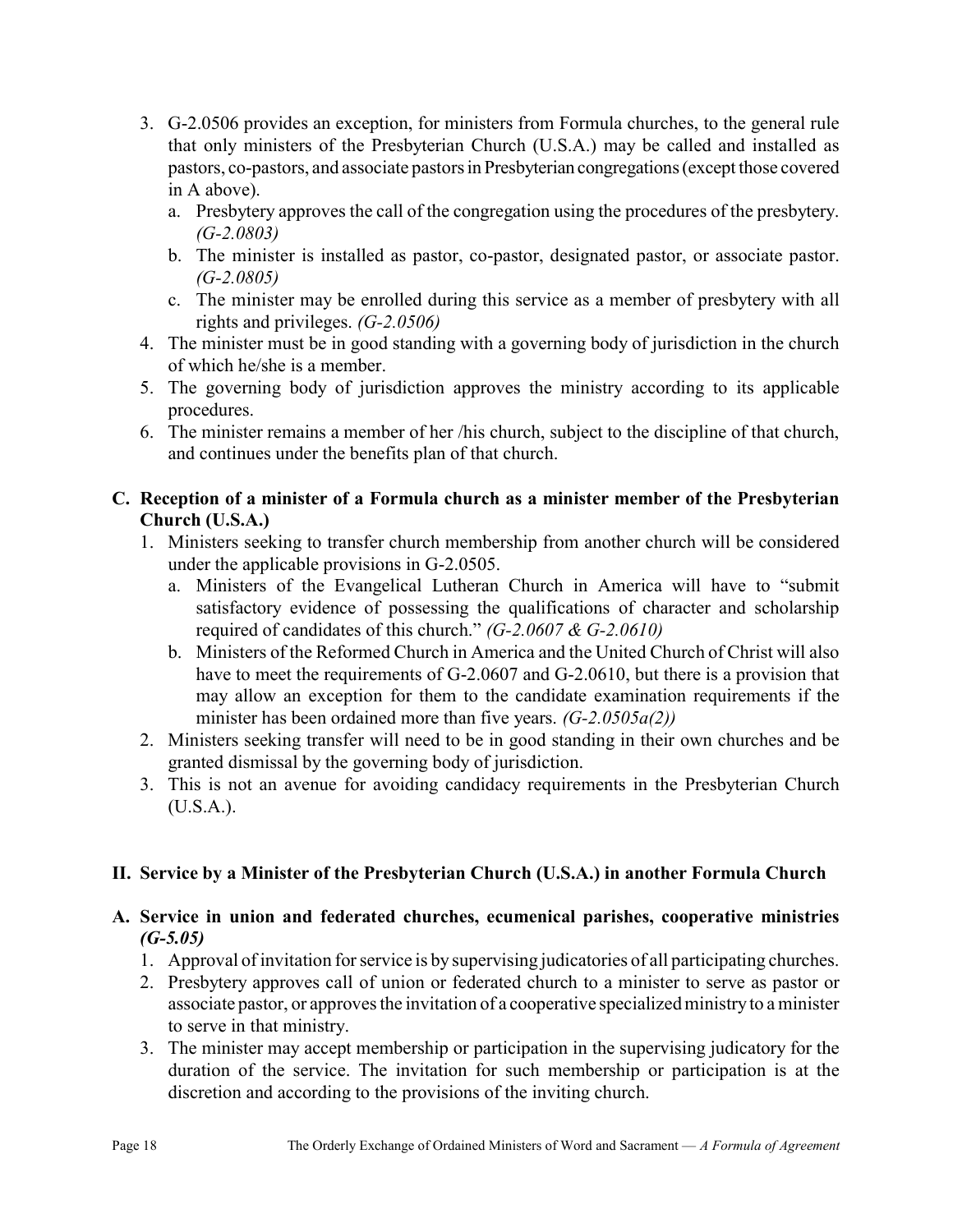4. The minister remains a member of his/her presbytery, subject to the discipline of this church, and continues under the benefits plan of this church.

### B. Temporary service in a congregation of another Formula church (G-2.0506)

- 1. Approval of invitation for service is by the supervising judicatory of inviting church according to provisions of that church.
- 2. Presbytery validates (approves) temporary ministerial service in a congregation of a Formula church. Presbytery reviews service at least annually and may withdraw approval.
- 3. The minister may accept membership or participation in the supervising judicatory for the duration of the service. The invitation for such membership or participation is at the discretion and according to the provisions of the inviting church.
- 4. The minister remains a member of his/her presbytery, subject to the discipline of this church, and continues under the benefits plan of this church.

### C. Installed ministry or extended service in a congregation of another Formula church  $(G-2.08)$

- 1. Approval of invitation for service is by the supervising judicatory of inviting church according to provisions of that church.
- 2. Presbytery validates (approves) extended ministerial service in a congregation of a Formula church. Presbytery reviews service at least annually and may withdraw approval.
- 3. The minister may accept membership or participation in the supervising judicatory for the duration of the service. The invitation for such membership or participation is at the discretion and according to the provisions of the inviting church.
- 4. The minister remains a member of his/her presbytery, subject to the discipline of this church, and continues under the benefits plan of this church.

### D. Transfer of a minister member of the Presbyterian Church (U.S.A.) to a judicatory of a Formula church

- 1. A minister may request transfer of ministerial membership to another of the Formula churches.
- 2. Such a minister will remain on the rolls and under the authority of his/her presbytery until notice is received from a judicatory of a Formula church that the minister has been enrolled or rostered.

### A minister may not be transferred if any disciplinary matter is pending.

### III. Resources

### A. At the Presbytery level

- 1. Executive or General Presbyter (or mid council leader charged with supporting the work of the presbytery related to teaching elders/Ministers of Word and Sacrament and inquirers and candidates for ministry)
- 2. Stated Clerk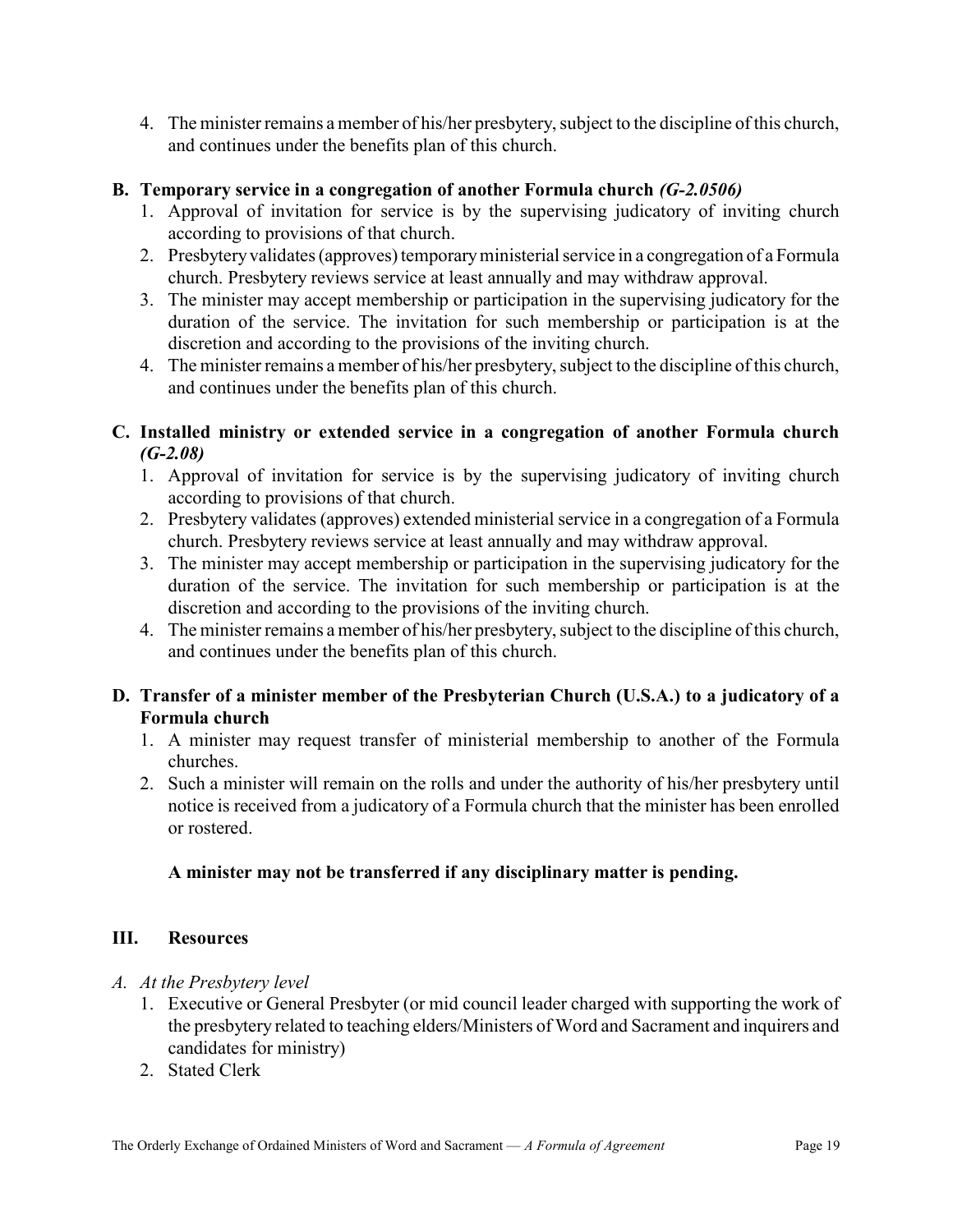- 3. Committee on Ministry (or the presbytery committee or process that is charged with the care of teaching elders/Ministers of Word and Sacrament)
- 4. Committee on Preparation for Ministry (or the presbytery committee or process that is charged with the care of inquirers and candidates for ministry)
- B. At the Synod level (applicable for ministries that cross presbytery boundaries)
	- 1. Synod Executive (All but two of the 16 synods have someone performing the executive function)
	- 2. Stated Clerk
	- 3. Appropriate Committees (synod structures vary dramatically)
- C. At the General Assembly level

Office of the General Assembly

- a. Ordered Ministries and Certification (502) 569-5421 or (888) 728-7228 x5421
- b. Call Process Support (502) 569-5730 or (888) 728-7228 x5730
- c. Ecumenical and Interfaith Relations (502) 569-5423 or (888) 728-7228 x5423
- d. Constitutional Interpretation (502) 569-5432 or (888) 728-7228 x5432
- D. Information about Staff serving in positions listed above See the PC(USA) directory for presbytery leaders at http://ogaapps.pcusa.org/directories/#/mgb.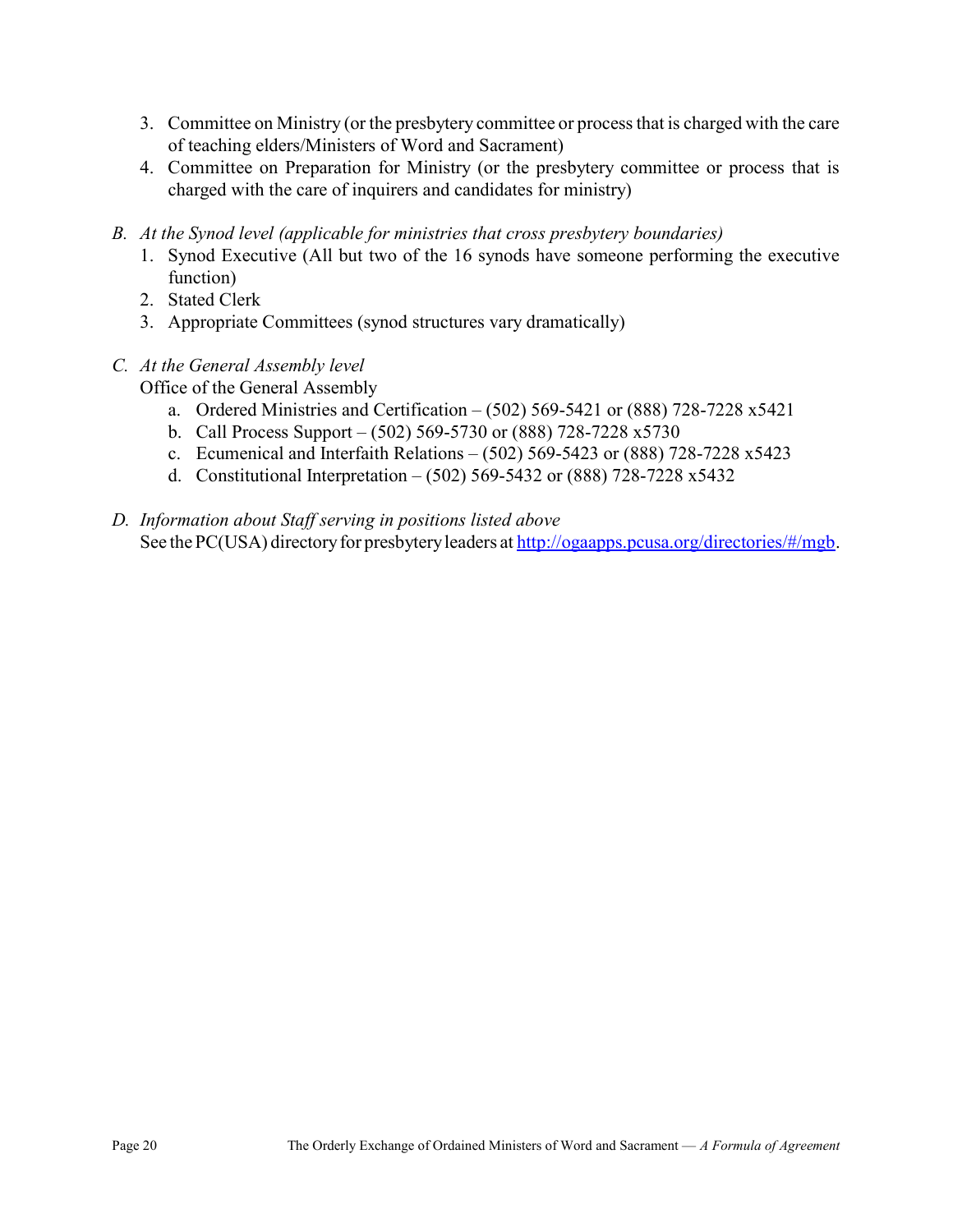### Call Process in the Presbyterian Church (U.S.A.)

Whether a call is to a congregational setting or to a setting outside of a congregation, the call of a new pastoral leader to ministry within the bounds of a presbytery supports the mission and vision of that presbytery through the particular church. Each presbytery seeks leaders who will enhance the presbytery's mission at a particular time and in a particular place. While the process by which a pastoral leader is called varies among presbyteries, all processes are guided by The Book of Order, which is Part II of the Constitution of the Presbyterian Church (U.S.A.).

Within the Presbyterian Church (U.S.A.), all congregational pastoral relationships are established by the presbytery and require the concurrent approval of the presbytery, the congregation or its session, and the pastoral leader. Pastoral leaders within the Presbyterian Church (U.S.A.) are called Ministers of Word and Sacrament or Teaching Elders.

Ministers of Word and Sacrament may be installed as pastor, co-pastor, or associate pastor of a congregation. This installed pastoral relationship may be for an indefinite period of time or for a designated term as determined by the presbytery in consultation with the congregation and specified in the call.

Ministers of Word and Sacrament may also serve in temporary pastoral relationships that do not carry a formal call or installation; the relationships are established with the session of the congregation in concurrence with the presbytery. These temporary relationships are approved by the presbytery, which also determines the titles and the terms of service. The terms of service for temporary pastoral relationships are for a specified period not to exceed twelve-months, but may be renewed.  $(G-2.0504 a,b)$ 

Within the PC(USA), calls are often filled through the Church Leadership Connection (CLC) system. This database system connects pastoral and lay leaders to calling organizations by matching the Ministry Information Forms (MIF's) of calling organizations with Personal Information Forms (PIF's) of call seekers. After the initial connection, call seekers and calling organizations are encouraged to engage in deeper conversation with potential "fits" as they seek to discern the will of Christ for ministry together. At this time, the use of CLC is restricted to individuals and entities with an official affiliation to the PC(USA).

Ministers of Formula of Agreement partners who are interested in serving in a PC(USA) congregation may express their interest by contacting the local presbytery to which the congregation belongs. The process is described in more detail below in the Orderly Exchnage Process. It is expected that those seeking to serve a PC(USA) congregation will have compatible theology with the denomination and be willing to learn and abide by its polity.

Regardless of denominational affiliation, all pastors called to serve a PC(USA) congregation are called to preach and teach the faith of the church so that the people are shaped by the pattern of the gospel and strengthened for witness and service. Pastors also serve as presbyters and members of presbyteries. They participate in the responsibilities of governance within local presbyteries and the larger church, always seeking to build up the body of Christ through the sharing of their ministry gifts, service, leadership, devotion, knowledge and decision making.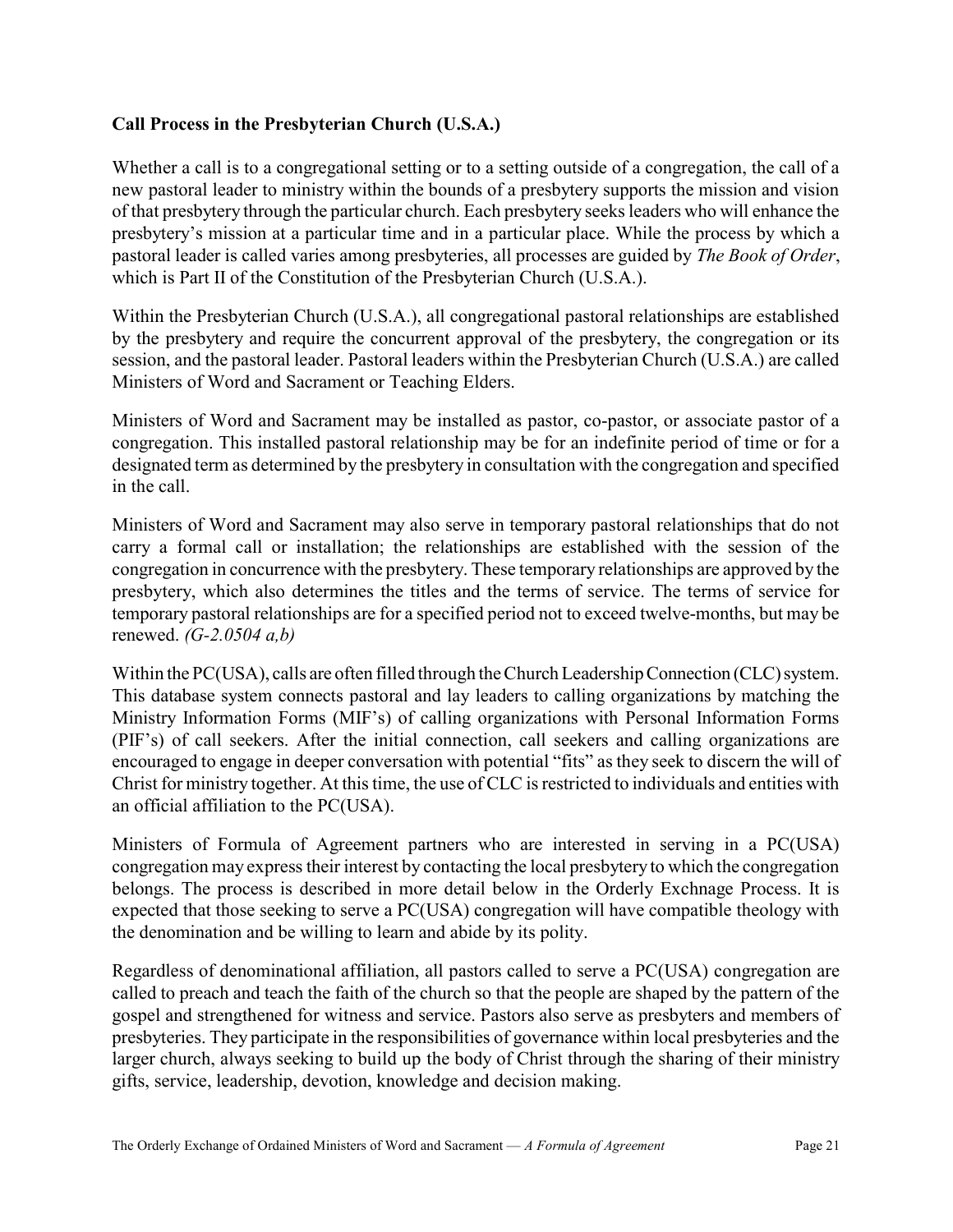### Ministers of Formula of Agreement Denominations

(ELCA, PC(USA), RCA and UCC) The Process of Orderly Exchange

Ministers of Formula of Agreement denominations (Evangelical Lutheran Church in America, Reformed Church in America and the United Church of Christ) under Orderly Exchange" may serve as an installed or temporary pastor of a PC(USA) congregation by invitation from a PC(USA) presbytery (regional mid council).

### Highlights of the Formula of Agreement and the Orderly Exchange process are:

- The orderly exchange process begins with the identification of a ministry need by the appropriate regional body of the "inviting" congregation and the identification of an ordained minister from a Formula of Agreement partner church who may serve in that ministry setting.
- The judicatory of the "inviting" congregation initiates the process of the orderly exchange between the congregation to be served and the ordained minister. The ordained minister does not initiate the process of exchange.
- The "inviting" congregation should consult with the appropriate regional body of the ordained minister to determine the suitability of the potential service and to receive the concurrence of the "sending" body – presbytery, classis, conference and association or synod. The ordained minister remains accountable to the sending church for continuation of ministerial status.
- A ministry in a congregation of another church is not intended for a "first call" candidate. Experience in and knowledge of one's own tradition is seen as necessary before serving in a different tradition.
- This agreement applies only to persons who are ordained ministers of Word and Sacrament and does not apply to persons who are locally trained and authorized ministers – commissioned pastors (RCA), commissioned ruling elders (PC(USA)), licensed ministers (UCC), synodically authorized ministers (ELCA).
- Ministers serving in an orderly exchange should be temporary under this agreement. Should an ordained minister of one church intend to serve permanently in another church then the process of the transfer of ministerial status should be followed.
- Should a disciplinary process be necessary, the ordained minister remains under the jurisdiction of the sending body, but the inviting body may be asked to participate as necessary.
- Pension and medical coverage is through the denominations of membership.

The complete policy and process document, "A Formula of Agreement – The Orderly Exchange of Ordained Ministers of Word and Sacrament," is available on the Web at: http://www.pcusa.org/resource/ecumenical-formula-agreement/.

Presbyteries may enroll ministers of another Christian church temporary membership in the presbytery for a period of service who is serving temporarily in a validated ministry in this church, or in an installed relationship under the provisions of the Formula of Agreement *(Book of Order,* Appendix B;  $G$ -5.0202), when the minister has satisfied the requirements of preparation for such service established by the presbytery's own rule. (G-2.0506) As a temporary member, a pastor may be granted voice and vote in meetings, are authorized to administer the sacraments and moderator meetings of the session.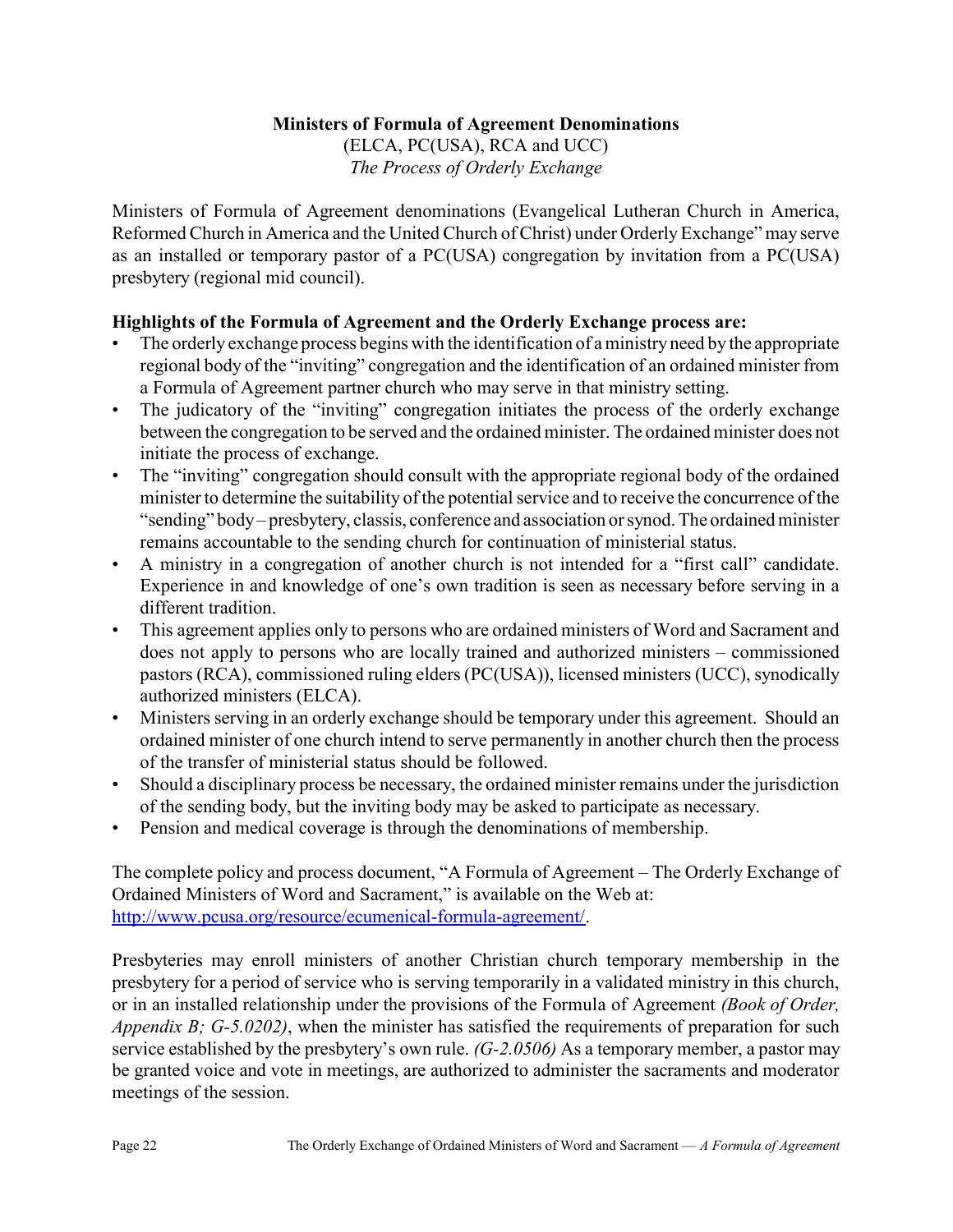### Glossary of Terms — Presbyterian Church (U.S.A.)

### Book of Confessions

The confessional portion of the Constitution of the Presbyterian Church (U.S.A.). The included confessional statements range from the Nicene and Apostles Creeds, through the sixteenth century Reformed confessional documents, to "A Brief Statement of Faith" adopted in 1991 as part of the reunion of the Presbyterian Church in the United States and the United Presbyterian Church in the United States of America, and the Belhar Confession from the Uniting Reformed Church in Southern Africa adopted by the PC(USA) in 2016.

### Book of Order

The procedural portion of the Constitution. It includes the Foundations of Presbyterian Polity, Form of Government, Directory for Worship, and the Rules of Discipline.

### Call

Used two ways in the *Book of Order*: either as the formal action of a congregation, electing by vote a pastor or associate pastor for the congregation, or as the less formal approval by a presbytery of a minister's service in a number of settings. (G-2.05)

### Church Leadership Connection (CLC)

The online database and search system that supports the PC(USA)'s national call system.

### Commissioned Pastor (see Ruling Elder Commissioned to Particluar Service)

Presbyterian ruling elders who have been given a particular commission to provide pastoral services in a congregation or to do some other presbytery-authorized ministry under the guidance of a minister mentor. (G-2.10) Orderly exchange of ministers under the Formula of Agreement does not pertain to Commissioned Pastors.

### Constitution of the Presbyterian Church (U.S.A.)

Also Constitution. The guiding documents for doctrine and practice in the Presbyterian Church (U.S.A.). See The Book of Confessions and the Book of Order above.

### Deacon

The ordained office in the Presbyterian Church (U.S.A.) of which the focus is on compassionate care for members and non-members of a church. A session may assign additional duties to deacons. Orderly exchange of ministers under the Formula of Agreement does not pertain to PC(USA) deacons.

### Disciplinary process

Provisions in the Rules of Discipline, the fourth section of the Book of Order, for resolving conflicts involving governing bodies (remedial cases) or for resolving questions of fitness for ministry in relation to allegations that the person has committed an offense (disciplinary cases).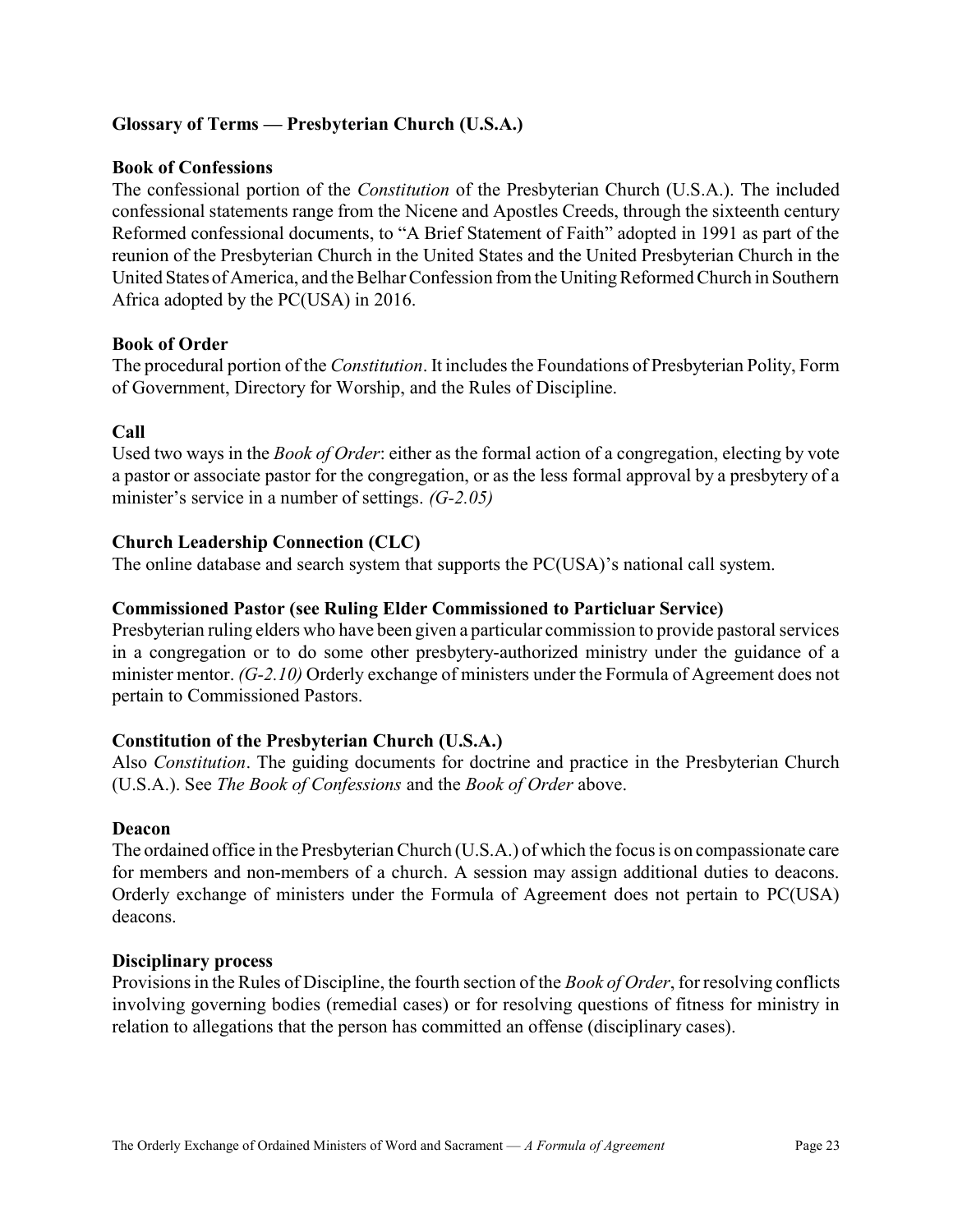### Executive

The chief administrative and/or mission staff person of a presbytery or synod may be called Executive Presbyter or Synod Executive. Those serving in the these executive roles may also be called General Presbyter, Presbytery Leader, or another title indicating their staff role.

### General Assembly

The highest council of the Presbyterian Church (U.S.A.), representative of the unity of the synods, presbyteries, sessions, and congregations of the church.

### Installation

Formally used in the *Book of Order* for the worship service at which a pastoral relationship is formally established between a congregation and a pastor or associate pastor. Also used formally for the worship service marking the beginning of service of elders on the session of the congregation or deacons in service in the congregation. Used also for services marking the beginning of service of officers and staff in the church.

### Installed Pastor / Installed Pastoral Relationship

A Minister of Word and Sacrament/teaching elder can be called to a permanent or designated pastoral position, and the presbytery shall complete the call process by organizing and conducting a service of installation. Once the installation is complete, the Minister of Word and Sacrament/teaching elder is the installed pastor. Not all pastoral relationships are installed positions.  $(G-2.0805)$  Installed pastoral relationships are only open to PC(USA) Ministers and Ministers of Formula Agreement churches through the orderly exchange process.

### Joint Witness

When its strategy for mission requires it, a presbytery may approve the creation of a joint witness between congregations of this denomination and congregations of other Christian churches that recognize Jesus Christ as Lord and Savior, accept the authority of Scripture, and observe the Sacraments of Baptism and the Lord's Supper. Such joint witnesses shall be subject to the constitution of each denomination involved. Wherever the constitutions of the denominations differ, the mandatory provisions of one shall apply in all cases when the others are permissive. Wherever there are conflicting mandatory provisions, the congregational council shall petition the next higher councils or governing bodies to resolve the conflict. (G-5.05)

### MIF / Ministry Information Form

The form completed and listed on the Opportunity Search of the Church Leadership Connection by calling organizations. A calling organization may be a church or any institution that is officially affiliated with the Presbyterian Church (U.S.A.).

### Pastor

A person called by a congregation or its session and validated by the presbytery of which it is a part to provide spiritual leadership, nurture, and care. Such individuals may be ministers of the Word and Sacrament within the PC(USA), Formula churches, or other Christian churches, or ruling elders of the PC(USA) with specific commissions from the presbytery (referred to as either "commissioned pastors" or "commissioned ruling elders"). Persons with orders of or authorizations for ministry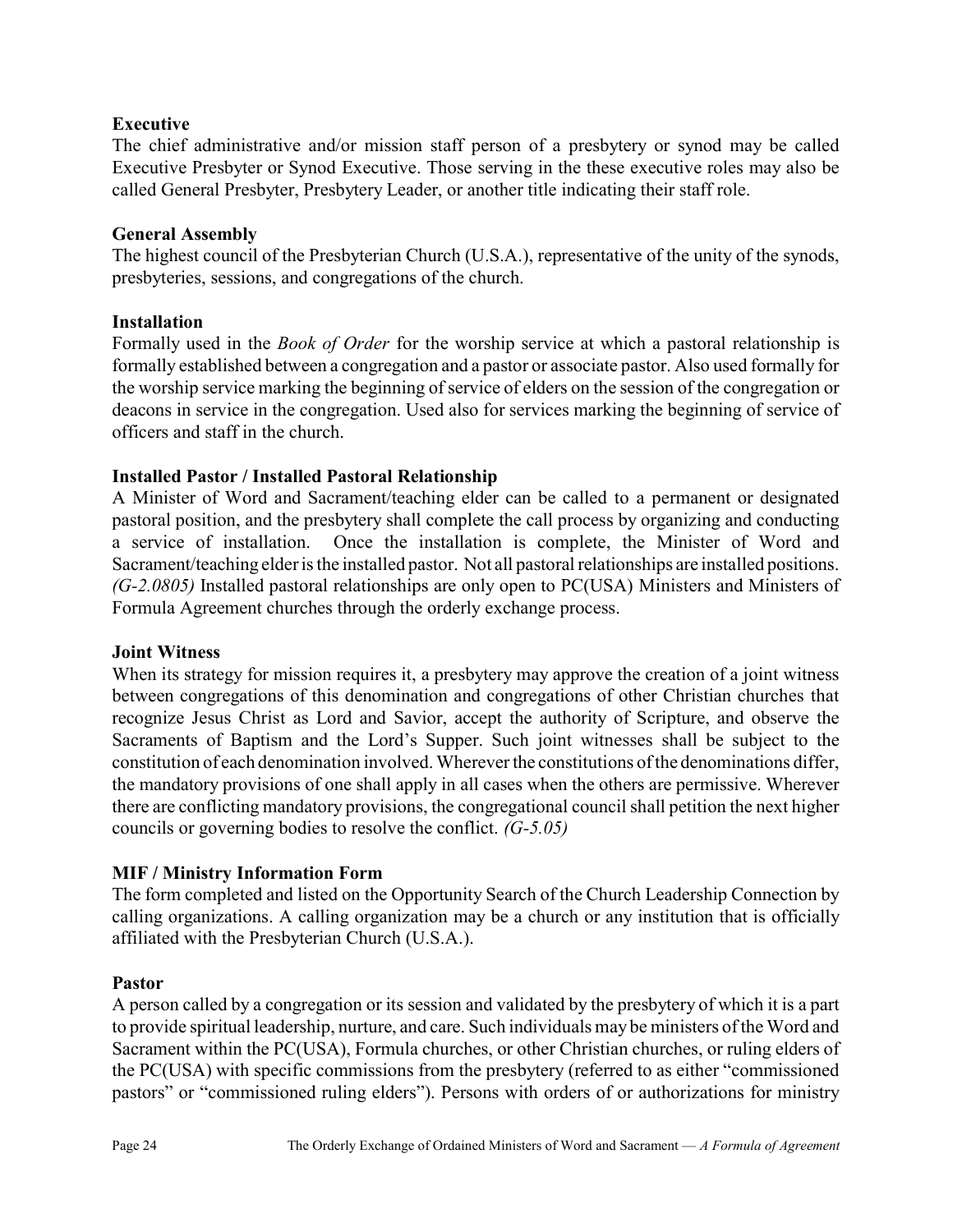other than minister of the Word and Sacrament in churches other than the PC(USA) may not be considered for pastoral roles with its congregations. Pastoral relationships with PC(USA) congregations may be defined as either "pastor" or "associate pastor" and for terms defined either as "temporary," "installed for a definite term," or "installed for an indefinite term." Only ministers of the Word and Sacrament from the PC(USA) or the other Formula churches may be considered for "installed" pastoral relationships (whether of "definite" or "indefinite" term).

### PIF / Personal Information Form

The form completed and entered into Church Leadership Connection by call seekers. A call seeker may be a Minister of Word and Sacrament, a candidate for ministry of Word and Sacrament, or a lay professional with membership in the Presbyterian Church (U.S.A.).

### **Presbytery**

The regional body with jurisdiction over the churches in a geographical area [an exception: presbyteries identified with an ethnic language constituency] and over the ministers whose church membership is held in the presbytery. (G-3.03) There are currently 170 presbyteries. This is the inviting body for the Formula of Agreement exchange of ministers.

### Ruling Elder

In Presbyterian polity, governance is by presbyters (teaching elders, also known as ministers of Word and Sacrament, and ruling elders). Ruling elders are elected from the membership of the congregation and serve on session and participate with ministers in presbytery, synod, and the General Assembly. Parity is a principle for participation in those bodies (half ruling elders, half teaching elders/ministers of Word and Sacrament). Orderly exchange of ministers under the Formula of Agreement does not pertain to ruling elders.

### Ruling Elder Commissioned to Particular Service (also known as Commissioned Pastor)

Presbyterian ruling elders who have been given a particular commission to provide pastoral services in a congregation or to do some other presbytery-authorized ministry under the guidance of a minister mentor. (G-2.10)

### Session

The elected governing body of a local congregation, consisting of the pastor who serves as moderator, other installed pastoral staff, and the elders elected from and by the congregation.  $(G-3.02)$ 

### Stated Clerk

The elected officer of a presbytery, synod, or the General Assembly who keeps the minutes and records of the governing body, and is the chief correspondent for the governing body in ecclesiastical matters.

### Synod

The governing body with jurisdiction over a number of presbyteries. The focus of synod function has varied from being strictly ecclesiastical or programmatic. (G-3.04) There are currently 16 synods.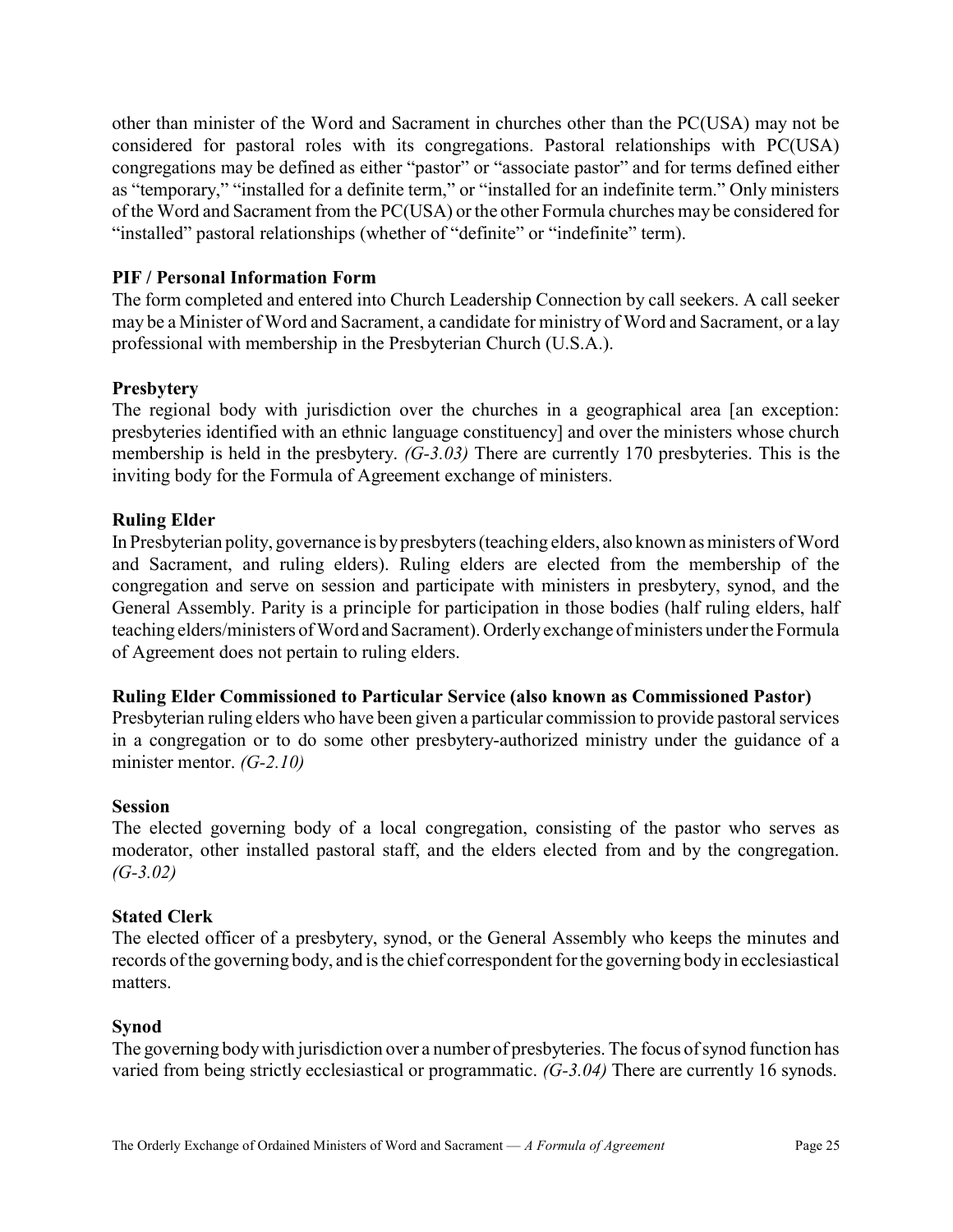### Teaching Elder / Minister of Word and the Sacrament

The ordained office with responsibility for preaching, administering the sacraments, providing pastoral care, and guiding with ruling elders the spiritual life and mission of a congregation. Ministers of Word and Sacrament may engage in a wide variety of ministries upon the approval of the presbytery.  $(G - 2.0503a)$ 

### Temporary Member

A presbytery may enroll a minister of another Christian church who is serving temporarily in a validated ministry in this church, or in an installed relationship under the provisions of the Formula of Agreement (Book of Order, Appendix B; G-5.0202), when the minister has satisfied the requirements of preparation for such service established by the presbytery's own rule. (G-2.0506)

### Temporary Pastor / Temporary Pastoral Relationship

Temporary pastoral relationships are approved by the presbytery and do not carry a formal call or installation. When a congregation does not have a pastor, or while the pastor is unable to perform her or his duties, the session, with the approval of presbytery, may obtain the services of a teaching elder, candidate, or ruling elder in a temporary pastoral relationship. No formal call shall be issued and no formal installation shall take place. (G-2.0504)

### Terms of Call

The terms of compensation for a pastoral call. The terms are to meet or exceed presbytery minimum requirements at the time of the call, and include participation in the benefits plan. The session reviews the terms annually, and the congregation votes to approve the terms annually.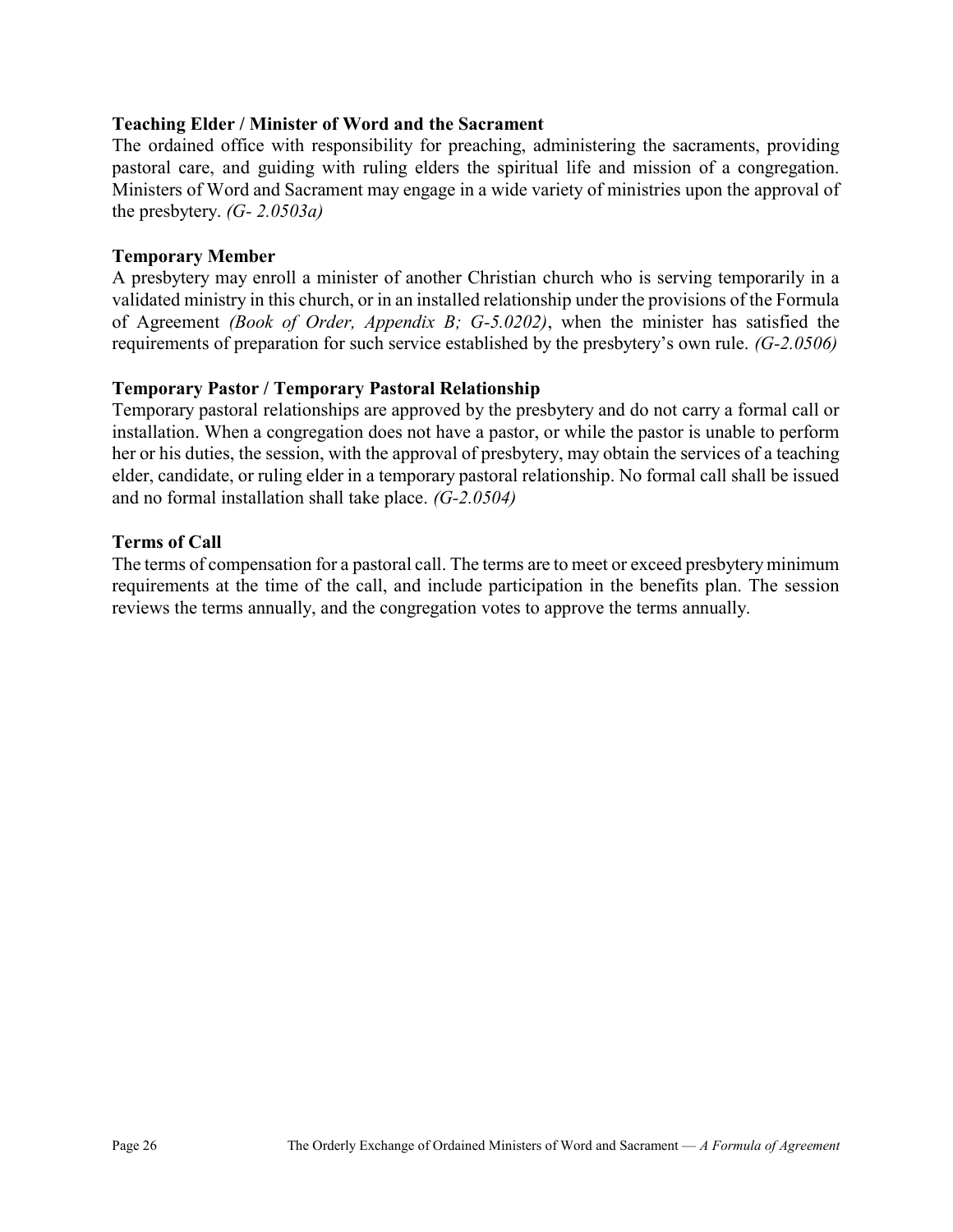## REFORMED CHURCH IN AMERICA

### The Orderly Exchange of Ministers of Word and Sacrament Policy Paper

The purpose of this paper is to outline ways to implement within the Reformed Church in America the orderly exchange of ordained ministers between denominations. This paper is being distributed along with the paper Principles for the Orderly Exchange of Ministers of Word and Sacrament, which has been written by representatives from the four churches of A Formula of Agreement. Three sections follow below: Background, Categories of Service, and Procedures for the Exchange of Ministers. The majority of this paper is devoted to ministers from other denominations serving within the Reformed Church in America. Reformed Church in America ministers serving outside of the Reformed Church in America may be subject to similar policies and procedures found in the polity of other denominations. The authority of this paper is derived from its sources.

### I. Background

In June of 1997, the General Synod of the Reformed Church in America approved A Formula of *Agreement* ( $FOA$ ), a document that declares "full communion" between the Evangelical Lutheran Church in America (ELCA) and three churches of the Reformed tradition: the United Church of Christ (UCC), the Presbyterian Church (U.S.A.) (PC(USA)) and the Reformed Church in America (RCA). Prior to this action, the General Synod passed an important resolution clarifying the effect of approving A Formula of Agreement on our relationship with the two other Reformed denominations. A Formula of Agreement does not establish a new and different relationship between the Reformed churches. General Synod declared that, by virtue of our Reformed polity and the fellowship shared in the World Alliance of Reformed Churches, our relationship with the UCC and the PC(USA) remains the same in accord with our own understanding of "full communion," which we define as "full table and pulpit fellowship and the recognition of each other's ministries, in keeping with the authority and responsibilities of the classes and the consistories." The General Synod went on to say, "Specifically, this means for the Reformed Church in America that admittance to the pulpit is governed by the classis and admittance to the Lord's Table is governed by the board of elders. This understanding is in keeping with the RCA doctrinal standards, the RCA Liturgy, and the RCA Book of Church Order (MGS 1997, p. 185).

Along with other commitments, full communion is understood to mean that the four churches "recognize each other's various ministries and make provision for the orderly exchange of ordained misters of Word and sacrament." The phrase "to recognize each other's ministries" means that the four FOA churches recognize as valid each other's ordination to the Office of Minister of Word and Sacrament, the Office of Deacon and the Office of Elder. This means that re-ordination is not required when a minister moves from one denomination to another. The phrase "orderly exchange of ordained ministers of Word and sacrament" speaks about the *availability* of ordained ministers to serve across denominational lines. Ordained ministers in one church may be invited to serve in another church; they do not have a *right* to serve in the other church. The word "exchange" is a technical term that is meant to affirm the validity of the ordination of ministers of Word and sacrament. It carries the meaning of eligibility and interchangeability—that ministers may be eligible and available to serve in one denomination for an extended, but limited time, while retaining membership in another, following the polity of each denomination.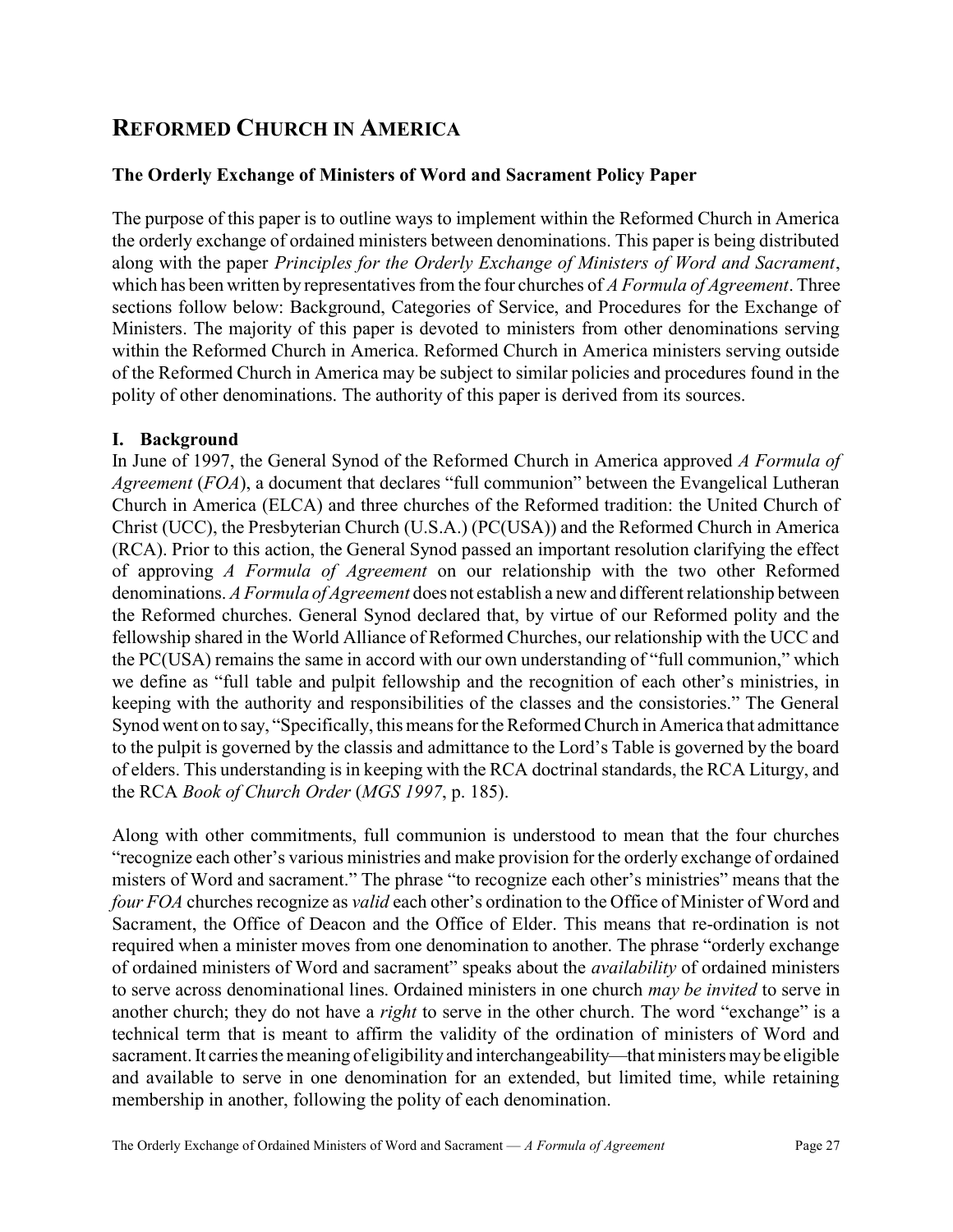In 2002, a new section was added to the *Book of Church Order* that allows consistories to call ministers of Formula churches to become pastors of the local congregation.

### II. Categories of Service

In a conversation with the other FOA churches in March 1999, three categories of service for ordained ministers were identified: 1) occasional service, 2) extended service, and 3) transfer of membership. All three are possible means for ministers to serve in a denomination other than the one in which they were ordained. However, the goal of the FOA was not to encourage ordained ministers to transfer membership from one denomination to another. The FOA seeks to allow a more effective use and deployment of the ordained leaders of each denomination on an occasional or temporary basis in order to enhance our shared ministry and mission. The paragraphs below identify the sections of the RCA *Book of Church Order* (*BCO*) that apply to each category of service and provide some commentary on their application.

### Occasional Service

An ordained minister of another denomination may be asked to preach or administer the sacraments in an RCA congregation on an occasional basis. The governing body of the local congregation (consistory) is given the authority to decide whether or not to invite a specific person to preach or administer the sacraments following the provisions printed below.

### Book of Church Order, Chapter 1, Part I, Article 2, Sec. 11e

The consistory of a church may invite or permit ministers of other denominations whose character and standard are known to preach for them. Ministers of other denominations or their counterparts whose character and standard are not known shall not be engaged to preach in a local church until they have furnished to the consistory written evidence of recent date of their good ministerial standing and of their authorization to preach the Word. The consistory shall then determine whether to issue an invitation to preach. Ordinarily, the preaching of the Word shall be performed by an ordained minister or a theological student appointed pursuant to the Government of the Reformed Church in America, Chapter 1, Part II, Article 7, Section 7. In special circumstances, an elder commissioned by the classis as a preaching elder may preach. However, a consistory may authorize, in occasional or special circumstances, other persons to preach.

The consistory has significant freedom in deciding whether a person is qualified to preach in a particular local church. However, the consistory acts under the supervision of the classis and the classis may intervene if the principles above are not followed.

### Extended Service

A minister of a Formula church may serve a congregation of the RCA for an extended period. The first, and primary, way would be through the call of a consistory to serve a congregation. The relevant section reads:

### Book of Church Order, Chapter 1, Part I, Article 2, Sec. 4

A consistory may call a minister of a Christian church that the General Synod has declared to be in full communion with the Reformed Church in America. The classis shall install the minister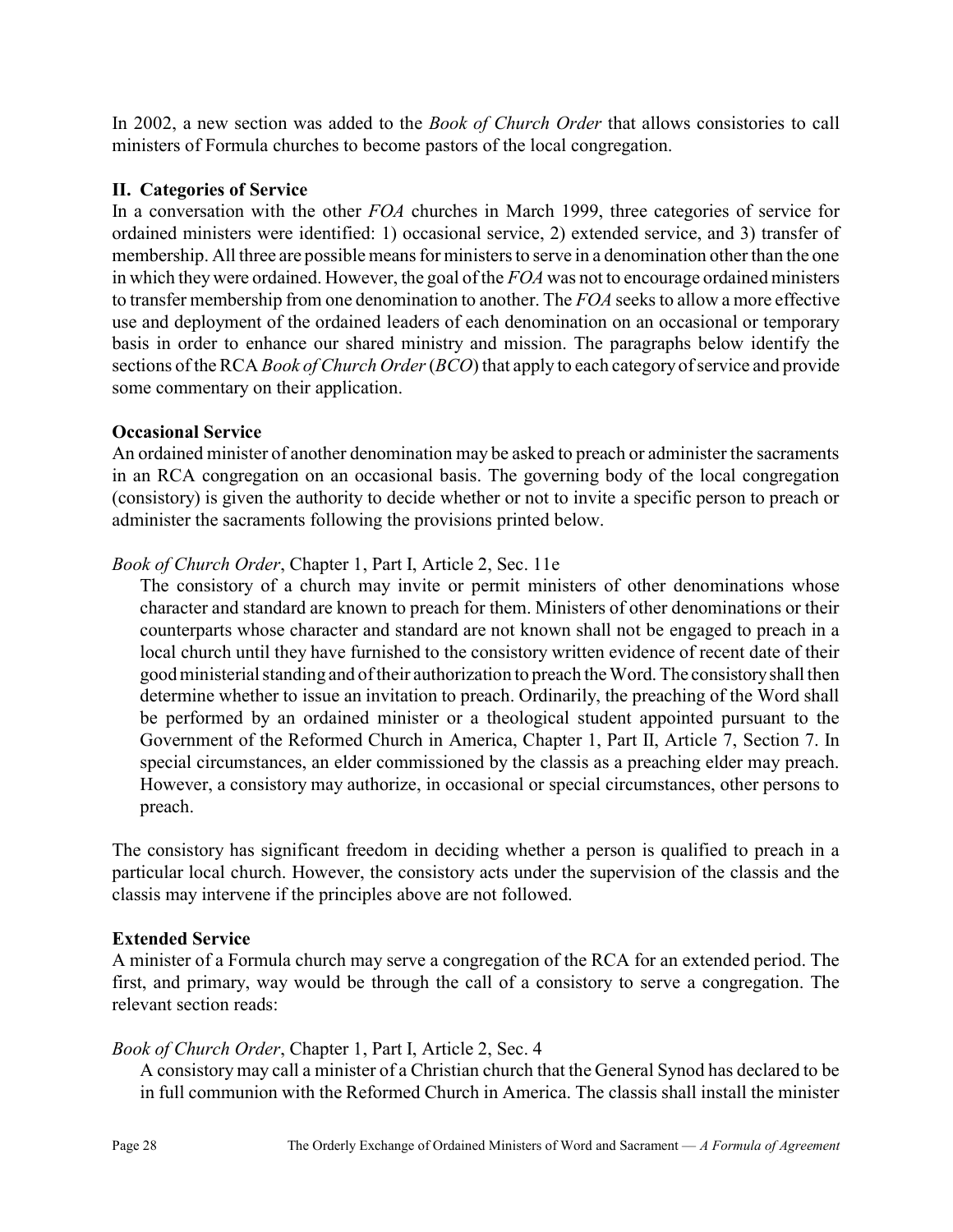according to the order for installation in the Liturgy but the minister shall not subscribe to the declaration. The minister shall be a member of the classis for the period of the call.

A called minister in the RCA is installed as pastor and teacher of a congregation. Installation confers a connection that can only be dissolved by mutual request of the minister and consistory (except under certain conditions) and with the approval of the classis. Arrangements for ministerial compensation are set out in the instrument of the call and are reviewed by the classis only if new arrangements fall below the threshold set out in the call. The call binds minister and congregation in mutual accountability.

In becoming a member of the classis for the period of the call (see below), the minister receives the privilege of voice and vote at the classis. Furthermore, he or she does not subscribe to Declaration for Ministers, as that would make her or him subject to discipline at levels including deposition from office and excommunication. However, ministers from Formula churches would agree to act in a manner consistent with the declaration and to accept the counsel and admonition of the classis. In effect, it would be to subject oneself to "admonition and rebuke, the lowest form of discipline. It is understood that while a classis of the RCA cannot suspend or depose from office, in cases where such would be appropriate, the classis could require termination of the ministry with the local congregation.

A second option for extended service may be rendered under a contract between the RCA congregation and the ordained minister. A minister may be invited to serve as an assistant minister or as the only ordained minister of a church. All contracts must be approved by the consistory of the local congregation and the classis of which that congregation is a member.

### Book of Church Order, Chapter 1, Part I, Article 2, Sec. 8 (Assistant Ministers)

A consistory may contract with one or more assistant ministers to serve along with its minister(s) serving under a call. The contract(s) shall follow the guidelines established by the classis. The minister may be commissioned by the classis as a minister under contract, but shall not be ipso facto a member of the church or the consistory.

Assistant ministers serve under contracts. Associate ministers serve under approved calls. A contract is not the same as a call. Calls are extended for an indefinite period of time and require membership within the RCA, except as provided for within the framework of the  $FOA$ . Contracts are temporary and must be reviewed annually by the classis. The minister under contract may or may not be a member of the classis. The RCA assistant ministers may or may not be installed, depending on whether they are members of the classis. The installation of an assistant minister has a different effect than the installation of a minister serving under a call from a church. When a classis approves a contract between an assistant minister and a church, it approves the provision for dissolution of the relationship contained in the contract. Each classis is free to establish guidelines for the approval of contracts with regard to the length of contract, minimum salary guidelines, the dissolution process, and any other requirements that the classis may adopt. For ministers serving under a call, the classis may dissolve the relationship between the minister and the congregation only by their mutual consent or by a two-thirds vote of the classis delegates.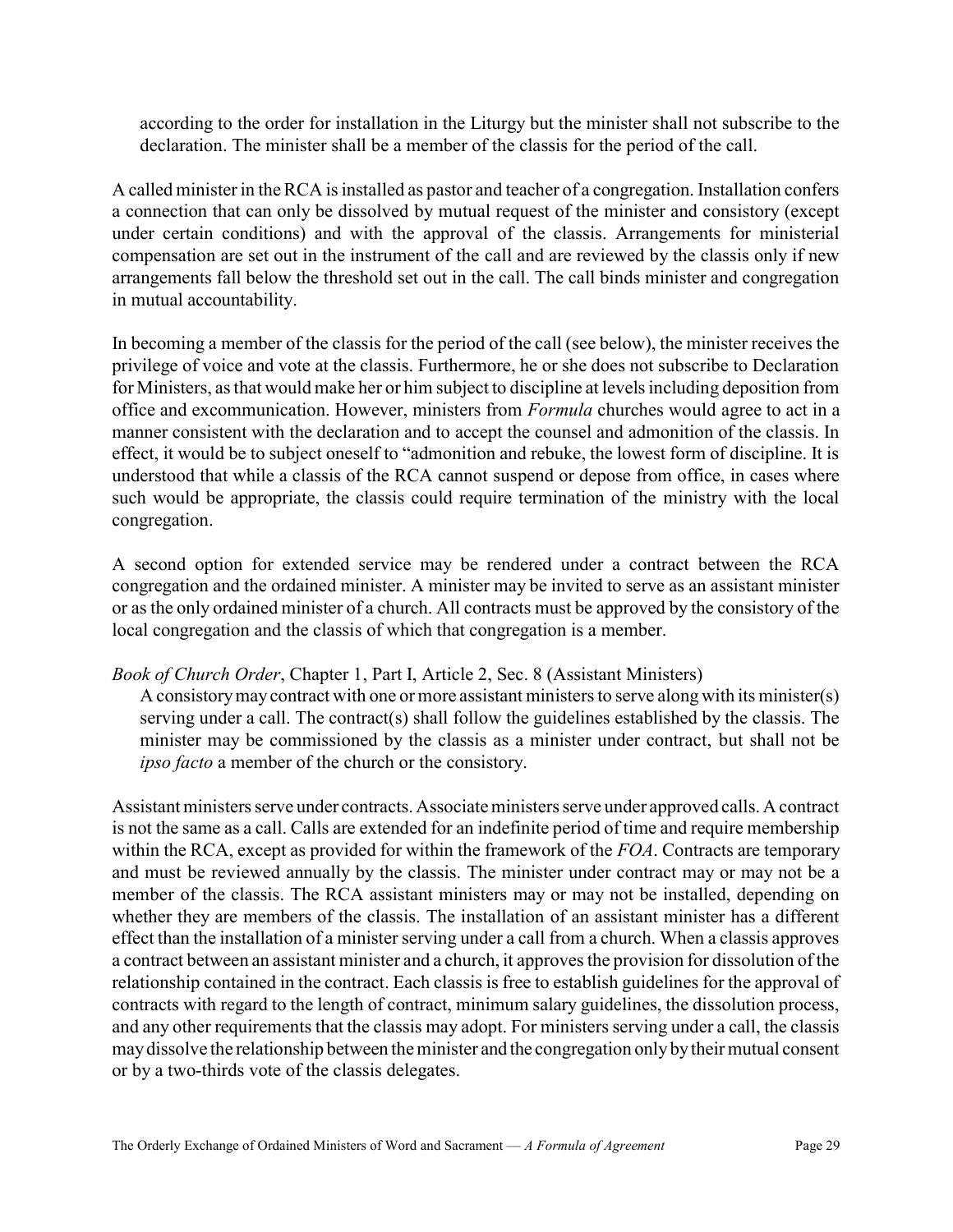Although assistant ministers are always ministers under contract, not all ministers under contract are assistant ministers. Since the term "stated supply" was abandoned in 1987 (see MGS 1987, p. 179), at least three types of ministers under contract can be found in the BCO:

- 1. Ministers serving churches without an installed pastor,
- 2. Specialized transition ministers (STM), and
- 3. Assistant ministers serving on staff in churches.

The following section of the *BCO* speak about ministers under contract:

Book of Church Order, Chapter 1, Part II, Article 7, Secs. 4, 5, 8, 9 (Ministers under Contract) Sec. 4. The classis, at the request of a church or with its consent, shall appoint one of its ministers or a minister of another classis, or of another approved body, the minister under contract of a church that is without an installed minister. The appointment shall be for a term of not more than one year. It shall be subject to renewal after proper review by the classis. The minister under contract shall perform the duties and receive the financial support which is agreed upon and shall report to classis whenever that body shall require it.

Sec. 5. The classis shall determine whether a minister under contract who is also a member of the classis shall be appointed supervisor of the church served. The minister under contract shall preside at meetings of the consistory of the church if invited by the consistory to do so, but shall not have the right to vote.

Sec. 8. A consistory or governing body shall not enter into a contract with a minister, a licensed candidate, or a candidate for the Certificate of Fitness for Ministry except by approval of the classis. Between sessions of classis the approval may be given by the president and the clerk of the classis.

Sec. 9. The approval of the classis shall be required before a consistory or governing body and a competent minister, or ministers, may contract for the purpose of maintaining public worship, under that consistory's or governing body's direction, in a place or pulpit in any locality, or provide assistance for its own installed minister/s. In such cases a formal call is not required, though the classis shall review all contracts annually. Ministers employed by such contracts may or may not be required to be members of the classis.

Notice the words "of another approved body" in Sec. 4 above. The RCA does not maintain a list of approved bodies. Formula churches meet these criteria along with other Reformed bodies. All ministers will be expected to preach, teach, and administer the sacraments in a RCA congregation in a manner that is consistent with the RCA doctrinal standards, the RCA liturgical standards, and the RCA Book of Church Order.

### Book of Church Order, Chapter 1, Part II, Article 15, Sec. 15

A minister of another denomination whose ordination meet the criteria of Chapter I, Part II, Article 14, Section 1, whose good standing has been certified by that denomination, and who serves with the approval of classis as a minister under contract, an assistant minister, a minister in a cooperative specialized ministry in which classis shares sponsorship, or a minister to a congregation composed of denominational units at least one of which is associated with the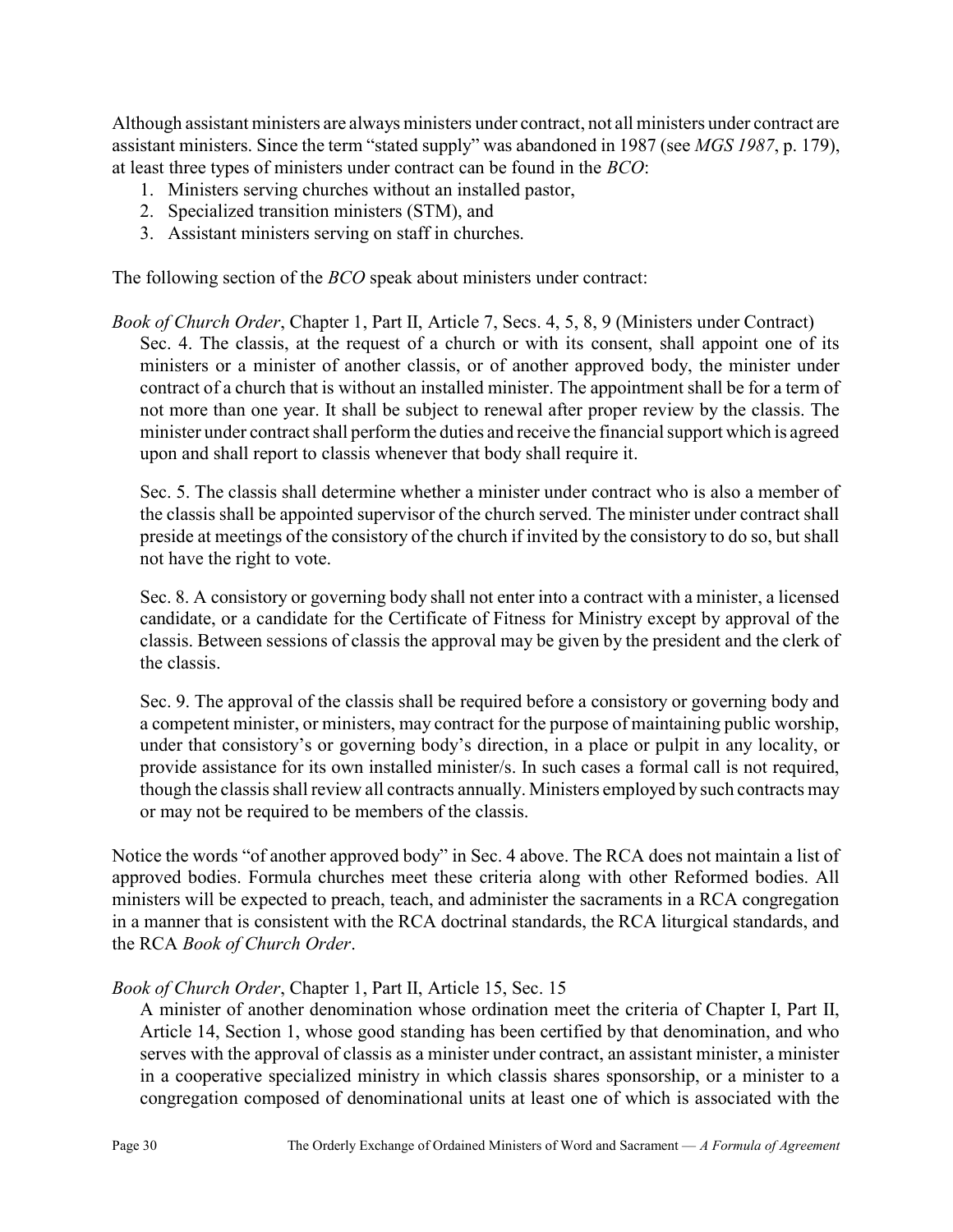classis, or an installed minister, may upon request and with the approval of classis, hold membership in the classis. Such members shall have the rights and privileges of membership for the period of the approved service, but may not represent their classis in the higher judicatories, assemblies, agencies, or commissions of the Reformed Church in America.

Such members shall not subscribe to the declaration, but, in accepting membership, shall agree that in their duties approved by the classis they will conduct themselves in a manner consistent with the declaration and accept the counsel and admonition of the classis.

### Transfer of Membership

An ordained minister of another denomination who desires to serve indefinitely within the RCA may apply for a transfer of membership. An ordained minister is received and installed by a classis only after accepting an approved call. An entire article of the BCO has been written to provide guidance for the transfer process.

Book of Church Order, Chapter 1, Part II, Article 14 (Reception of Ministers and Licensed Candidates from Other Denominations)

Sec. 1. A classis shall recognize as valid only such ordination in another denomination as is able to meet the following conditions: intended to be within and to the ministry of the catholic or universal church; performed by a duly organized body of Christian churches, and by the authority within such body charged with the exercise of this power, accompanied by prayer and the laying on of hands.

Sec. 2. A classis shall not receive any licensed candidate or minister under its care from any body of professing Christians which maintains doctrines opposed to those of the Standards of the Reformed Church in America, unless that licensed candidate or minister shall make a complete and explicit declaration in writing renouncing such doctrines as being contrary to the Standards.

Sec. 3. When an application is made for admission to the classis by a licensed candidate or a minister from another denomination, the classis shall consider only an applicant who has satisfied educational requirements that are equivalent to those required in the Reformed Church in America, and it shall subject the applicant to such examination before classis as shall demonstrate the applicant's understanding of the theology, history, government, and disciplinary procedures of the Reformed Church in America; understanding of and adherence to the Standards of the Reformed Church in America; and loyalty to its agencies.

Sec. 4. When an ordained minister of another denomination wishes to apply for admission to the classis, that minister shall furnish the classis with the following or the equivalent:

- a. a written statement from the body holding the minister's credentials attesting that the minister is an ordained minister in good and regular standing;
- b. a completed Minister's Profile form;
- c. copies of academic degrees;
- d. a seminary transcript;
- e. names, addresses, and telephone numbers of five persons who are qualified to comment on the applicant's ministry;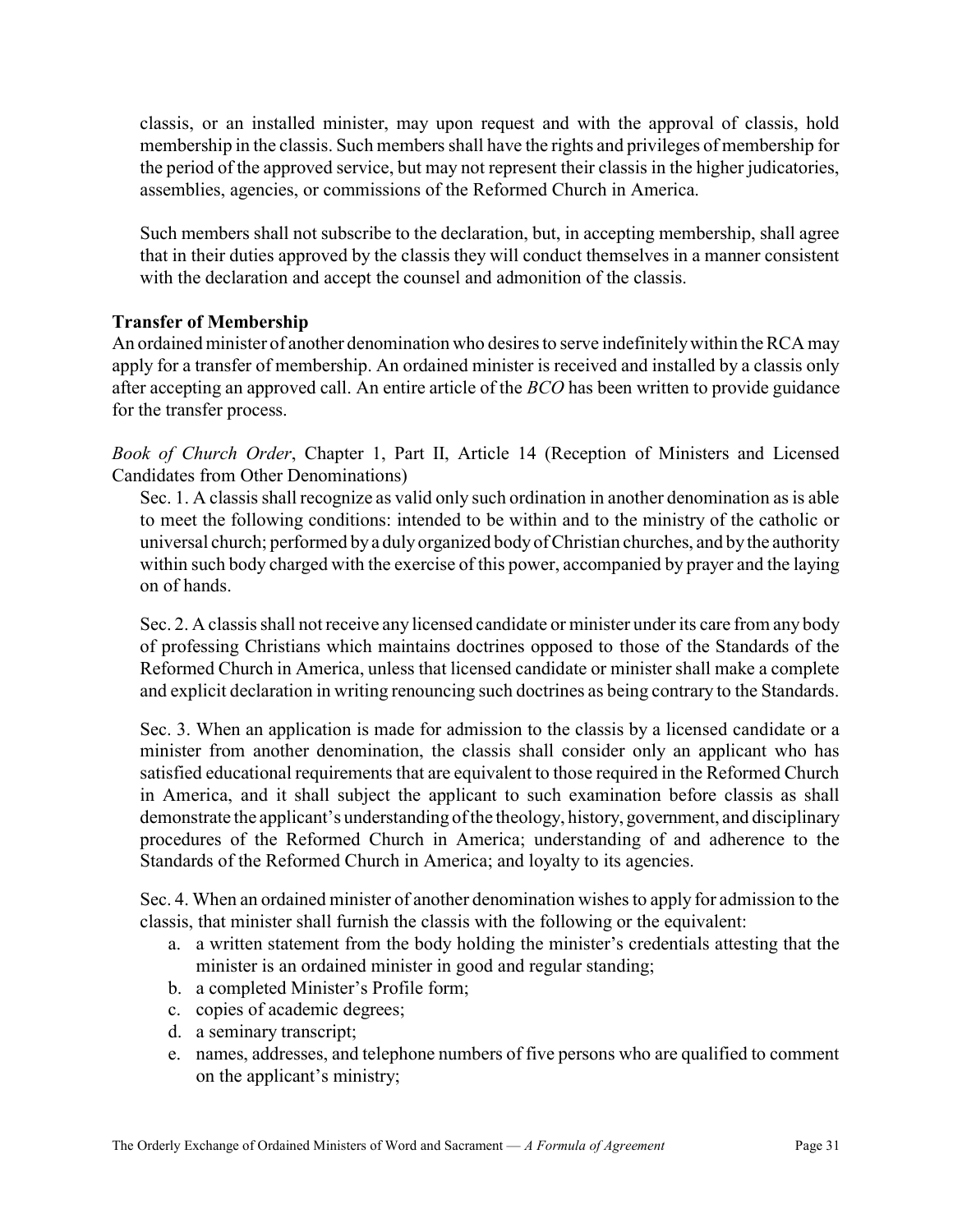f. a statement from the applicant which attests to knowledge of Reformed Church history, readiness to adhere to the Standards of the RCA, and a basic knowledge of and readiness to support Reformed Church agencies and institutions.

Sec. 5. An ordained minister from another denomination may seek to receive preliminary approval to candidate with RCA congregations.

- a. Prior to becoming a serious candidate for a call from a congregation in the Reformed Church in America, an ordained minister who is affiliated with another denomination shall meet with the appropriate committee of a Reformed Church classis, which shall determine whether, in its judgement, the minister is able to meet the requirements set forth in Chapter 1, Part II, Article 14, Sections 1, 2, 3, and 4. The committee's judgment, whether positive or negative, shall be sent by the stated clerk to the Office of Ministry Services for attachment to the applicant's Minister's Profile form and such distribution as may be appropriate.
- b. If the committee's judgment is negative, the classis may appoint one or more of its ministers to assist the applicant in preparation for a second meeting with the classis committee, which shall take place not less than six months after the initial meeting. The committee may also require additional formal study prior to a second meeting.
- c. When an ordained minister who is affiliated with another denomination has met with a classis committee in order to determine whether the minister is qualified to be considered for a call to a Reformed church, and the committee is not satisfied with the minister's qualifications, any subsequent meetings for the same purpose shall take place within the same classis, unless the classis specifically requests another classis to act on its behalf.
- d. When a classis is requested to approve a call to a minister who is affiliated with another denomination, prior to its examination of the applicant it shall obtain full information from the chairperson of the committee which reviewed the applicant's qualifications, as outlined in a, b, and c above.

Sec. 6. A licensed candidate from another denomination shall not be ordained as a minister before serving in a supervised ministry for a period of up to twenty-four months. The classis shall petition General Synod to provide this superintendence through the board of trustees of an RCA seminary or the Ministerial Formation Certification Agency (MFCA), which will determine the length of the period of supervision.

This article sets up a lengthy and complicated procedure with significant requirements for any ordained minister who is considering a transfer to the RCA.

### III. Procedures for the Exchange of Ministers

In dialogue with the other FOA churches, it was agreed that the "orderly exchange of ministers" should allow ordained ministers to serve a church in another denomination for an extended time while retaining membership within the denomination of origin. The rationale for this agreement includes the need for flexibility in the process of sending and receiving ministers and the requirements of insurance plans and pension benefits. The other FOA churches have made provision for extended service without a transfer requirement. The RCA faces several difficulties in implementing this agreement.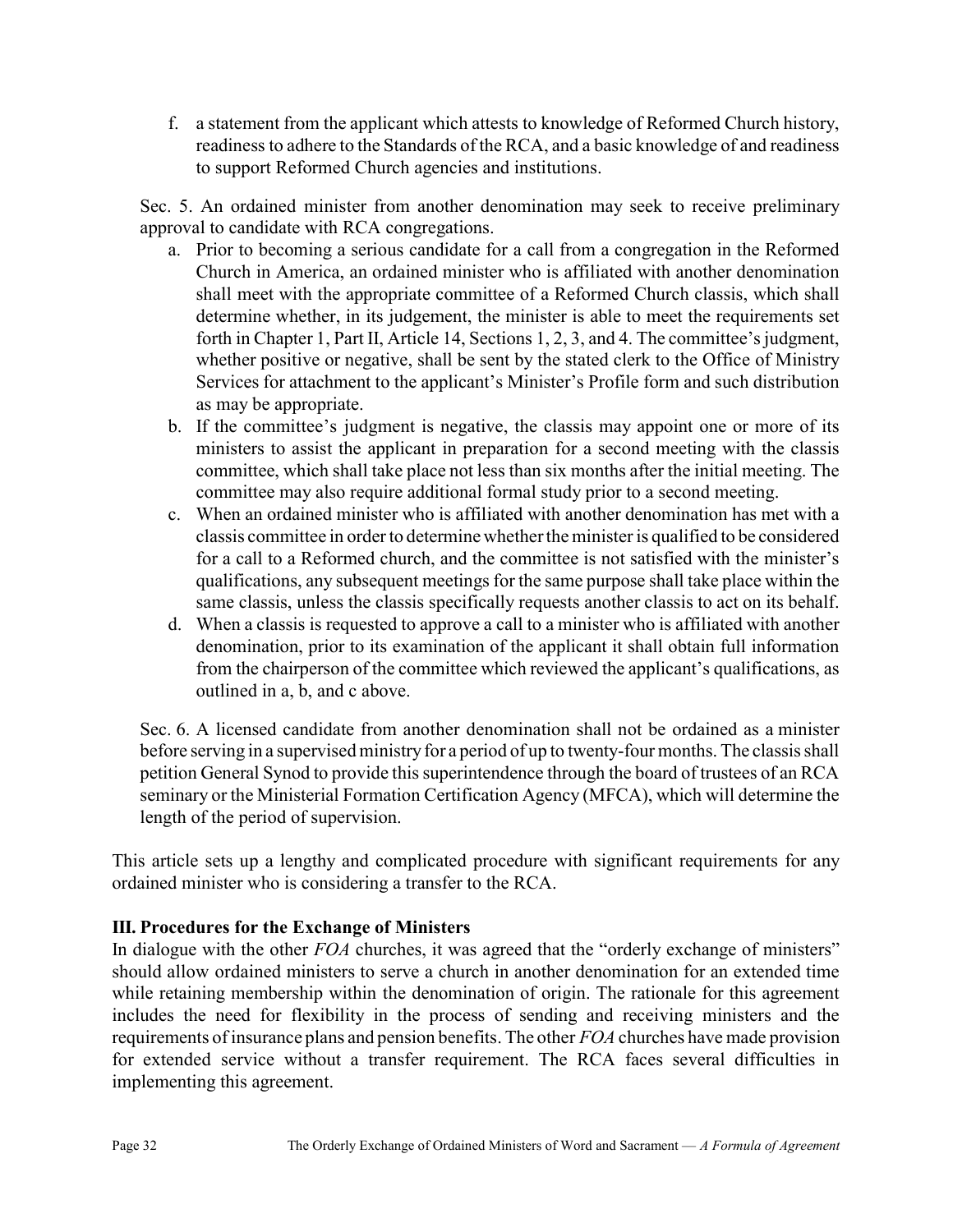### The Nature of Calls and Contracts

The use of contracts for ministers serving churches has been a matter of debate in the RCA. In 1995, a paper on clergy contracts was adopted as a study resource for understanding the difference between contracts and calls. (See MGS 1995, pp. 209-212.) The paper states, "It is clear the issuance of a call and the provisions which surround the call to the minister are intended to be normative for congregations of the Reformed Church in America." The RCA is faced with the difficulty of providing a means of extended, but temporary, service by ordained ministers of other denominations that does not violate its theological sense of a call to ministry.

An understanding from the ELCA of the source of a call may be helpful in resolving this difficulty. All ministers must serve with a commitment to a call that they have received from God. The FOA churches have agreed that approval for extended service shall occur only in consultation with, and concurrence of, the sending body. When ordained ministers serve outside of their denomination, the question arises of who should issue and approve a call. For the ELCA, a call issued to a minister that holds ordination in another denomination should be understood to have its origin in the sending denomination. For example, an ordained minister of the ELCA serving in an RCA congregation as a minister under contract serves under a letter of call from the ELCA Synod Council in which the ordained minister is rostered (or has membership). An ordained minister of the RCA must receive approval before accepting a contract with an ELCA congregation (as a specialized ministry). The approval of the ministry (or call) by the sending body allows the minister to continue an active status within the sending denomination. The contract establishes the particular understandings that have been reached between the minister and the receiving congregation and its supervising body and supplements the call of the sending body. A practical difficulty within the BCO is the limit of contracts to no more than one year for RCA churches without an installed minister. (It can be argued that no such requirement exists for assistant ministers; a classis may approve a multi-year contract for an assistant minister as long as it includes an annual review.) In a church without an installed pastor, the BCO says, "The appointment shall be for a term of not more than one year." It may be helpful to amend the BCO by dropping that sentence. Although all contracts are subject to the review by the classis each year, a classis could then approve a multi-year contract as part of an extended service arrangement with an ordained minister from another denomination. The annual review by the classis would include the constitutional inquiry to ensure that the salary, housing, arrangements for professional development, and all other benefits received by the minister meet the terms of the original contract, subsequent revisions thereof, and the minimum standards of the classis.

### Approval Process for Contracts

A consistory is charged with executing a call upon a minister of Word and sacrament. It is most unusual for a consistory to work through a search committee that will sort through possible candidates, conduct interviews, and arrange to hear candidates preach. The consistory is required to "endeavor to hear the mind of the congregation" concerning candidates for the pulpit. After, the classis must approve the call. Only then is the call fully approved and can be offered to the candidate for his or her response.

In adopting the FOA, it was understood that nothing in the document changed the method of the RCA for accepting ministers from other denominations. The classis, under the superintendence of the General Synod, has the responsibility and authority to examine all candidates for ministry and make a determination of whether a minister of another church (or the RCA) is fit for the ministry of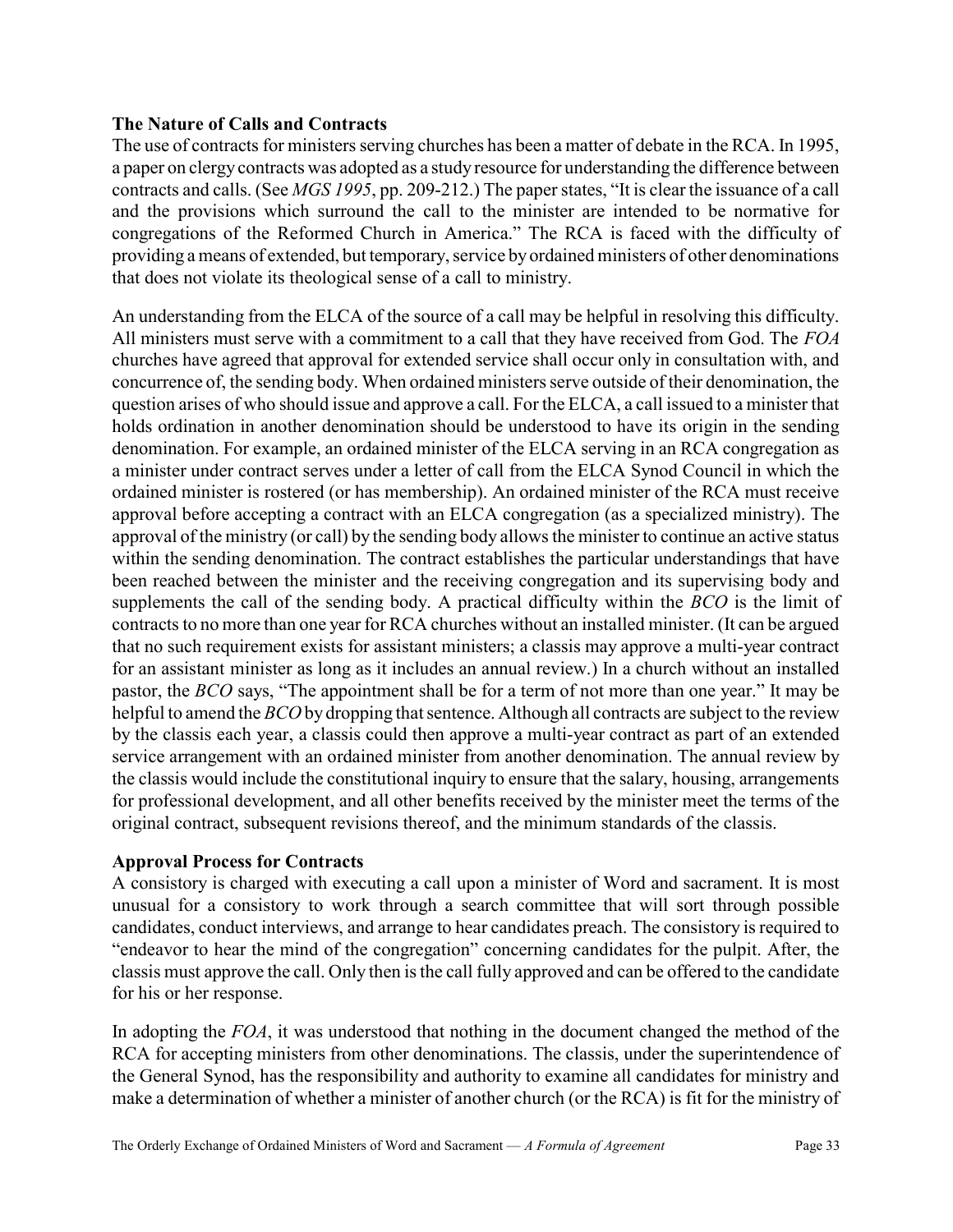Word and sacrament within the classis. The *BCO* contains a lengthy process for the reception of ministers and licensed candidates from other denominations. It gives little guidance for the approval of contracts. The classis may adopt its own procedure for the approval of contracts and may include some of the requirements for the reception of ministers from other denominations in the contract approval process. Within the RCA, the classis is responsible for evaluating whether or not a candidate has a knowledge of and appreciation for the history, polity, theological and liturgical identity, practices of ministry, and discipline of the RCA.

### The Supervision of a Church

When a minister under contract serves an RCA church that has no installed minister who is serving under a call, another minister appointed by classis serves as that church's supervisor, unless the classis determines that a minister under contract who is also a member of the classis shall also be the supervisor. (See BCO Chapter l, Part 2, Article 7, Section 5 above.) Before a minister from another denomination may function as the supervisor of a congregation, the classis must make the minister a member of classis. Membership establishes a level of accountability that qualifies a minister to serve as a supervisor. Since the RCA has agreed to provide an opportunity for full participation in the classis for a minister from another denomination serving an RCA church, appointment as the supervisor of the church is the next logical step.

### Form of Installation

A minister of a Formula church who is called to serve a congregation will be installed as pastor and teacher of that congregation. Prior to the installation, the consistory is required to publish the name of the candidate for three weeks to allow time for objection to the installation. The installation will follow the appropriate rite in the Liturgy (itself part of the Constitution of the RCA). The rite includes an interrogation of the candidate and concludes with a declaration of installation. However, a minister of a Formula church will not read the "Declaration for Ministers of Word and Sacrament" by which the minister is received as a member of the classis.

### Accountability and Pastoral Care

An ordained minister of the RCA remains subject to the standards, policies, and discipline of the RCA while serving in a church of another denomination. An ordained minister of another denomination serving within the RCA is understood to be subject to the standards, policies, and discipline of the denomination in which the minister holds membership. However, a minister serving a church within the RCA shall agree that in their duties approved by the classis they will conduct themselves in a manner consistent with the Declaration for Ministers and accept the counsel and admonition of the classis. For installed ministers of Formula churches in an RCA congregation, this would mean that should the classis judge that the minister is unfit for ministry, that minister's service to the local congregation would be terminated. The RCA classis would expect to cooperate with the relevant body of the sending denomination in any disciplinary action that body might judge appropriate. All contracts should make it clear that the service of a minister may be terminated by the classis if the classis decides that the conduct of a minister makes them unfit for ministry within the RCA. The classis is responsible for the pastoral care of each enrolled minister and the minister's immediate family. Following the principles of the orderly exchange document, pastoral care of ministers who are serving under contract in RCA churches will be shared by the denomination of membership and the RCA classis.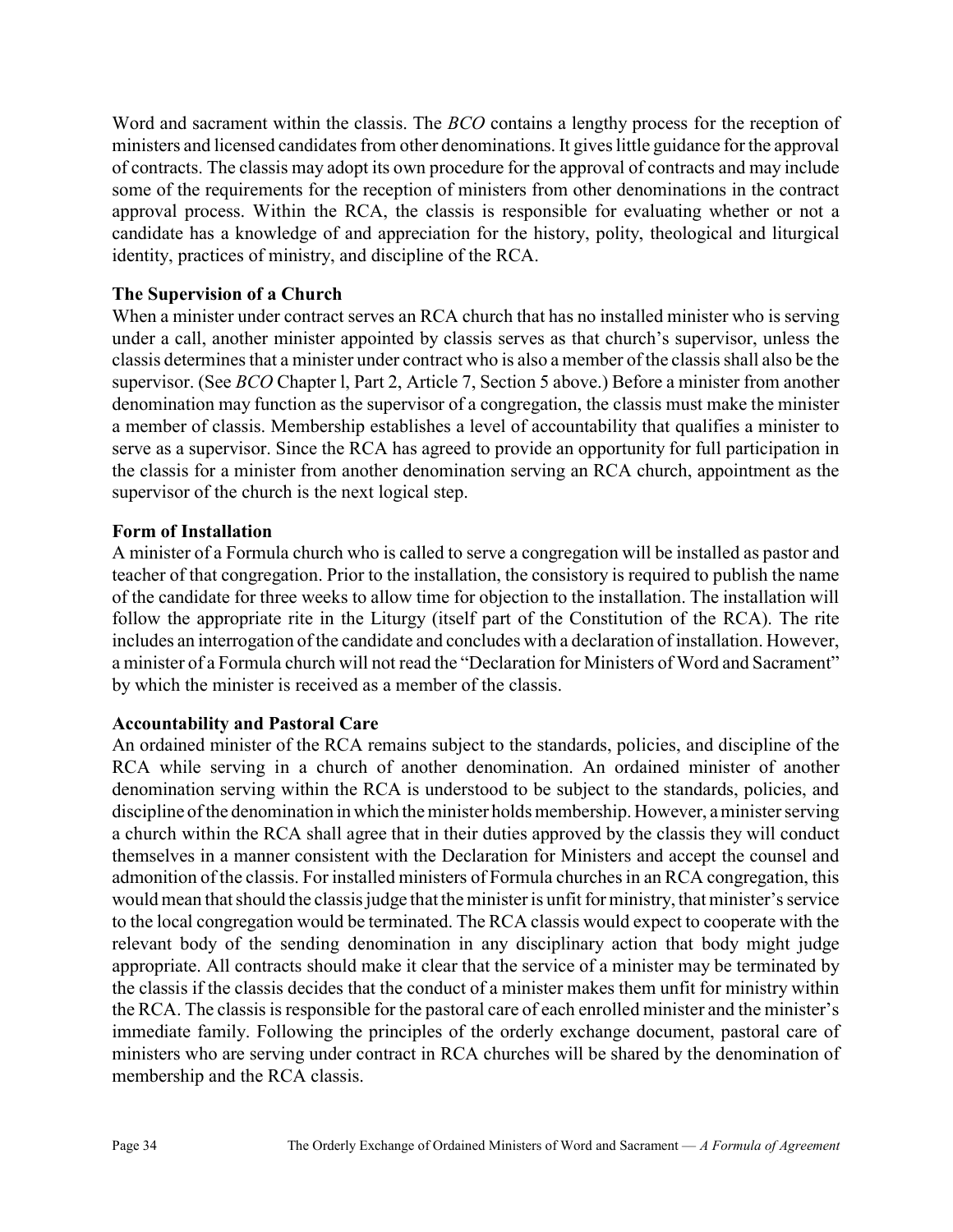### Retirement Benefits and Medical Insurance

The FOA churches have agreed that an ordained minister will participate in the retirement, health, and other benefit plans of the denomination of membership, not the denomination of service. It is anticipated that an RCA congregation will be able to contribute to the retirement and insurance plan of another denomination when a minister from another denomination serves an RCA congregation. Similarly, an ordained minister of the RCA serving in another denomination will be able to arrange for payment of the RCA insurance premiums and contributions to the RCA retirement plan. Due to insurance and retirement fund regulations, the transfer of membership would make such an arrangement impossible, so it is critical that ministers who are available for extended service be given the opportunity to retain their membership within their denomination of origin and continue the insurance and pension coverage that they have.

### Dissolution of Pastoral Relationship

The conclusion of a pastoral relationship between an installed minister and a congregation takes place by means of a process called "dissolution." Under normal circumstances, a consistory and minister jointly request of the classis that a member of the classis be present at a meeting of the consistory at which the request for dissolution will be voted. In attesting to the joint nature of the request, the member of the classis presents the request to the classis, which then votes to approve (or deny) the request. Only then is the minister released from her or his relationship to the congregation. However, either the minister or the consistory may request of the classis a dissolution without the agreement of the other party. In such instances the matter is set before the classis in full and open session for the decision of the classis.

#### RCA Ministers Serving in Other Denominations

An ordained minister of the RCA may serve in another denomination on a temporary basis while retaining membership within the RCA. Ministers who serve in this manner are considered "specialized ministers." In order for ministers to retain their ordination within the RCA, all forms of ministry must be performed under the jurisdiction or with the approval of a classis of the RCA. Following the principles of the orderly exchange agreement, the classis is required to take an active role in the approval process for the sending of RCA ministers to other denominations. Ministers that serve in other denominations while retaining their membership in the RCA remain subject to the discipline of the RCA classis that holds their ordination. However, it is understood that the receiving body has the authority to dissolve the relationship between an RCA minister and a congregation of that denomination without the need for approval by the RCA classis.

#### Conclusion

As stated at the beginning, most of this paper is devoted to the questions that may arise when ministers from other denominations serve within the RCA. The RCA is learning from the other  $FOA$ churches what policies and procedures they use in receiving ordained ministers from the RCA. This paper attempts to address the RCA church order issues regarding the orderly exchange of ministers. Other issues are equally important. We are committed to continue conversations both within RCA and with the FOA churches to clarify our policies and procedures in order to enhance the orderly exchange of ministers.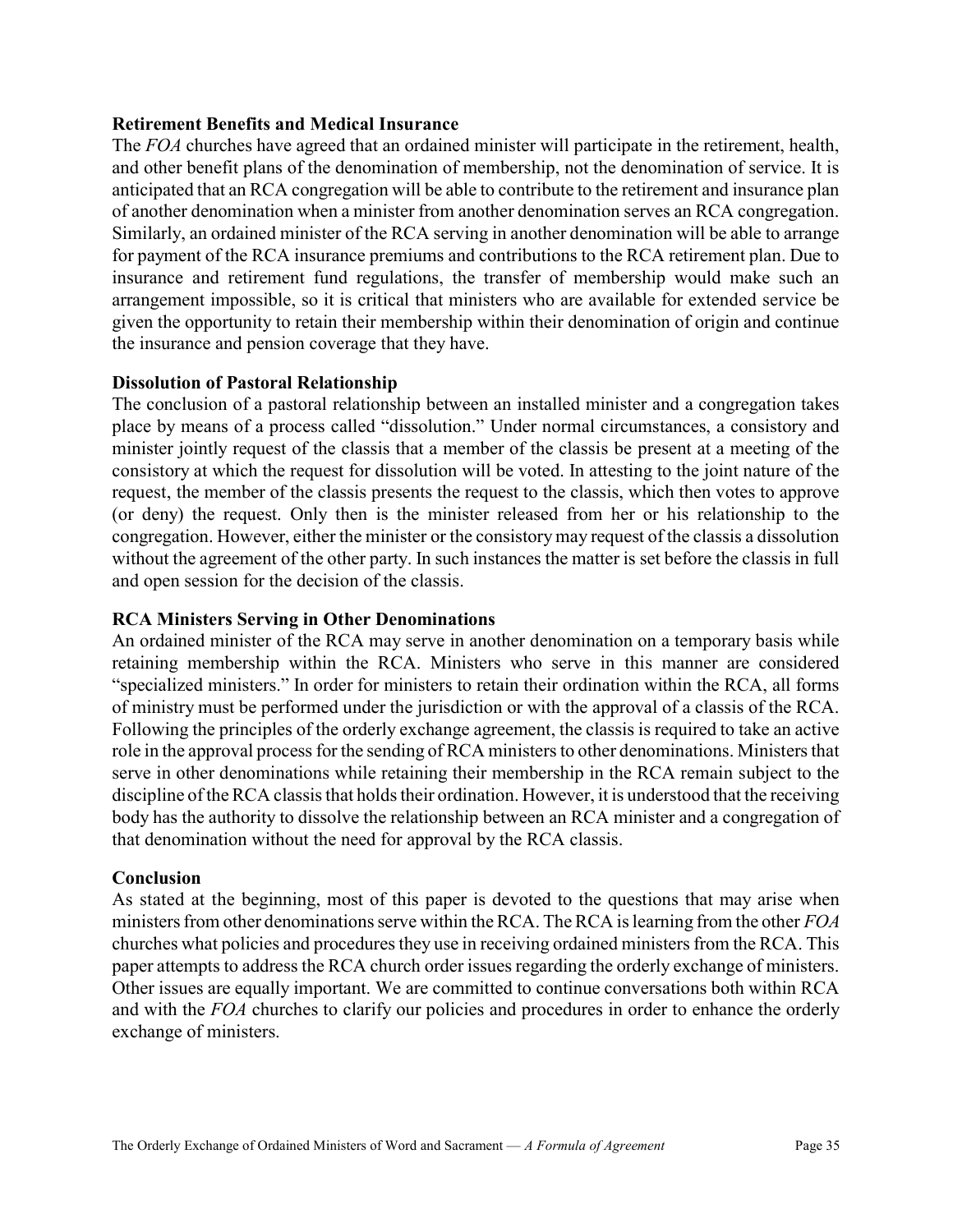### A Summary of the Pastoral Search Process Reformed Church in America

The following steps in the search process are detailed in the Pastoral Search Handbook:

- Conclusion of minister's relationship
- Appointment of classis supervisor
- Pastoral leadership during the interim (specialized transition minister)
- Appointment of a search committee
- Preparation of the self-study
- Preparation of the church profile form
- Preparing for candidates (information packet)
- Interviewing candidates
- Checking candidates' references
- Hearing a candidate preach
- Procedures for considering a seminarian
- Recommending a candidate to the consistory
- Seeking the will of the congregation
- Negotiating the call
- Installation

The first step in the search process is the selection of a search committee. The consistory is responsible for the selection of the search committee. The search committee's tasks begin with preparation of a self-study and church profile form. The profile form is sent to the Office of Ministry Services and also to the regional synod office. These offices will return minister profiles of possible candidates. Also, congregations may solicit from church members and local clergy the names of potential candidates.

The search committee reviews the profiles, checks primary and secondary references, and conducts telephone and personal interviews. The personal interview should take place at the calling church with time for the candidate to tour the church facility, the parsonage, if the church has one, and the community. This interview should include only members of the search committee and the candidate.

After the initial interview process, if both parties are interested in exploring the relationship further, the search committee is ready to observe the candidate leading worship and preaching. It is suggested that an opportunity for the candidate to preach in a nearby church be provided instead of going to the candidate's church.

Only one candidate should be recommended to the consistory. The candidate is invited to meet the congregation and to lead a worship service. The congregation is involved in the final decision. If the congregational vote is positive after having met the candidate, the consistory can make the official call with the approval of the local classis. When a call is extended, it should include details of the position that may not be included in the standard form of the call. The call should also clarify salary and benefits, housing allowance, and who will be responsible for incidentals such as utilities and auto expenses.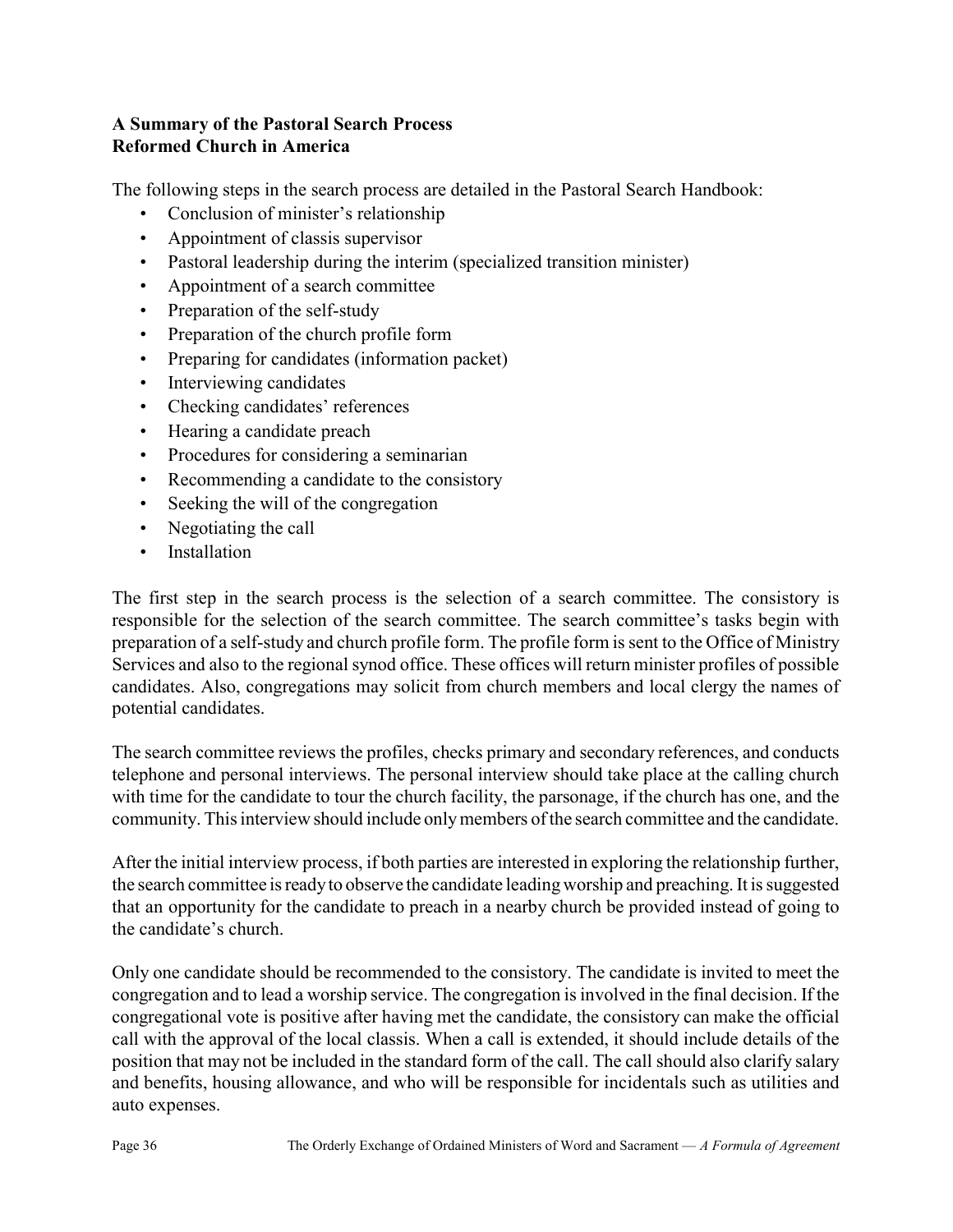### Glossary of Terms — Reformed Church in America

- General Synod The General Synod is the highest assembly and judicatory of the Reformed Church in America. It consists of two minister delegates and two elder delegates from each of the classes having four thousand or fewer confessing members on the roll of its churches, and one minister delegate and one elder delegate for each two thousand confessing members, or fraction thereof, from each of the classes having more than four thousand confessing members on the roll of its churches as computed in accordance with the Bylaws of the General Synod; one elder or minister delegate from each of the regional synods; five General Synod professor delegates, drawn from each of the theological seminaries of the Reformed Church and the Ministerial Formation Certification Agency; a number of furloughing missionary and chaplain delegates; and corresponding delegates provided for in the Bylaws of the General Synod. Voting rights shall be limited to elder delegates and those minister delegates who are actively serving in ministries under the jurisdiction or with the approval of an assembly. The General Synod is a permanent, continuing body which functions between stated sessions through the General Synod Council, commissions, and agencies.
- Regional Synod The regional synod is an assembly and judicatory consisting of ministers and elders delegated by each of the classes within the bounds determined for it by the General Synod. Voting rights shall be limited to elder delegates and those minister delegates who are actively serving under the jurisdiction or with the approval of the classis. Each regional synod may determine the method of selection and the number of delegates from each classis within its bounds. The regional synod is a permanent, continuing body which functions between stated sessions through committees. A regional synod may retain its designation as a particular synod for its legal documents.
- Classis The classis is an assembly and judicatory consisting of all the enrolled ministers of that body and the elder delegates who represent all the local and organizing churches within its bounds. The classis is a permanent, continuing body which functions between stated sessions through committees. Voting rights shall be limited to elder delegates and those enrolled ministers who are actively serving as ministers either under the jurisdiction of or with the approval of the classis. The classis approves a call extended by a congregation to a Minister of Word and Sacrament. While the classis is not the inviting body, FOA candidates would be wise to contact a classis clerk before contacting a congregation's search team.
- **Consistory** A consistory is the governing body of a local church. Its members are the installed minister/s of that church serving under a call, the elders and deacons currently installed in office, and commissioned pastors authorized by the classis. The consistory extends the call to a Minister of Word and Sacrament, pending approval from the classis.
- Minister of Word and Sacrament The Office of Minister of Word and Sacrament is one of servanthood and service representing Christ through the action of the Holy Spirit. Ministers are called to proclaim the gospel of Jesus Christ and to the ministry of the Word of God. In the local church the minister serves as pastor and teacher of the congregation to build up and equip the whole church for its ministry in the world. The minister preaches and teaches the Word of God,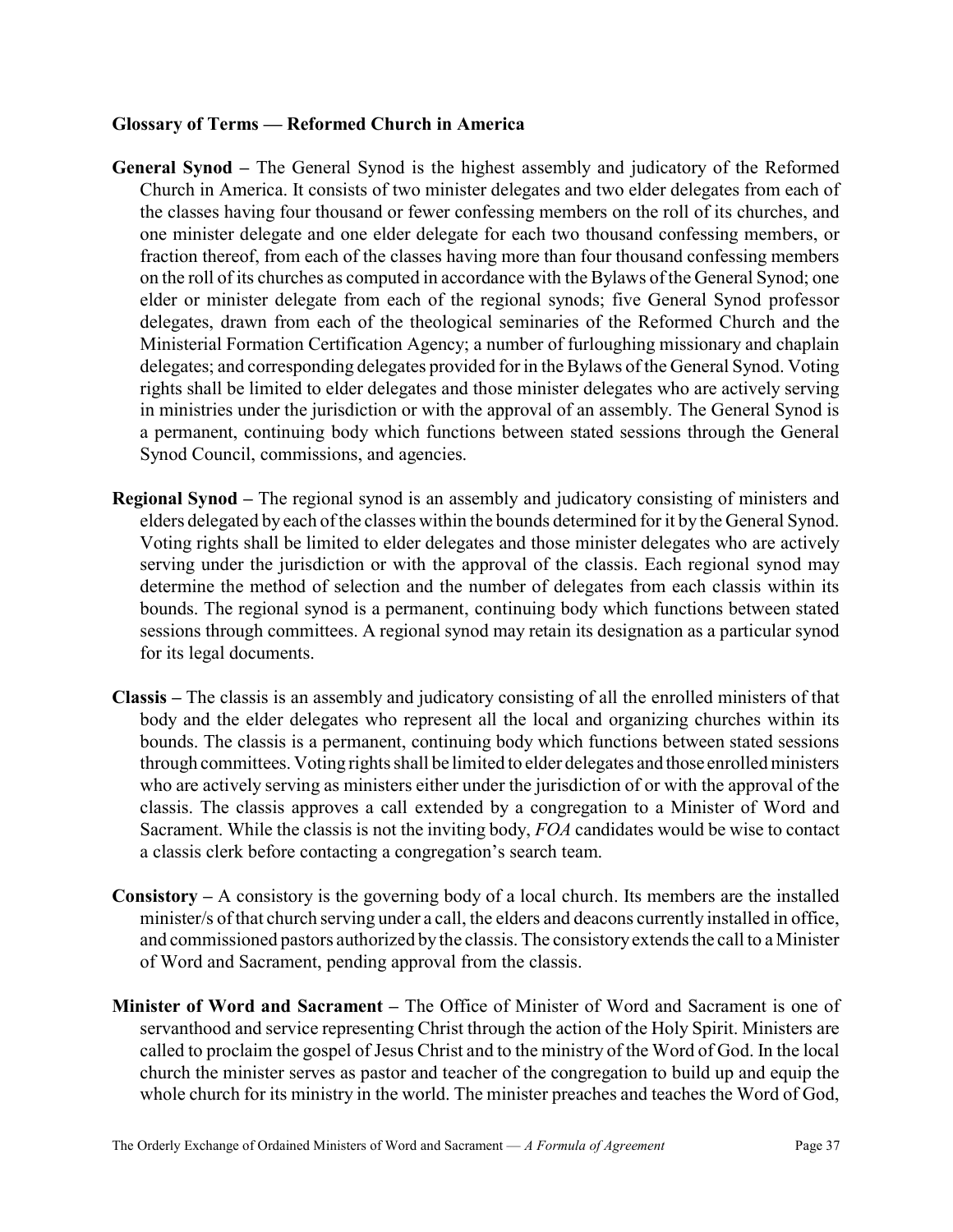administers the sacraments, shares responsibility with the elders and deacons and members of the congregation for their mutual Christian growth, exercises Christian love and discipline in conjunction with the elders, and endeavors that everything in the church be done in a proper and orderly way. As pastor and teacher the minister so serves and lives among the congregation that together they become wholly devoted to the Lord Jesus Christ in the service of the church for the world.

- Commissioned Pastor A commissioned pastor is an elder who is trained, commissioned, and supervised by a classis for a specific ministry within that classis that will include the preaching of the Word and the celebration of the sacraments. The commission shall be valid for the period of assigned service. Commissioned pastors are not covered by A Formula of Agreement.
- Preaching Elder A commissioned preaching elder shall be an ordained elder in the Reformed Church in America with gifts for preaching.
- Ministry Call vs. Contract Call: The consistory shall provide a minister, or ministers, for the church. It has the authority to call persons to the ministry of the church if the charter of the church has not made other provisions. The consistory shall endeavor to learn the mind of the congregation with respect to any person who may be called to the ministry of the church. The judgment of the congregation in such matters shall be considered to be of significant weight, but not binding. The instrument of the call to a minister shall be signed by the members of the consistory. If the call is approved by the classis and accepted by the person called, the latter's name shall be published in the church on three successive Sundays, so that opportunity may be afforded for the raising of lawful objections. If no such objections are raised, the classis or its committee shall install the minister according to the order for installation in the Liturgy. A consistory may call a minister of a Christian church that the General Synod has declared to be in full communion with the Reformed Church in America. The classis shall install the minister according to the order for installation in the Liturgy but the minister shall not subscribe to the declaration. The minister shall be a member of the classis for the period of the call. A consistory may call one or more associate ministers. The form of the call to an associate minister shall be the same as that to the senior minister, except that the word "associate" shall be inserted before the words "pastor" or "minister," wherever they occur in the text of the call. The associate minister shall be a member of the consistory. Contract: A consistory may contract with one or more assistant ministers to serve along with its minister(s) serving under a call. The contract(s) shall follow the guidelines established by the classis. The assistant minister may be commissioned by the classis as a minister under contract, but shall not be *ipso facto* a member of the church or the consistory.
- RCA Standards The RCA's Standards of Unity are the Belgic Confession of Faith, the Heidelberg Catechism with its Compendium, the Canons of the Synod of Dort, and the Belhar Confession.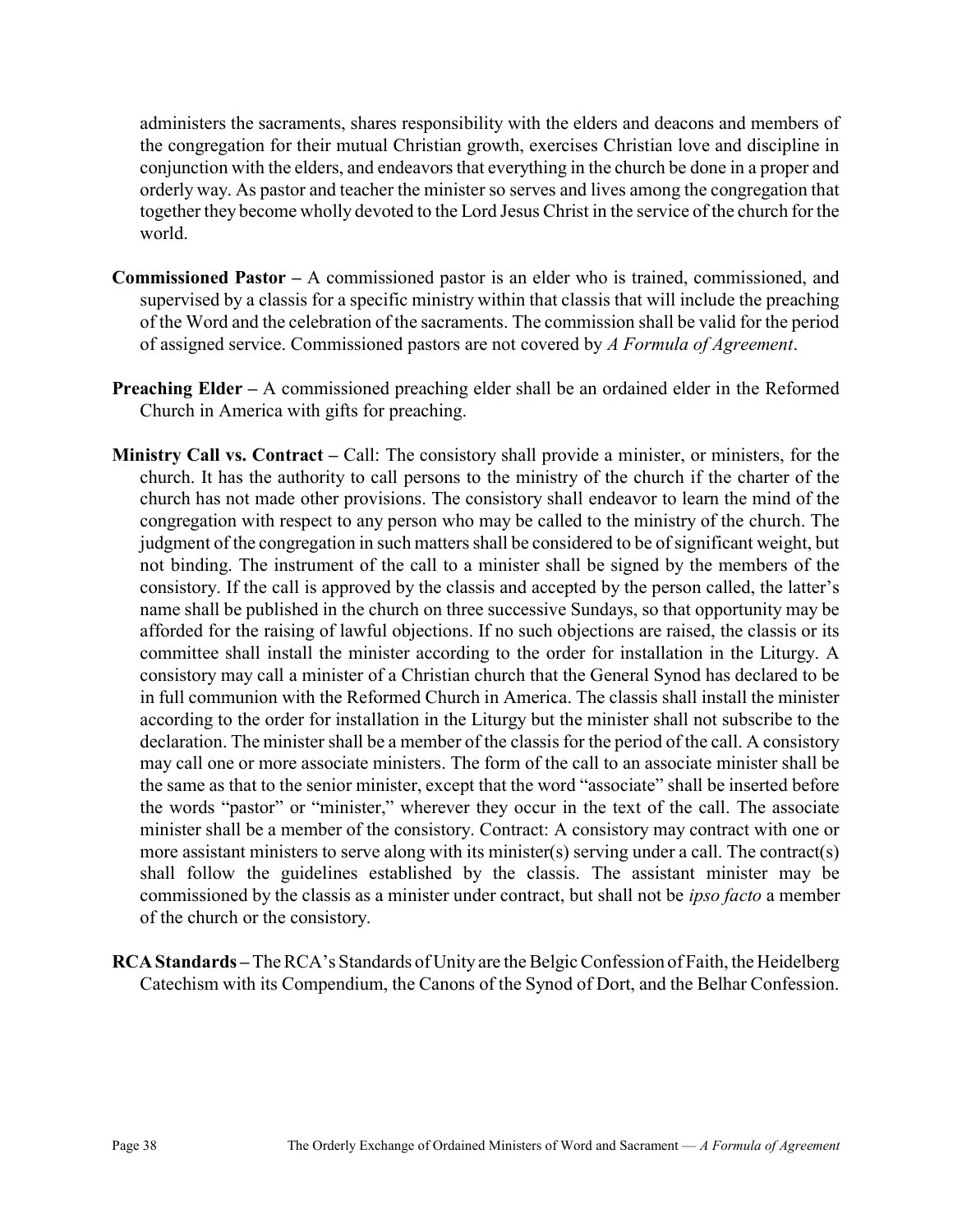# UNITED CHURCH OF CHRIST

### Provisions Regarding A Formula of Agreement

The United Church of Christ has the following provisions that provide for an "orderly exchange" of ordained ministers as called for in A Formula of Agreement. Long-standing ecumenical commitments have influenced the ecclesiastical procedures in the United Church of Christ and allow the ministry provisions outlined in A Formula of Agreement to be implemented in the United Church of Christ.

### Occasional Service

An ordained minister of another formula communion may, when invited, preach or administer the sacraments in a United Church of Christ congregation.

A United Church of Christ ordained minister may accept an occasional invitation to preach or administer the sacraments in a congregation that is part of another formula communion. No further authorization is necessary on the part of the United Church of Christ.

### Extended Service

A calling body of the United Church of Christ may invite an ordained minister of another formula communion to provide extended ministerial service to that calling body. The minister remains an ordained minister in the other communion.

The pastor serving a United Church of Christ local church may be granted Dual Standing by the United Church of Christ Association Committee on Ministry. The ordained minister retains ecclesiastical credentials in the other communion and is extended United Church of Christ collegial support, oversight and accountability while serving a United Church of Christ calling body. Dual Standing may be withdrawn at any time by the Association and Dual Standing ceases when the minister is no longer serving the calling body for which it was granted.

Upon the appropriate invitation of another formula communion and with the concurrence of the United Church of Christ Association Committee on Ministry that holds the minister's ordained ministerial standing, a United Church of Christ minister may accept a specific invitation to serve a calling body of another formula communion while retaining ordained ministerial standing in the United Church of Christ. UCC Clergy are not permitted to personally circulate UCC Ministerial Profiles. All validated profiles will be provided to formula communions for search purposes through the Conference where the UCC Minister holds standing. It is the expectation that United Church of Christ ministers on extended service as pastor of a local congregation in another formula communion concurrently maintain any requirements for ministerial standing as set forth by their Committee on Ministry. When serving in another formula communion, the minister will apply for and receive the appropriate authorization of that communion.

### Dual Standing

There are occasions when an ordained minister of another denomination is called to serve in a ministry setting of the United Church of Christ. Ordained ministers of another denomination who receive a call to serve in a UCC ministry setting can apply for Dual Standing to the Committee on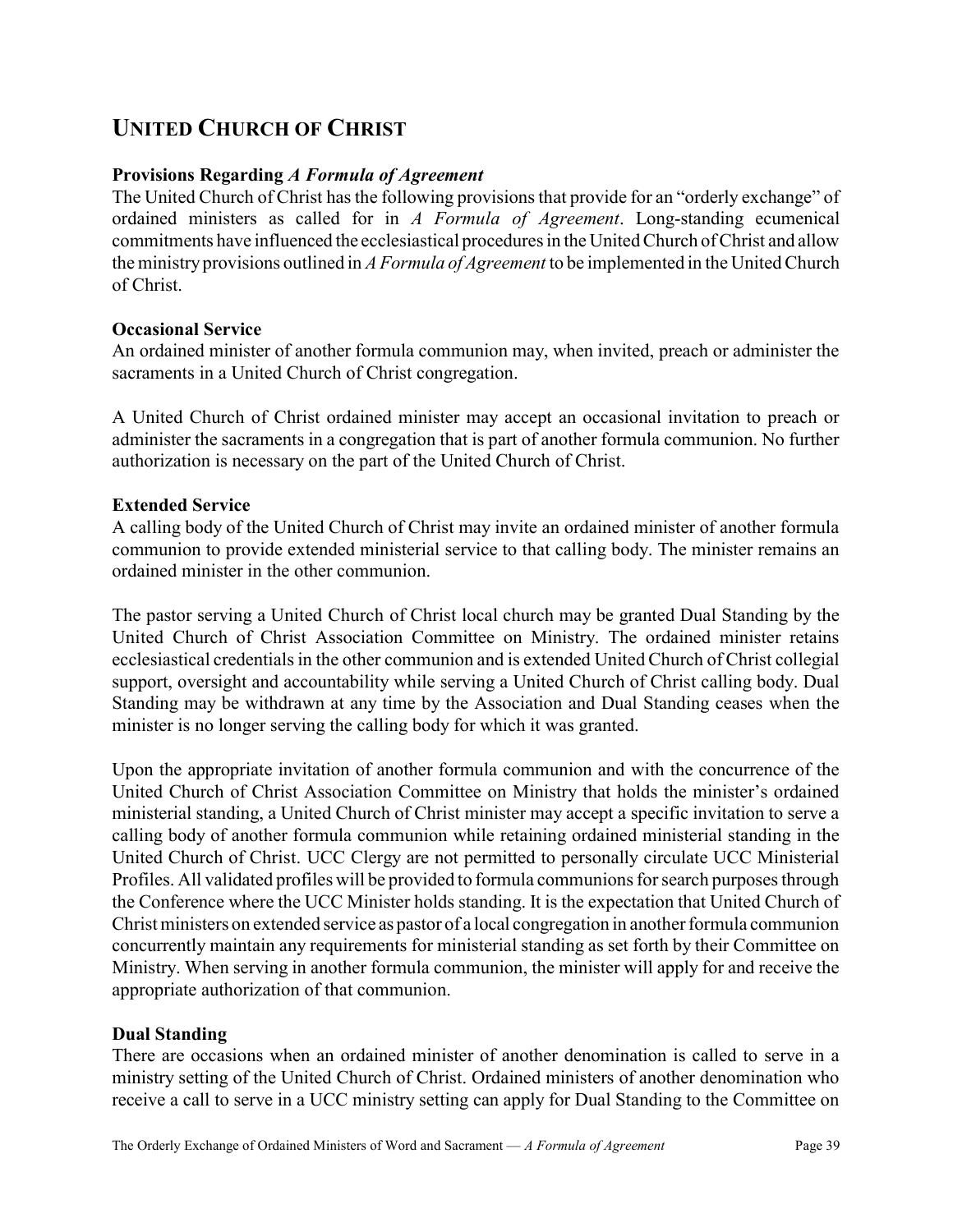Ministry where the ministry setting is located. Dual Standing is a temporary standing in the United Church of Christ, valid only for the duration of the call. The application to the Committee on Ministry should include:

- o a current criminal background check and self-disclosure statement
- o a letter of standing from the original denomination;
- o a demonstrated knowledge of United Church of Christ history, theology and polity;
- o a demonstrated capacity to function in and appreciate the United Church of Christ.

Committees on Ministry meet with candidates for Dual Standing and complete an initial intake interview. This interview, in dialogue with the Marks of Faithful and Effective Authorized Ministers, will determine the Committee's decision to say Yes to Dual Standing, Yes, but... with additional requirements before granting Dual Standing, No, but… with a decline but also an invitation to return after completing certain requirements, or No to Dual Standing.

Once satisfied, the Committee on Ministry may grant Dual Standing for the duration of the call within the UCC ministry setting. Oversight for ministers with dual standing is held primarily in the denomination of origin. The minister is responsible for any requirements of maintaining standing in the United Church of Christ as established by the Committee on Ministry for its ministers (boundary awareness training, anti-racism training, attendance at Association and Conference annual meetings). Not maintaining the requirements for standing may result in the removal of Dual Standing. If a disciplinary concern is raised regarding an ordained minister with Dual Standing, the Committee on Ministry may vote to receive the findings of a disciplinary review led by the denomination of primary standing or the Committee may undertake its own Fitness Review.

Dual Standing can be removed by the Committee on Ministry at any time and is not transferable. Dual Standing does not grant an ordained minister access to a UCC Ministerial Profile or to the UCC search and call system.

### Privilege of Call

Some persons will be led by personal faith and vocational pilgrimage to transfer their ministerial credentials permanently to another formula communion. The United Church of Christ understands such a move of ministerial credentials to another formula communion to be a permanent transfer whereby the person becomes a member of the ordained ministry of another communion. Persons who move beyond occasional or extended service and serve permanently, indefinitely, or in succeeding periods of extended service are encouraged to consider a permanent transfer of ministerial credentials.

An ordained minister of another Formula of Agreement communion who wishes to permanently enter the ordained ministry of the United Church of Christ applies for Privilege of Call. Upon approval by the appropriate Committee on Ministry of an Association of the United Church of Christ the person is granted Privilege of Call. This enables the person to enter the search and call process of the United Church of Christ. Upon receiving and accepting a call to ministry that is accepted by the committee on the ministry as a valid call within the United Church of Christ the person is granted UCC ordained ministerial standing. The person has now entered the ordained ministry of the United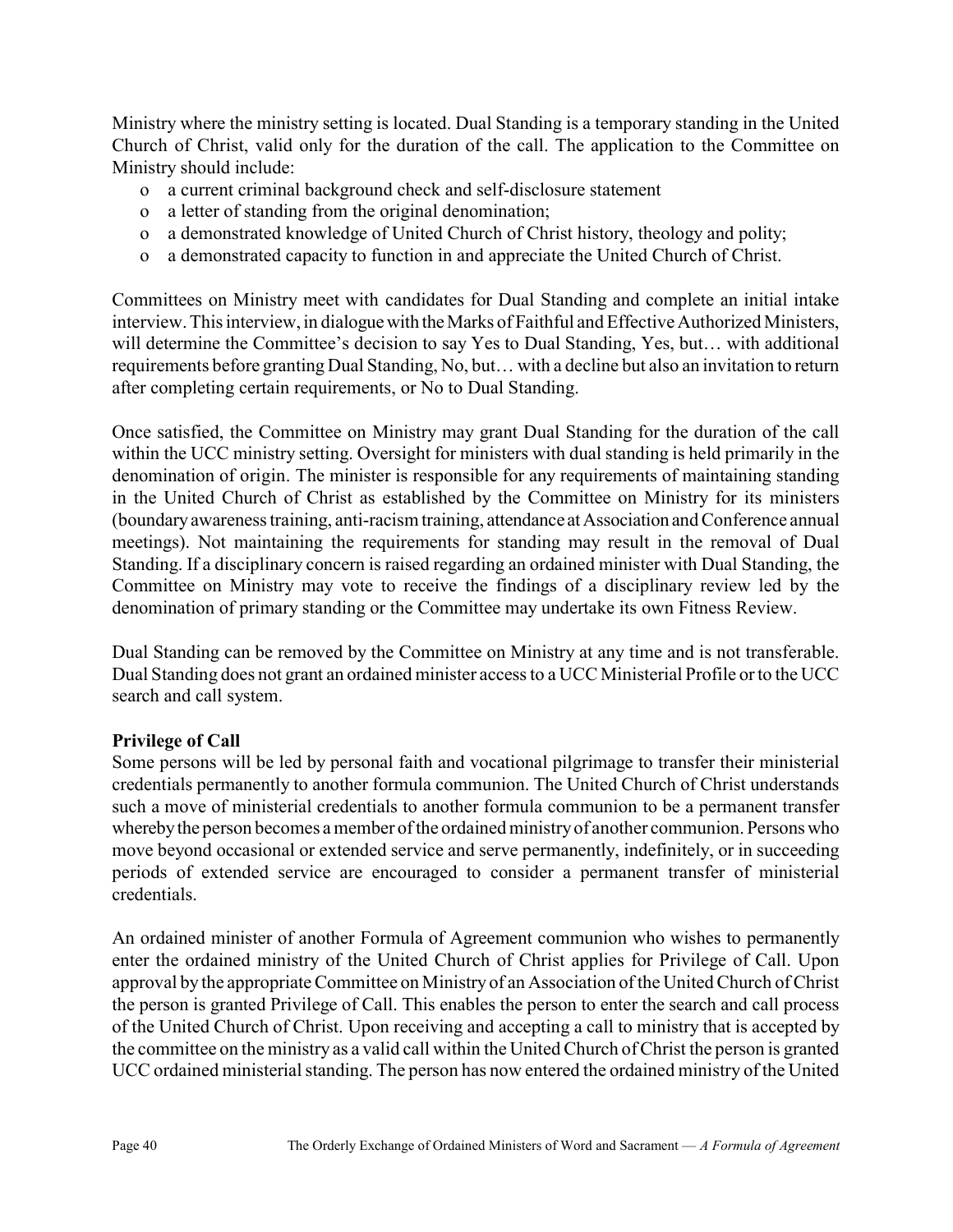Church of Christ. The new United Church of Christ ordained minister then relinquishes ordination credentials in the previous communion.

A United Church of Christ ordained minister who desires to permanently enter the ordained ministry of another formula communion follows the processes and procedures required by that denomination for entrance into the ordained ministry of that communion. Upon receipt of credentials in another communion, the individual is expected to resign ordained ministerial standing in the United Church of Christ. If necessary, the Association where the individual held United Church of Christ ordained ministerial standing terminates the person's ordained ministerial standing in the United Church of Christ because the person has entered the Ordained Ministry of another communion.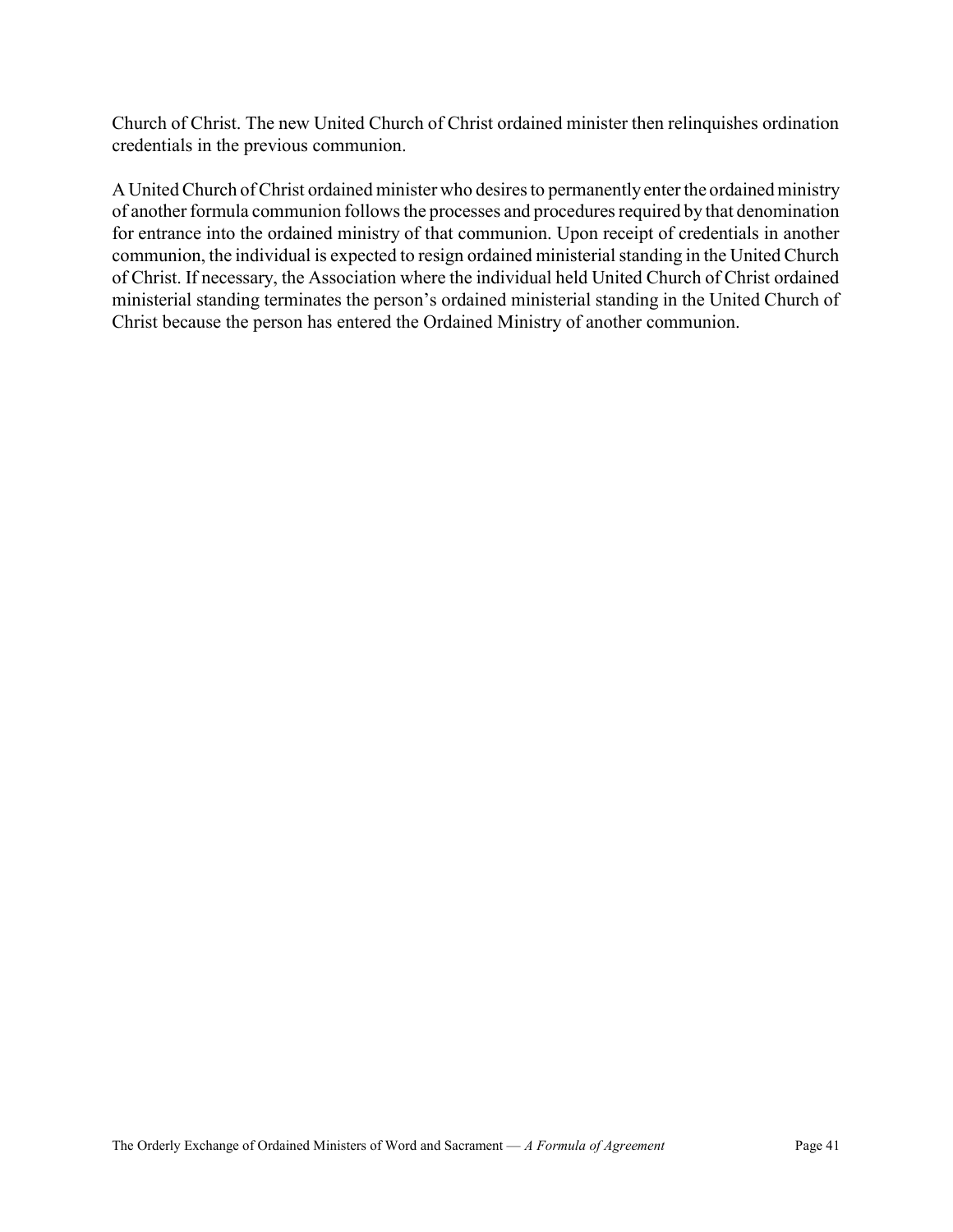### Search and Call Process in the United Church of Christ

(updated information for Formula of Agreement, March 24, 2017)

- 1. The heart of the Search and Call process in the United Church of Christ is discernment discernment of local church search committees as to who God is calling them to consider – and discernment of candidates as to where God would see their skills and gifts to be most appreciated.
- 2. Persons authorized to do so complete a Ministerial Profile and a Snapshot. The Ministerial Profile includes a Criminal Background Check, a Self-Disclosure Form, and three written references. Forms are submitted to one's Conference office for validation. An online platform allows for profile downloads by Conference or Association staff with the consent of the minister. Summary information is searchable to conference staff when they preview Snapshots.
- 3. A Local Church seeking a new pastor completes a Local Church Profile and submits it to the Conference or Association of which it is a member.
- 4. Local Churches seeking a new pastor are listed in UCC Ministry Opportunities, a website updated in real time.
- 5. Candidates who hold ministerial standing in the UCC or who are Members in Discernment who have been approved for ordination pending call may have their Ministerial Profile circulated. Neither the candidate nor the national setting sends these directly to the Local Church. Rather, the candidate requests that the Conference or Association staff of the Conference where the Local Church seeking a pastor resides to send that profile to the Local Church in which they are interested. If a current, validated profile is available, the Conference or Association staff automatically sends that profile to the specified Local Church.
- 6. The Search Committee of a Local Church seeking a new pastor reviews the profiles, checks additional references by telephone, contacts candidates it wishes to pursue, sends local church profile and other information about the church/community, conducts interviews of a selected number of candidates, hears them preach and experiences their worship leadership.
- 7. The Search Committee recommends a final candidate to the Local Church for vote. The candidate in invited to preach during worship on a designated Sunday, after which a special meeting of the Local Church is convened to vote on the candidate. If approved, the Local Church and candidate enter into covenant with one another for a new ministry.
- 8. If necessary, the Committee on Ministry of the Association or Conference in which the Local Church holds standing considers a request to transfer the ministerial standing of the called pastor into that Association or Conference.
- 9. At some point during the first year of service, and following the transfer of ministerial standing, the Local Church requests that the Association install the minister as Pastor and Teacher.
- 10. Ordained Ministers from Formula of Agreement communions do not have access into the UCC's Ministerial Profile Portal. Formula ministers may inquire to UCC Conference / Association staff about specific congregational openings or in general about serving in a UCC church within that geographic area. Conference and Association staffs maintain the right to share denominational paperwork of a formula minister with a Local Church Search Committee. If called, it is expected that the formula minister would apply for Dual Standing.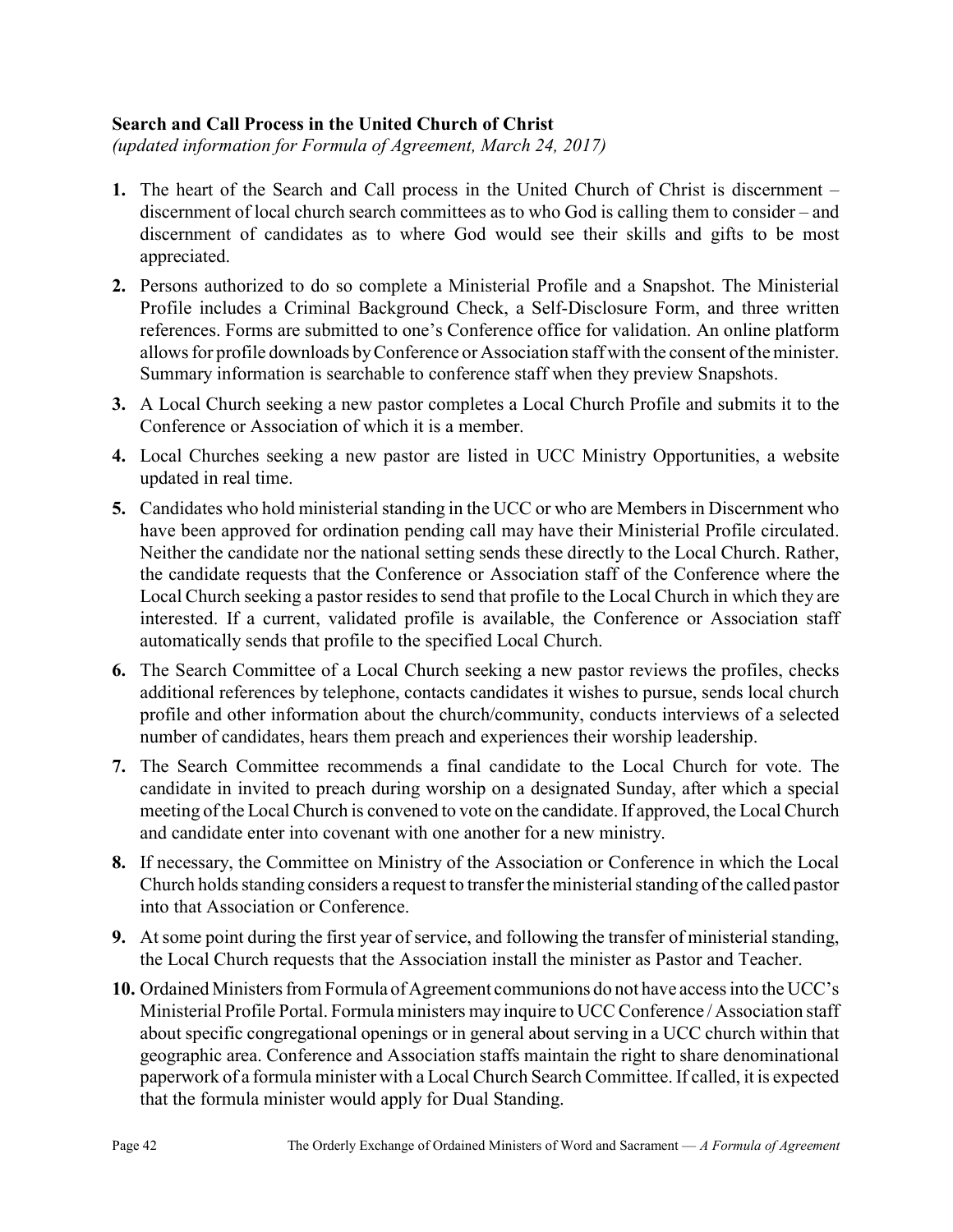### Glossary of Terms — United Church of Christ

### Association

An Association is that body within a Conference of the United Church of Christ in which all local churches in a geographical area and all authorized ministers hold their standing.

### Call

A Call is the official invitation from a local church or other calling body to a particular authorized minister to fulfill a leadership position.

### Call Agreement & Covenants

A Call Agreement is the employment document between a minister and a congregation. Covenants (between three, four, or more entities) are documents of mutual accountability between the minister, Local Church of membership, Association, through its Committee on Ministry, and calling body, if different than the Local Church.

### Calling Body

A calling body is an organization or institution (a Local Church, Conference, pastoral counseling center, etc.) that seeks the services of an authorized minister.

### Committee on Ministry

The Committee on Ministry (sometimes called Church and Ministry Committee or Department of Church and Ministry) is the body in an Association or Conference which is delegated responsibilities for church and ministry concerns, which include the authorization, review, and discipline of authorized ministers in that Association.

### **Conference**

A Conference is that body of the United Church of Christ which is composed of all Local Churches in a geographical area, all authorized ministers holding standing or Ordained Ministerial Partner Standing in its Associations or in the Conference itself when acting as an Association.

#### Conference Minister

The Conference Minister is the pastor and chief executive officer of a Conference of the United Church of Christ.

#### Congregational Meeting

A congregational meeting is an official gathering of a congregation, called to make organizational and fiduciary decisions for the church, as well as extending an official call to pastoral leadership or terminating such call.

#### Criminal Background Check and Self-Disclosure

Part of the discernment process for clergy, included as part of the ministerial profile, which gives ministers the opportunity to make a conscientious assertion about legal, ecclesial and personal ethics and gives space for relevant commentary.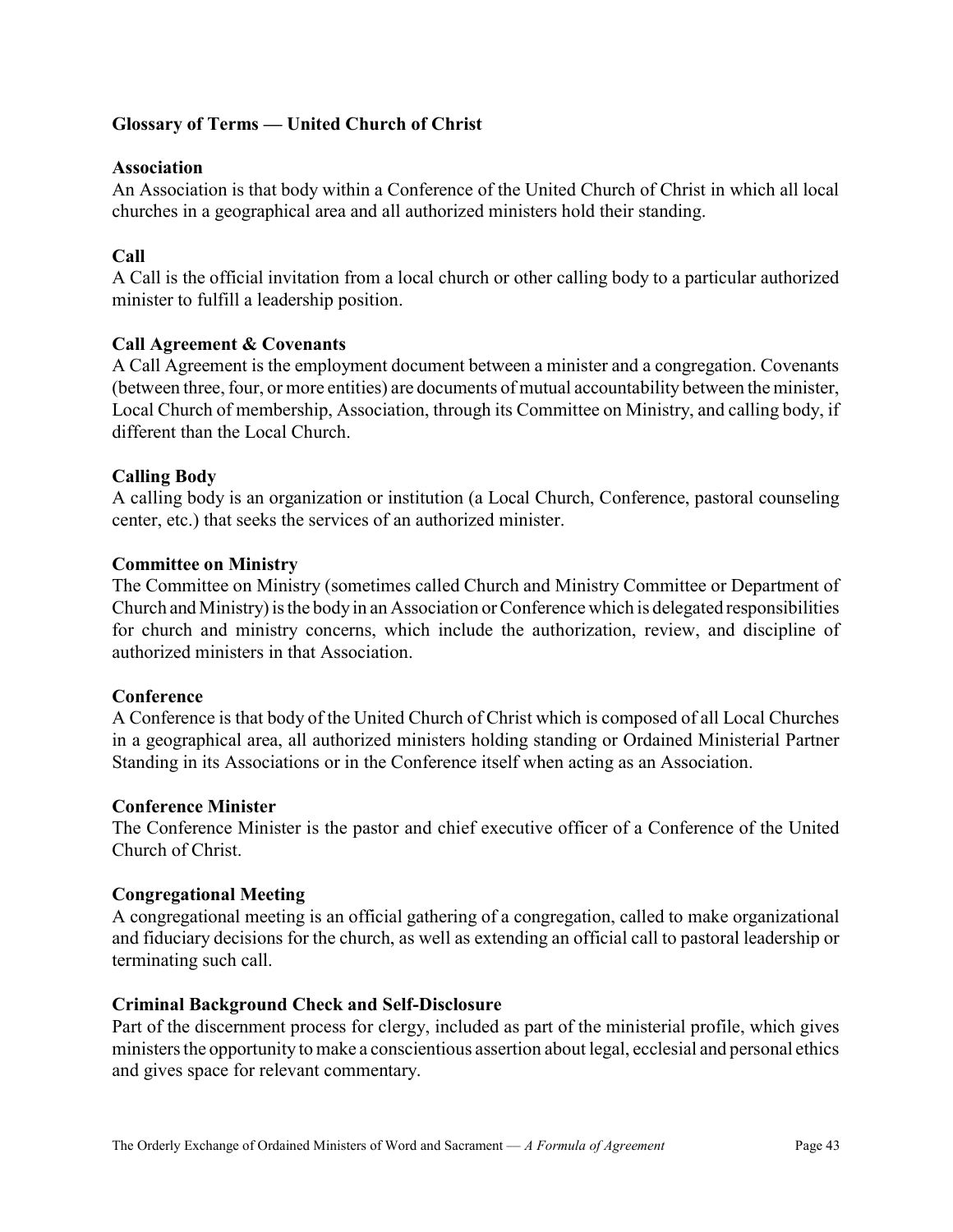### Dual Standing

A Committee on Ministry may grant Dual Standing to an ordained minister from another denomination who is engaged in any of the following ministries: serves as pastor of a Local Church of the United Church of Christ; serves an agency or Covenanted Ministry of the United Church of Christ; serves as a pastor of a yoked charge or a federated church which is affiliated with the United Church of Christ; serves in an ecumenical ministry, one constituent of which is a local church or agency of the United Church of Christ. Dual Standing lasts for the duration of the Call.

### Four Forms of Local Church Pastorates

The Settled Pastor of a church is that person extended an official on-going Call by a local church or other calling body. An Intentional Interim serves a congregation in order to prepare them during a transitional time for a new minister; intentional interims are not eligible for long-term Calls to that specific setting. Designated-Term Ministers are called for a designated-time and a designated purpose such as revitalization, new church start, closure or merger. Designated-Term ministers are eligible for a call to settled ministry in that specific setting. Supply Ministers fulfil short term, occasional coverage such as pulpit supply, sabbatical supply, parental or military leave supply.

### Installation

Installation is that act whereby an Association, in cooperation with a Local Church, officially endorses and celebrates the Call of a new minister to that Local Church or other officially recognized calling body.

### Local Church

The basic unit of life and organization of the United Church of Christ. There are approximately 5,000 congregations with full standing in the denomination. All clergy are required to hold membership in a Local Church.

### Local Church Profile

The instrument provided by the national setting to Local Churches, which provides search committees with the necessary forms to develop a comprehensive informational document that can then be sent to prospective candidates for a ministerial position.

### Manual on Ministry

The Manual on Ministry is a resource of the denomination to equip the authorization of ministry in the United Church of Christ. Its primary audience is the Committee on Ministry.

### Member in Discernment

A Member in Discernment is an individual member of the United Church of Christ who is discerning a call to authorized ministry, in covenant with their Local Church and their Committee on Ministry. The Member in Discernment process is intended to engage all discernment partners in reflection, conversation and assessment, so that the need of the church for excellent and faithful ministers may be met through wise decisions by all involved in the discernment process.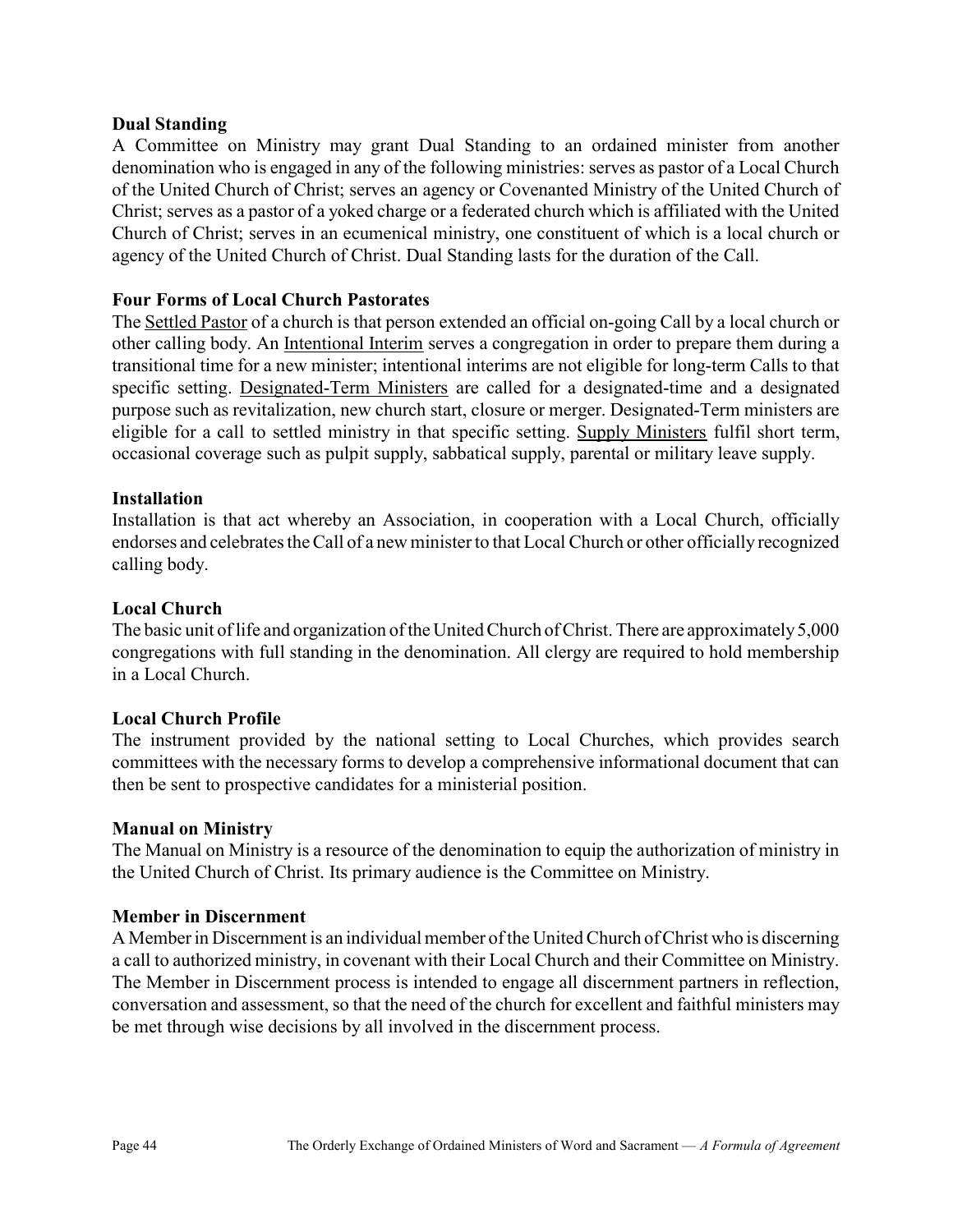#### Ministerial Profile

The Ministerial Profile is an instrument of the national setting of the United Church of Christ that, when completed, allows ordained and commissioned ministers to have their personal, academic, and ecclesiastical information sent to local churches or other calling bodies that are searching for leadership in the United Church of Christ.

#### Ordained Ministerial Standing

Ordained Ministerial Standing is the authorization granted by an Association minister to an ordained minister to exercise all of the prerogatives of that ministry in and on behalf of the United Church of Christ. Ministerial Standing is granted at the time of ordination and may be transferred from Association to Association.

#### Ordained Ministerial Partner Standing

The United Church of Christ holds particular ecumenical agreements with The Christian Church (Disciples of Christ) and The United Church of Canada which allow for the possibility of holding Ordained Ministerial Partner Standing while serving a Ministry Setting within the UCC.

#### Marks and Code

The Marks of Faithful and Effective Authorized Ministers (the Marks) are a tool for ongoing discernment and assessment during the ministerial formation process and throughout one's service in ministry. The UCC Ministerial Code is the foundational document by which all ministers with standing are expected to abide. All clergy and candidates should be familiar with these two vital UCC documents.

### Ministerial Excellence, Support and Authorization

The Ministerial Excellence, Support and Authorization ministry team of the United Church of Christ supports, resources and develops the capacities of other settings of the church in their oversight and accountability of ministers in the United Church of Christ.

#### Privilege of Call

Privilege of Call is a temporary status granted by a Committee on Ministry to an ordained minister of another denomination who desires to permanently transfer ministerial credentials to the United Church of Christ. Once granted Privilege of Call a minister has access into the UCC search and call system in order to seek a Call within the United Church of Christ and, upon receiving a Call, to apply for Ordained Ministerial Standing.

#### **Sacraments**

The United Church of Christ recognizes two sacraments – Baptism and Holy Communion.

#### Search Committee

A search committee is a committee formed within a church to assist the congregation to secure new pastoral leadership at the time of a pastoral vacancy.